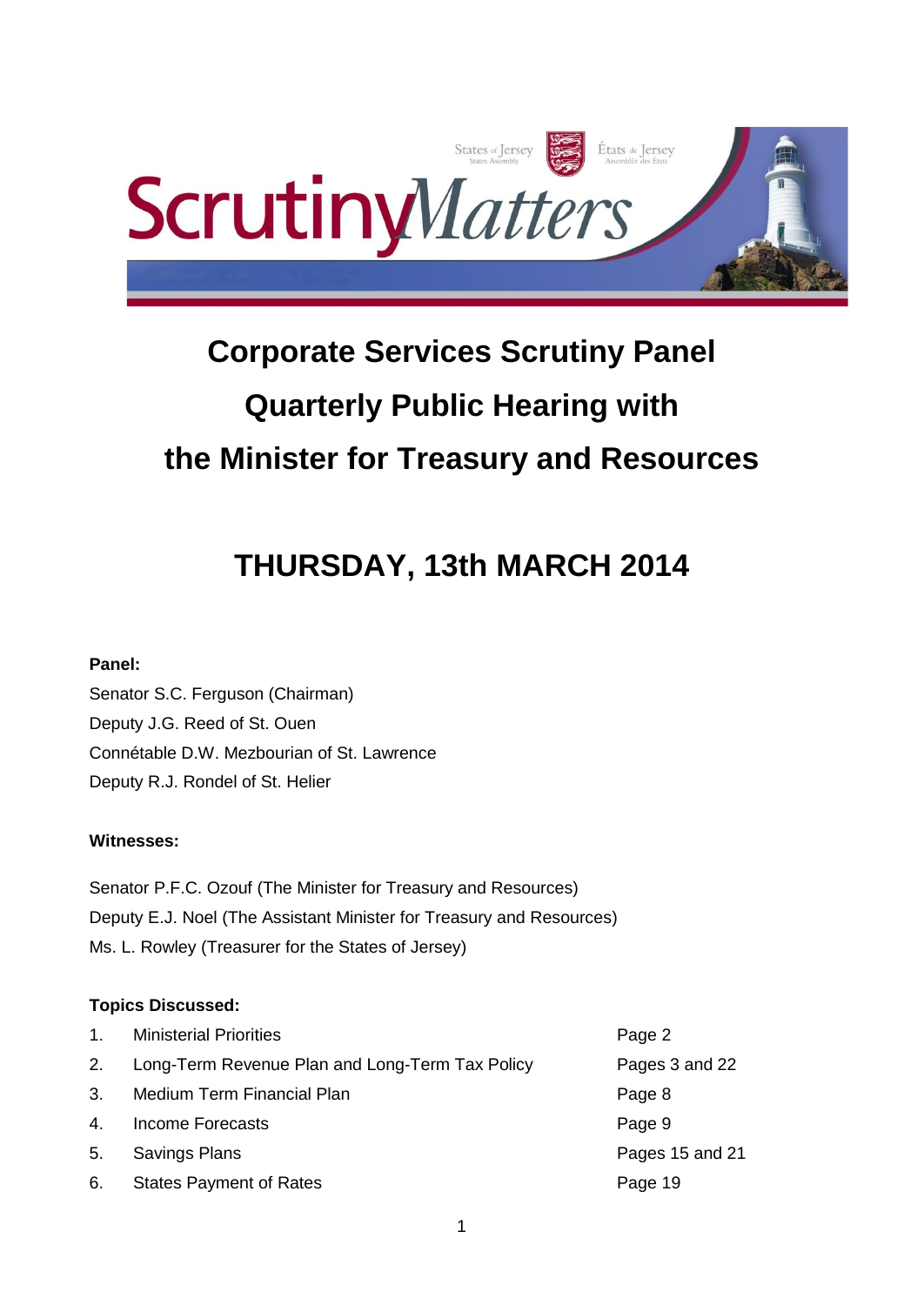| 7.     | Starter Home Deposit Loan Scheme | Page 24 |
|--------|----------------------------------|---------|
| 8.     | <b>Housing Project</b>           | Page 27 |
| 9.     | <b>Hospital Project</b>          | Page 28 |
| 10.    | Gigabit Jersey                   | Page 31 |
| 11. JT |                                  | Page 32 |
| 12.    | <b>Office Strategy</b>           | Page 37 |
| 13.    | <b>Esplanade Quarter</b>         | Page 39 |

[14:32]

## **Senator S.C. Ferguson (Chairman):**

Welcome to this hearing of the Corporate Services Scrutiny Panel - the quarterly public hearing with the Minister for Treasury and Resources. I believe you have a copy of the health warning there. If you have not read it, it is there for reference. In order that our transcription people know who everybody is, I wonder if you could say what your title is and what your position is, your name and position rather.

## **The Connétable of St. Lawrence:**

Okay, I am opening this session this afternoon, Minister, so welcome. We thought we would just touch on, in the first instance, the ministerial priorities that you have left for the remainder of this term. We want to know from you what the substantial priorities are that you have and do you intend to deliver for approval before the end of the term?

#### **The Minister for Treasury and Resources:**

Okay, thank you for that. We have obviously got a business plan and we have obviously got a strategic plan and the Treasury themselves, as a department, has its own business plan which is published. What the Treasurer, Assistant Minister and I did in preparation for what we wanted...we have looked at what we have achieved and we had a discussion at the end of last year, early part of January, and we distilled down what our key priorities are and these are the political priorities, they do not include all of the massive amounts of work that the Treasurer and her team do themselves. I am happy just to give you the list of them but I will just run through them for the purpose of this discussion. Firstly, publish a long-term revenue plan for 2015 and 2020 which will set out all of the spending requests, challenges for the next M.T.F.P. (Medium Term Financial Plan), set out how those might be paid for, and what the options for paying them may be, including a savings target. There is a lot of work being undertaken on that. The second area is issuing the public bond. Huge amounts of work are going into ensuring that we fulfil our obligation that the States have now set and agreed in up to £250 million bond, there is a lot of work that is going on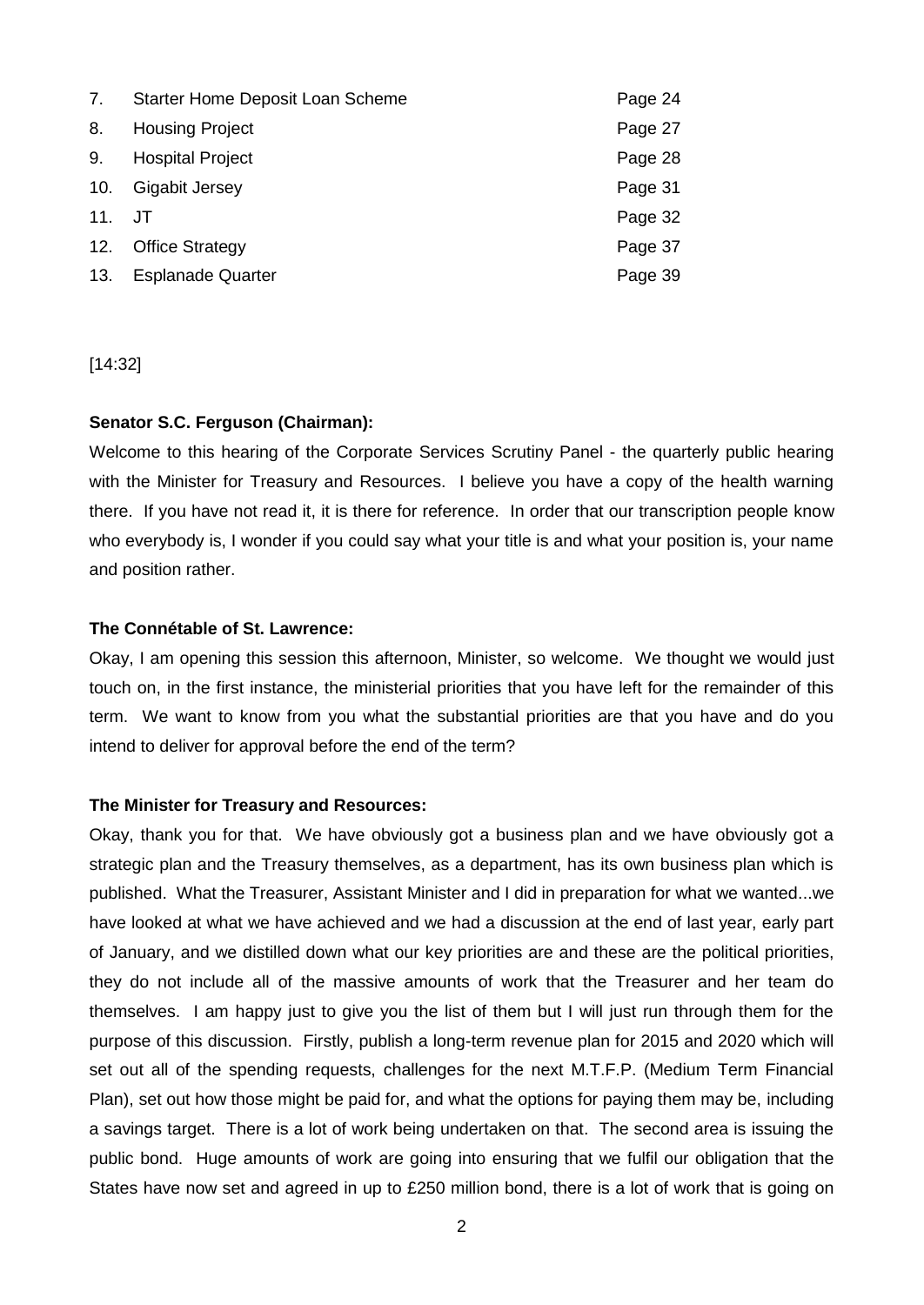with that and the Assistant Minister and I are involved in parts of that process, the approval parts of that. We can go into some of the details in a second. We have a role in pensions. The Assistant Minister sits on S.E.B. (States Employment Board), the Treasurer leads the work for the Chief Minister's Department in S.E.B. which you are also a member of. We think that resolving these pension issues is a really important part of delivering sustainable public finances in the future. So that is a high priority for us. We have also got an early budget to do this year, Budget 2015, we can talk about that, delivering on our promise which you want to ask us questions about finding solutions for the States to pay rates. We want to look at the issue of personal finance and the possibilities of extending a credit union in Jersey. We have got ongoing support for other key departments. We work collaboratively with Health on their ministerial oversight group, there is a lot of work on there. The last one, which I think probably might not be in our existing plans that we have prioritised because of an advancing number of issues arising is a look at J.T. (Jersey Telecom) and a look at J.T. in terms of it is appropriate 7 years after Senator Le Sueur withdrew the proposition to dispose of J.T. to revisit and to clarify and strengthen the reasons...or I guess to look at them as to the reasons why we are holding J.T. and make sure we are aligned as far as the States is concerned with the board of J.T. So doing some work around J.T. I have run through those in a high priority list but those are effectively the key issues. The Assistant Minister also has his own priorities, Property Holdings and Fort Regent and others. But as a team those are the big issues that we are spending time on. Why that matters is that when my time is asked for things if it is not on that list I have to question why I am spending time on it.

#### **Senator S.C. Ferguson:**

Right, and the Public Finances Amendment No. 5 (Jersey) Law, which you have missed?

# **Treasurer of the States:**

We are doing that as well.

#### **The Minister for Treasury and Resources:**

Work in progress does not require a lot of political time because I think we have already dealt with the legal instructions. There is probably another 50 things that we could put in there but the work is done, law drafting is done, it is just I think we are waiting for the law back and we will lodge it as soon as we have got it.

#### **The Deputy of St. Ouen:**

Just to pick up on one of the first items you mentioned, which is the long-term revenue plan. What is the period that that plan will cover?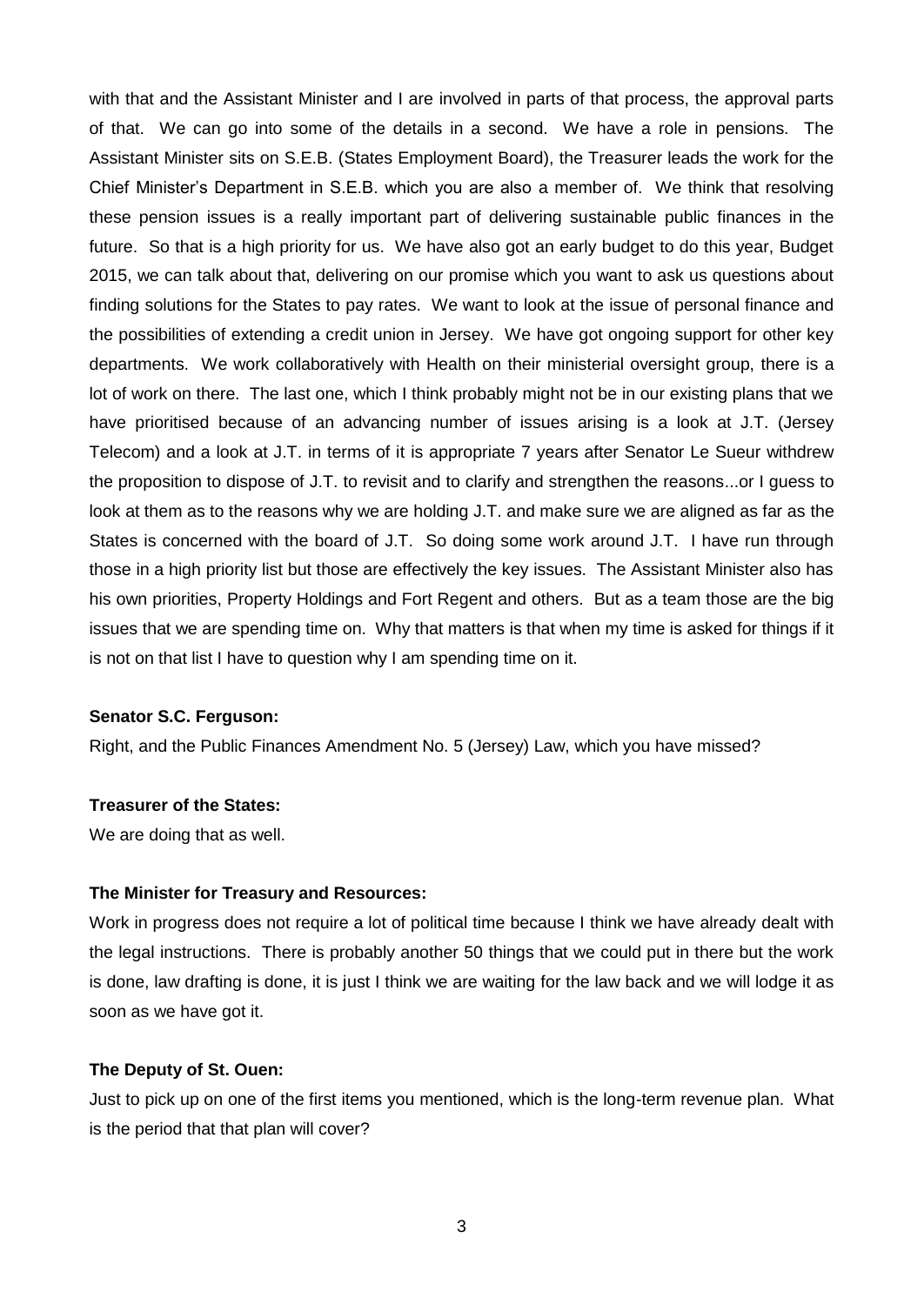# **Treasurer of the States:**

2016 to 2020.

# **The Deputy of St. Ouen:**

Is that your view of a long term?

# **The Minister for Treasury and Resources:**

No, we have done a long-term capital plan obviously looking at 20 years. This is effectively...what we are talking about is the policy options and what the income and expenditure for the States is going to be effectively for the next M.T.F.P. and we have done an extra year because it is sensible look out until 2020.

# **The Deputy of St. Ouen:**

Yes, so it is a short-term plan?

# **The Minister for Treasury and Resources:**

No it is a medium term plan.

# **The Deputy of St. Ouen:**

Right, medium term revenue plan?

# **The Minister for Treasury and Resources:**

Yes. Now, embedded in that, of course, we have got other things we are doing about setting a long-term tax policy. We have already given a commitment as part of the 2015 Budget to publish our long-term tax policy. We are bringing together in one document a tax and we are also responding to...we were doing this and we agreed with these recommendations of effectively revising the fiscal framework. So that is all long-term stuff. But the long-term revenue plan, it is actually the next medium term financial plan really.

# **The Deputy of St. Ouen:**

Again it will help us to understand this issue...you talk about long-term and yet it is a short period of time. I have just looked at your 2014 business plan and one of the key objectives under long term tax policy is development and implementation of new tax policy and changes to current tax policy which presumably is going to happen in 2014.

# **The Minister for Treasury and Resources:**

There are lots of things here so let us not confuse ourselves. What we call the long-term revenue plan is effectively the next...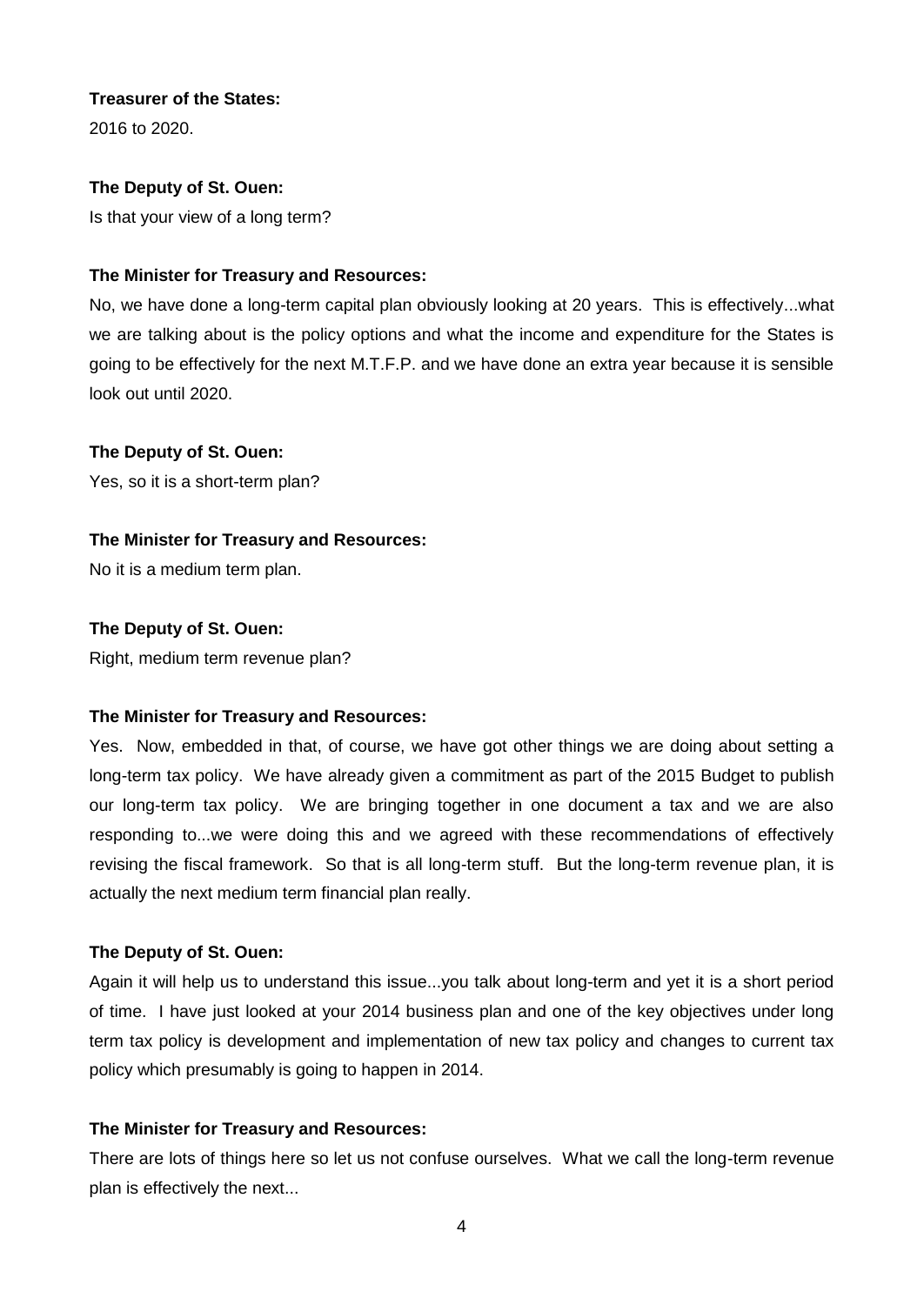This is the tax policy, the long-term tax policy.

#### **The Minister for Treasury and Resources:**

Yes, okay, let us be clear. What we call, what we have done as the label, let us not get too hung on what we mean and what we are doing. The next long-term revenue plan is the next medium term financial plan. Okay, so it is not next year, it is 2016 to 2020.

#### **Senator S.C. Ferguson:**

Can we just establish, how many years is long, how many is medium and how many is short?

#### **The Minister for Treasury and Resources:**

It depends on what subject it is.

#### **Senator S.C. Ferguson:**

No, I think you have got to be...you know, you really do need to have it so that Joe Public and your fellow politicians can understand it.

#### **Treasurer of the States:**

Yes, it is one year, Chairman, for this budget, that is our short-term for revenue purposes. Our first medium term financial plan, which as you know we are in the middle of at the moment, is 2013 to 2015.

#### **Senator S.C. Ferguson:**

So that is 3 years.

#### **Treasurer of the States:**

So that is 3 years presently. But our long-term revenue plan then takes us out to 2020 so it is effectively 2013 to 2020, and that is a long time for revenue plan. We are finding it quite tricky to project that far into the future the issues like pay awards, price inflation and so on. So that is our timescale. As the Minister has said, the reason that we are choosing 2020 is because it would take us through the next administration plus a year. So there is a logic behind why we have chosen 2020 as opposed to another period of time. Then we have the long-term capital plan because of the nature of the capital we look further out and we go out to 2032.

## **The Deputy of St. Ouen:**

With the long-term tax policy, what period is that supposed to cover?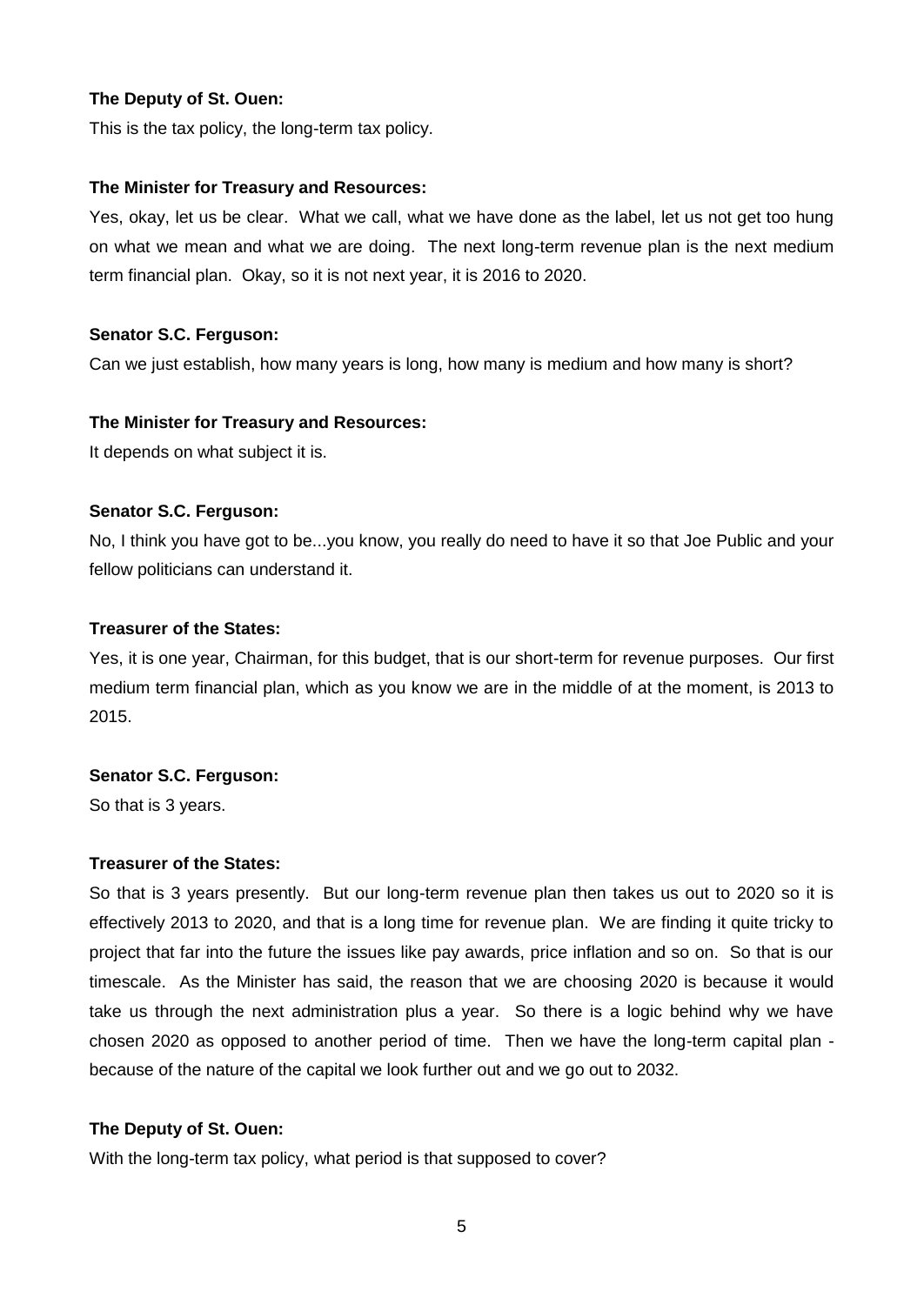#### **Treasurer of the States:**

We are looking to go out to 2020 with the long-term tax policy because, of course, the tax policy drives the income which is necessarily part of the long-term revenue plan.

## **The Deputy of St. Ouen:**

So when you identify one of the success criteria as development and implementation of new tax policy, what do you mean by that? Is that just something that is separate from the long-term tax policy?

# **The Minister for Treasury and Resources:**

There are policies about forward projection numbers and there are policies about how you try and change things to achieve certain objectives. What we mean by long-term tax policy is this is the statement of where we think all of our taxes are going to be to give people certainty for the longer term. Longer term we certainly have a low, broad and simple: "Do not change tax policy often" approach as a longstanding 20 per cent tax rate sacrosanct. All these things which have basically built up over time. The Panel has asked on a number of occasions what our long-term tax policy is. I think we know what our long-term tax policy is because of all of the incremental bits of work we have done on income tax, corporate tax, G.S.T. (Goods and Services Tax) and the other forms of indirect taxes. But what we probably have not done is we probably have not communicated that into one single plain English document. That is what we are putting together but we are not suggesting at all, that there is going to be, and we would not recommend, big changes in our tax policy because we think we have had a lot of big tax debates in recent years and we are set fair in relation to that tax.

# **The Deputy of St. Ouen:**

Sorry, Minister, but you have raised the issue of introducing independent taxation, which is different to the way individuals are taxed currently. We are just trying to understand, what is the...when you talk about the development and implementation of a new tax policy, what does that mean in plain English?

# **The Minister for Treasury and Resources:**

We want to achieve independent taxation and so the aspiration of achieving independent taxation, current year assessment and online tax returns are all elements of the way the collection system works. That is almost recognising the current system that we have got. So we are not proposing any...these are big changes, they are hugely complex to adopt but they do not change...I suppose what we are talking about is rates as opposed to methods of collection.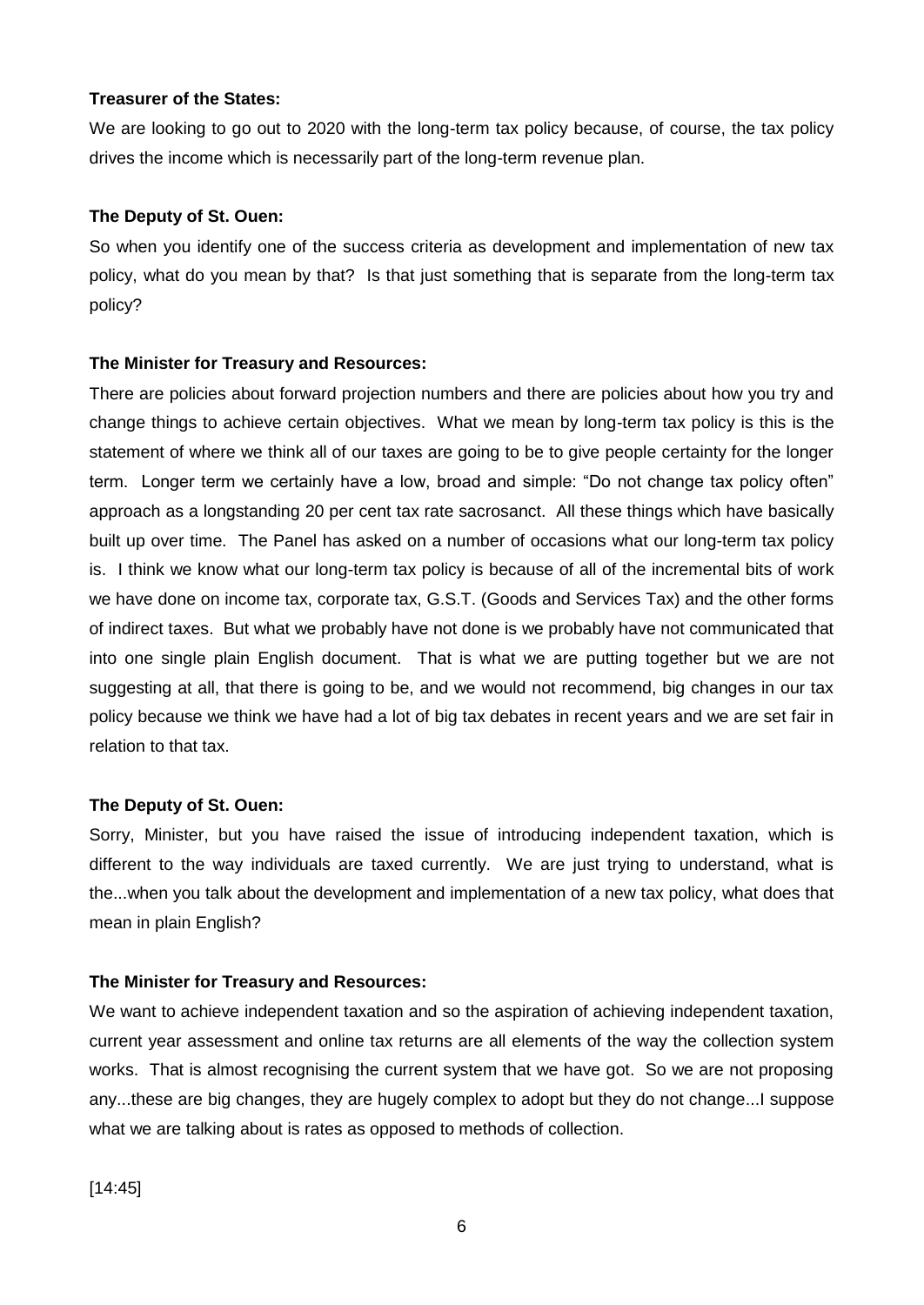The Treasurer and Income Tax Department are constantly modernising the way that tax is collected. Some of that is political policy, some of that is just the Tax Department doing what they do year in, year out.

#### **The Deputy of St. Ouen:**

I will rephrase the question maybe. What new tax policy are you planning to implement in 2014, which will obviously fulfil the success criteria that you have included in your 2014 business plan?

#### **The Minister for Treasury and Resources:**

Okay, let me be clear. What you are going to see in the long-term tax policy, I would be surprised if there was anything in there that was new that people were not already aware about. So we are not changing course on our taxes. We are not going to change Zero Ten, we are not going to change 20 per cent. They way we collect it and the way that, as you rightly said, we introduce independent taxation and the move to more electronic filing and collection is all part of the...the new tax policy...

#### **Treasurer of the States:**

…is a document. We are not suggesting that we are going to change tax policy. All we are suggesting, Deputy Reed, is that we want to set out clearly our direction of travel because it can be very unsettling, especially for the business community, to be uncertain about future tax policy. So if we can set out our overall framework in a clear way...we made a good start on this in the medium term financial plan, in appendix 11, where we have described our overall tax policy in there, but we just wanted to say a bit more and we wanted to say...for example, you mentioned independent taxation. If we are going to move to independent taxation, which is something the Minister has said that he would like to do, then that will take a while to achieve and to implement. So we want to set out clearly over a time period those sorts of changes and when we can sensibly make them so we can plan for that. So as the Minister has described, you have got one stream which is about the administration of our taxes but then each year of course there will still be a budget which will determine the kind of the things I think you are concerned about, which would be changes in rates and similar things. So does that help? So we are wanting to publish an overall policy document within which we will set out the kind of administrative changes and the structural changes that we plan to make but what we are really trying to do is to put out a clear message, as the Minister said earlier, that we are sticking with our principles and those principles are set out in the medium term financial plan in appendix 11.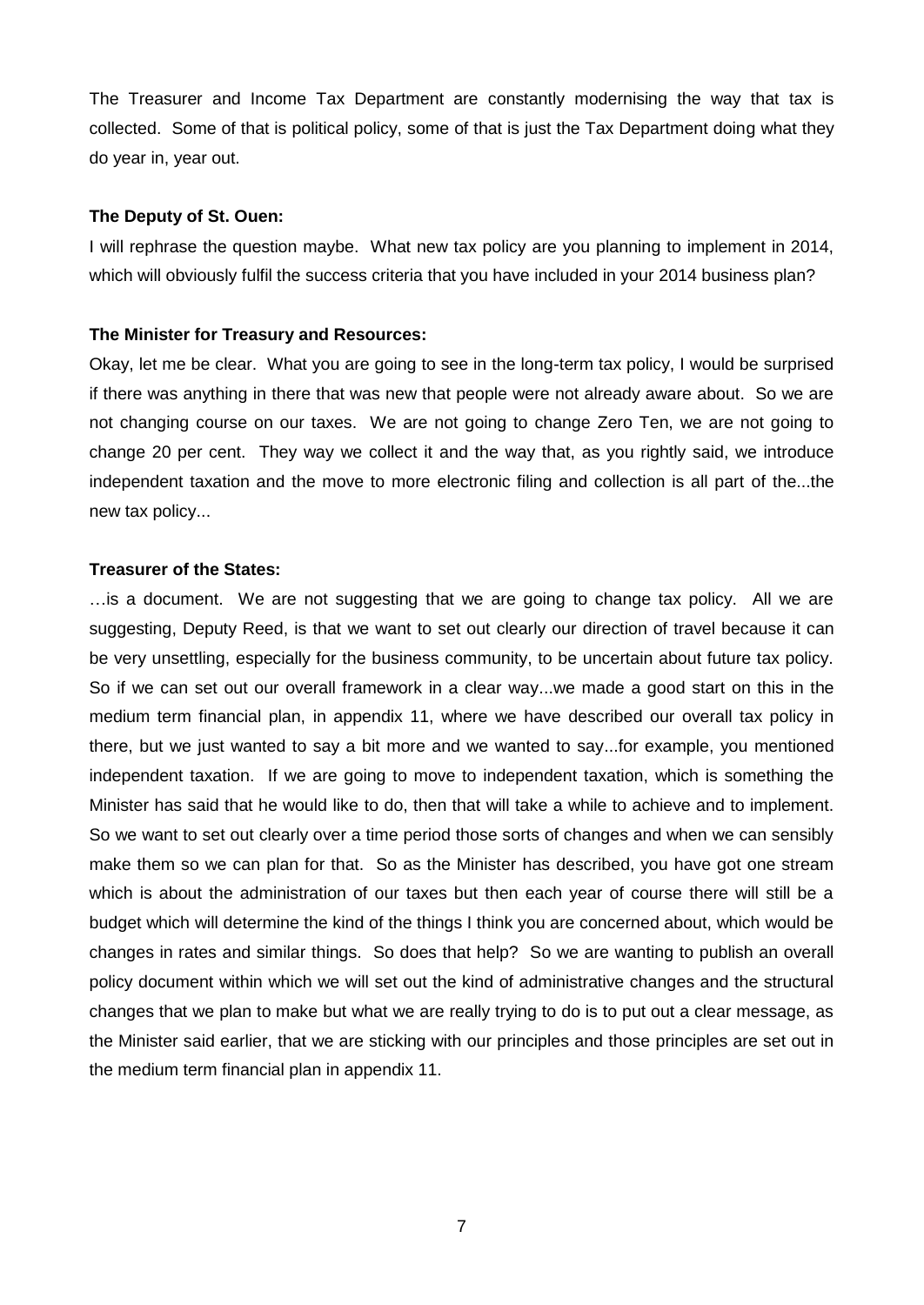Before you publish the overall policy document, are you planning to consult with members of the public, key stakeholders, the States and even seek approval for this overall policy document, or is it just something that you are planning to do off your own bat?

## **The Minister for Treasury and Resources:**

It is not off our own bat, it is effectively the consolidation. I consider it like a consolidated law review. A consolidated law is all the...you have an original law and you have made amendments along the way and then you consolidate and put it in one document, which is the up-to-date framework of where we are. So there is going to be nothing dramatic. I would be surprised and disappointed if there was anything that people were not expecting.

# **The Deputy of St. Ouen:**

When will it be published?

# **The Minister for Treasury and Resources:**

Alongside the budget.

**The Deputy of St. Ouen:** Which will be?

**The Minister for Treasury and Resources:**

June. July.

# **The Deputy of St. Ouen:** Thank you.

# **The Connétable of St. Lawrence:**

Okay, thank you. I would like to come back to something you mentioned earlier when you were setting out your priorities and you discussed the long-term revenue plan and the Treasurer has just explained how this is working from 2016 to 2020. But you said you are dealing with requests and the challenges of the medium term financial plan?

# **The Minister for Treasury and Resources:**

So you want to know what those are?

# **The Connétable of St. Lawrence:**

I want to know what the challenges are.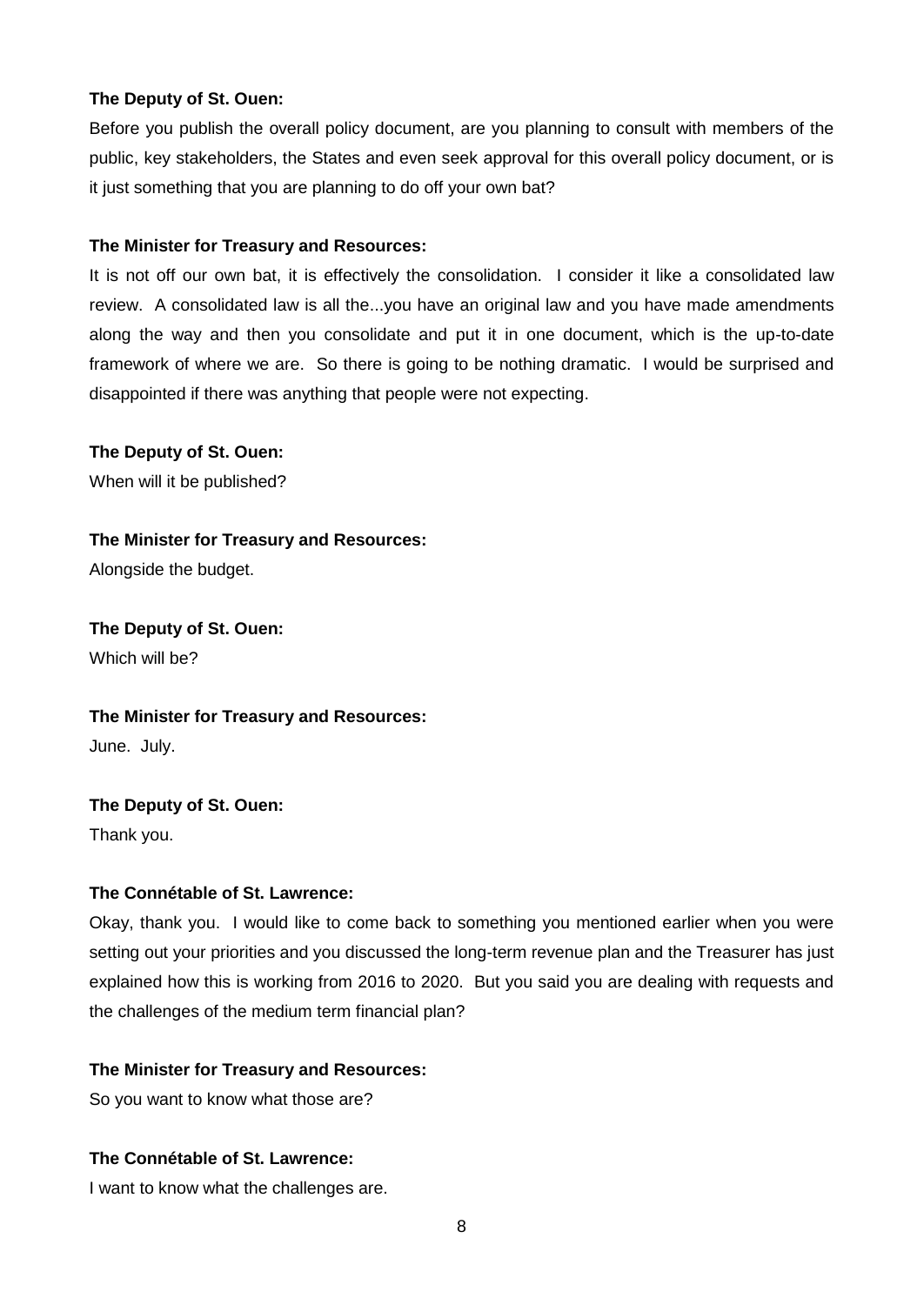Okay, right. What we are doing is...and this is where now the States is a much better organisation because we are thinking much more long-term and we are doing much better medium term planning. We are planning better for medium term planning. So what is happening is all departments, and the Treasurer with C.M.D. (Chief Minister's Department) is doing a lot of work on this, are being asked: "What are your likely service challenges going forward for the period up until 2020? Where do you think you are going to be requiring more investment, more changes?" It is obvious I suppose which ones are the key departments that are going to be putting challenges. If a challenge is an increased budget then Health is obviously top of the list. No surprise about that. But we are asking Health now: "What do you think your demands are going to be until 2020?" We are asking that of all departments so that we have a line of sight of exactly what the demands are going to be. We are doing this really early so that we can inform Members and the public in a document which effectively sets out where we think spending decisions are going to be needed. So there can be a proper full, almost Island, debate, because some of these numbers are chunky, some of these are big numbers in terms of decisions about spending more money. At the same time we are wanting to work out...we are looking, as the Treasurer has said, and it is more difficult the further you go out, at what our income line is likely to look like. As night follows day an estimate will turn out to be wrong so we know it is going to be wrong but we need to do estimates to see whether or not that can balance our figures. Of course the number is...people are asking for quite a lot of money. That is understandable and so then we have to have the debate of the extent to which those demands can be met, either by economic growth. That is what all politicians want to do, we want to get economic growth to increase the income line to make people better off but also we are going to have to have the debate about the extent to which those demands for more money can be offset by savings elsewhere.

#### **Senator S.C. Ferguson:**

How much is your thinking influenced by the fact that in the written answer to a question on 18th February we have a forecast where the States income forecast per the medium term financial plan and the States income long-term revenue plan forecast shows a deficit of £13 million in 2013, £24 million in 2014 and £34 million in 2015.

#### **The Minister for Treasury and Resources:**

That is Deputy Le Fondré's question?

#### **Senator S.C. Ferguson:**

Yes, but it was the numbers that you sort of think: "Well, if we put £71 in total in those 3 years in a deficit" how is that influencing your...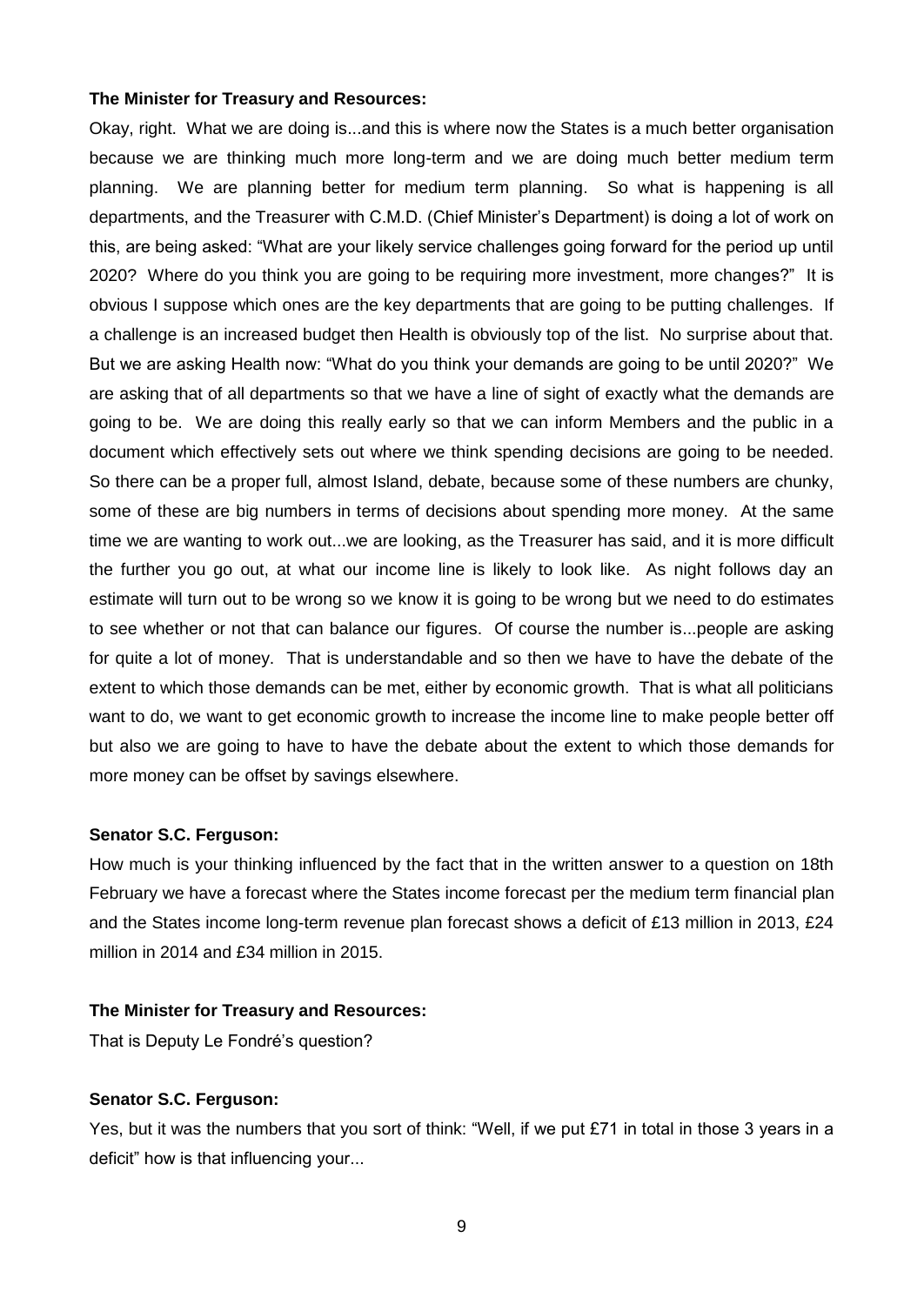No, no, they must not be misunderstood. It is really important that the take away from those answers should not be described as being: "We are expecting a deficit", we are not. The Treasurer will explain better than I can.

# **Treasurer of the States:**

So the best I can do for you on that, Chairman, is the take to take 2013. I think you just mentioned the £11 million...

## **Senator S.C. Ferguson:**

£13 million. Well, the M.T.F.P. was £646.004 million and the long-term revenue plan assumption is £633 million and a few thousand.

# **Treasurer of the States:**

Okay, well let me reassure you on that. Because we have the actuals for 2013, which I am sure you will agree is better than any forecast, and the actuals for 2013 on income tax are £3 million below our original assumptions. So we are very tight to our medium term financial plan assumptions.

## **Senator S.C. Ferguson:**

So it is £643 million?

# **Treasurer of the States:**

Yes.

# **The Minister for Treasury and Resources:**

That is total income, is it not?

# **Treasurer of the States:**

That sounds to me like total...

# **Senator S.C. Ferguson:**

This is total income, yes. This is...well, this is a Treasury answer, we are just working Treasury figures.

# **Treasurer of the States:**

Can I just explain what we are trying to do? So what we are trying to do is when we look very far forward, the further forward we look, as you will appreciate, the more uncertainty we have. So at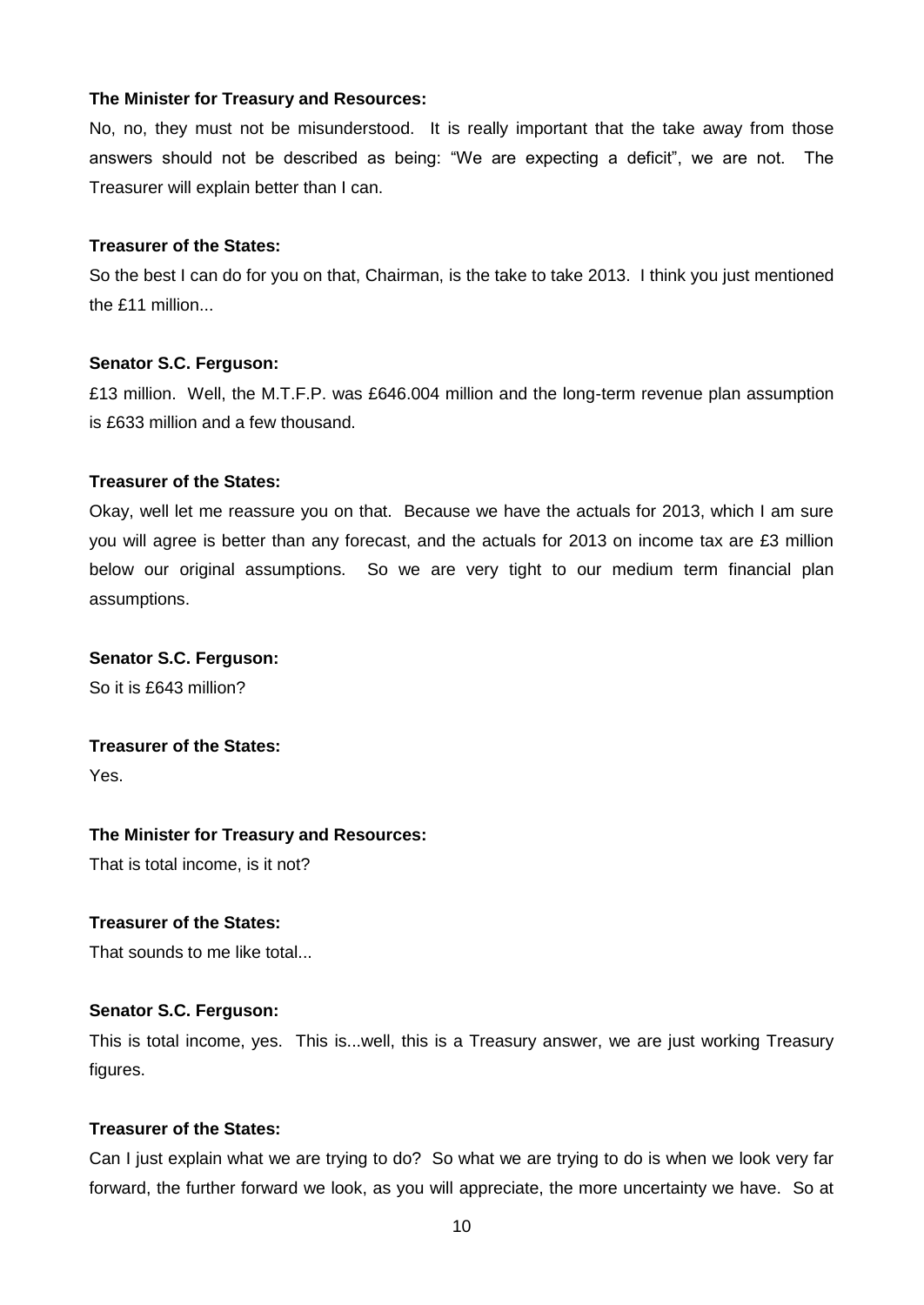the moment we are very close... the area we have struggling on in 2013 in terms of actuals has been stamp duty and we are about £7 million below stamp duty and the budget is only about £24 million, so it is a big change. Most of that actually happened in the first quarter, the first half of last year. So stamp duty, we are short on stamp duty but we do expect that to recover even in this year. The income tax assumptions, we were only £3 million below our M.T.F.P. projections for income tax, taking personal and business tax together. So we were very comfortable with that. What we have done is we look into the long-term and we are projecting income tax into the longterm, which of course is the lion's share of our income budget. We have taken much more prudent assumptions, which I think would please you because we are looking so far ahead. So within our discussions, we have discussions about a blue line which is the current medium term financial plan assumptions and our red line, which is our more pessimistic, much more prudent assumptions out into the long term. That is the...because of the level of uncertainty into the long-term, we are planning along the pessimistic assumptions rather than the mid-range. So that is the difference there.

## **Senator S.C. Ferguson:**

Yes, but we are talking about years that we are working in. We are talking about a year where we have actuals and a year...

#### **The Minister for Treasury and Resources:**

Which ones are you pointing to?

**Senator S.C. Ferguson:** 2014.

#### **The Minister for Treasury and Resources:**

Which ones are you talking about, Senator?

#### **Senator S.C. Ferguson:**

I am talking about...

# **Treasurer of the States:**

I have explained, Chairman, that the 2013 actuals, which we have got...so we are tight up against our original assumptions.

#### **Senator S.C. Ferguson:**

So why would you do...I am sorry I do not quite understand why you would do a long-term...yes, you are being prudent and I can appreciate that but it seems...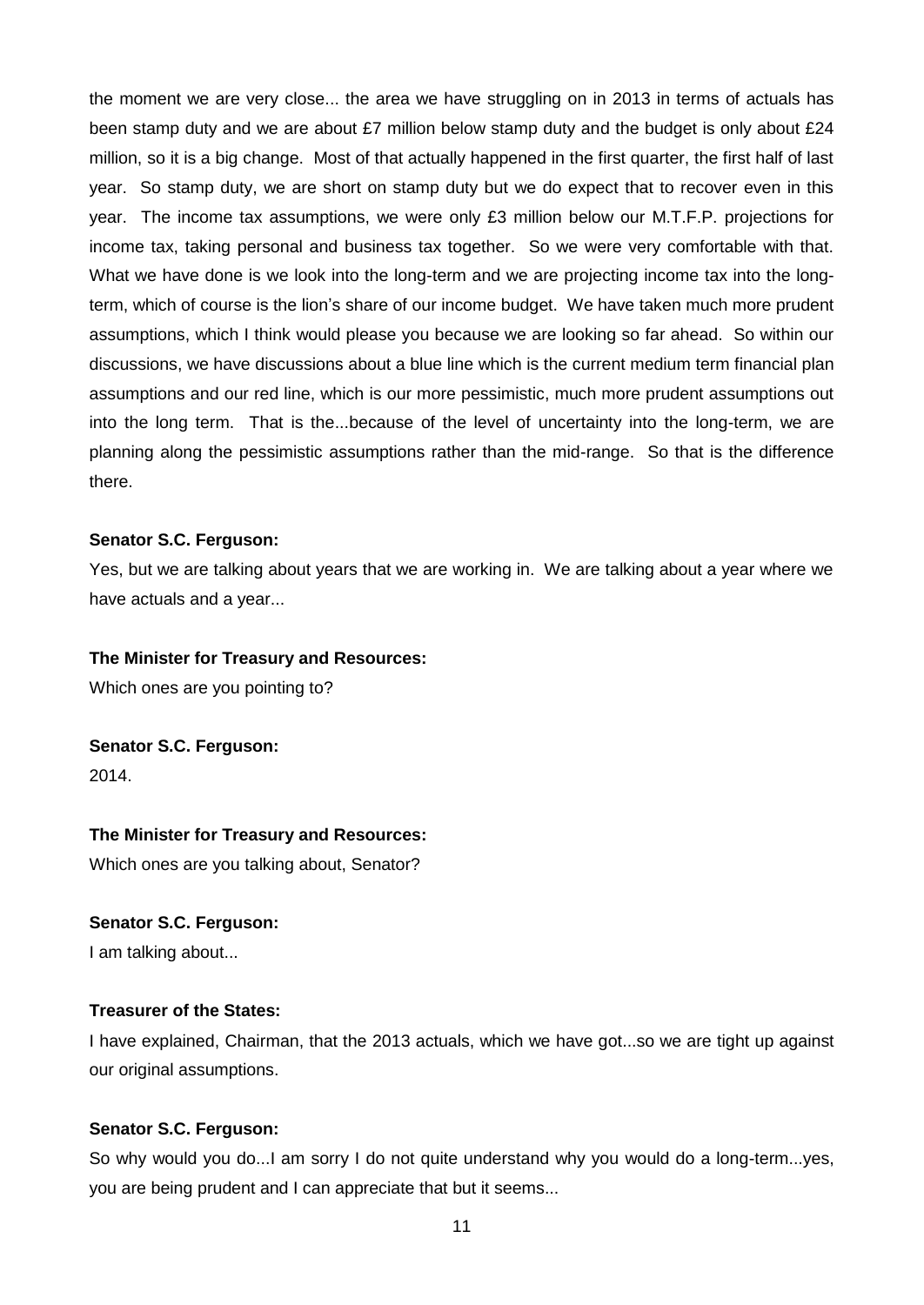## **Treasurer of the States:**

Because we did it earlier. We have been working on our long-term revenue plan for more than 12 months.

## **Senator S.C. Ferguson:**

Okay.

## **Treasurer of the States:**

So that was a projection. The next time we do a refresh we will bring the two together.

# **The Minister for Treasury and Resources:**

Let me be clear. We are confident of our income projections that were set out in the M.T.F.P. and I am delighted with the return of this not publicly available information yet and this is an open session, which of course the Treasurer's accounts are subject to audit yet so we have not confirmed we are giving...I am in no doubt they will be confirmed as accurate but we publish our final year accounts when we publish the accounts but the numbers that we have are amazingly on track and to get income tax to be so close to the forecast when you look at other jurisdictions, particularly the UK in terms of the their forecasting our forecasting...the forecasting is very difficult. It is very, very difficult to know, particularly when you have been through a financial crisis, of where people are of what company profits are going to be but actually the outturn for 2013 looks absolutely on track and I have optimism that 2014 will be met. The challenge is going forward. We must continue to work hard and that is what the Minister for Economic Development, the Chief Minister and I are working on. We have to make sure that we secure, to the extent that our policies deliver that, economic growth in the longer term.

# **Senator S.C. Ferguson:**

Yes, I think one of our reports certainly reckoned that the test...I think it was the report on the budget, it was...2013 was not quite so much of a bother, it was going to be 2014 that was going to be an interesting year.

# **The Minister for Treasury and Resources:**

It is interesting but of course we have one benefit of our prior year tax system and that is the tax we collected in 2014 is based upon the vast majority of people's earnings in 2013 and also the corporates. So the tax forecasting team and the work that the Treasurer and the Economic Adviser and other very senior people do is they can bring around the key taxpayers as the Treasurer probably knows.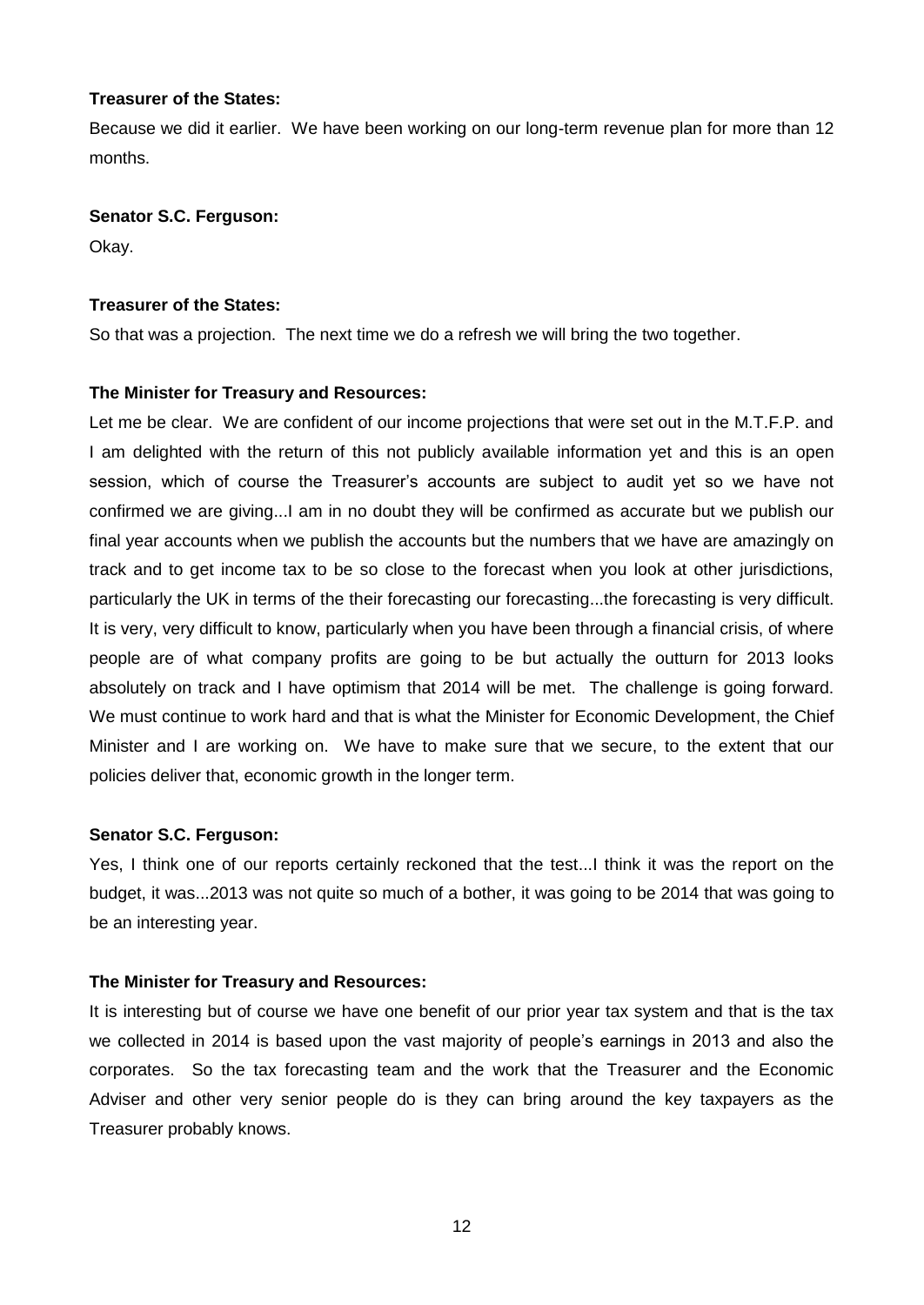## **Senator S.C. Ferguson:**

Then 2015 will be more interesting.

## **The Minister for Treasury and Resources:**

You say "interesting" but let us not move away from your question. The question was: do we have a good sight now on what 2014 numbers are? You would expect us to. Yes, we have and it looks as though we are on track to deliver what we said we were going to deliver. Have I got that right, Treasurer?

[15:00]

## **Treasurer of the States:**

The very...we have done as the Minister has described and we have contacted through the taxes office, we have contacted the biggest agents on the Island who deal with the accounts for our biggest taxpayers. We are waiting confirmation on one figure which has dropped, which would have a fairly substantial effect. After we have cleared that up we will be able to confirm to you what we anticipate in 2014. It is tight but last year people were telling us we would not achieve our...

## **The Minister for Treasury and Resources:**

You mean tight against the estimate?

# **Treasurer of the States:**

No, I think it might be difficult...we are £3 million adrift in 2013, that is against a very large total, and I think we might be in a similar position for 2014 but I will be able to confirm that as soon as we have checked the position of one particular agent. But we are certainly not...you know, people said that we would not manage to achieve our 2013 M.T.F.P. income targets and we were put under a lot of pressure about that. We have done it.

# **The Minister for Treasury and Resources:**

It is not like being salesmen that go and sell more shirts to get the income, we are only collecting what other people are doing. But it shows that the forecasting has been well founded and accurate, and we have high levels of confidence. We are improving constantly. Tax forecasting is very difficult. All governments find this difficult, the U.K. (United Kingdom) themselves on V.A.T. (Value Added Tax) and corporate taxes, it is up and down all the time. It is very difficult and sometimes we get criticised in the media for getting the estimate wrong. That is a function of the economic world around us. Clearly the economic situation in the world has been more difficult for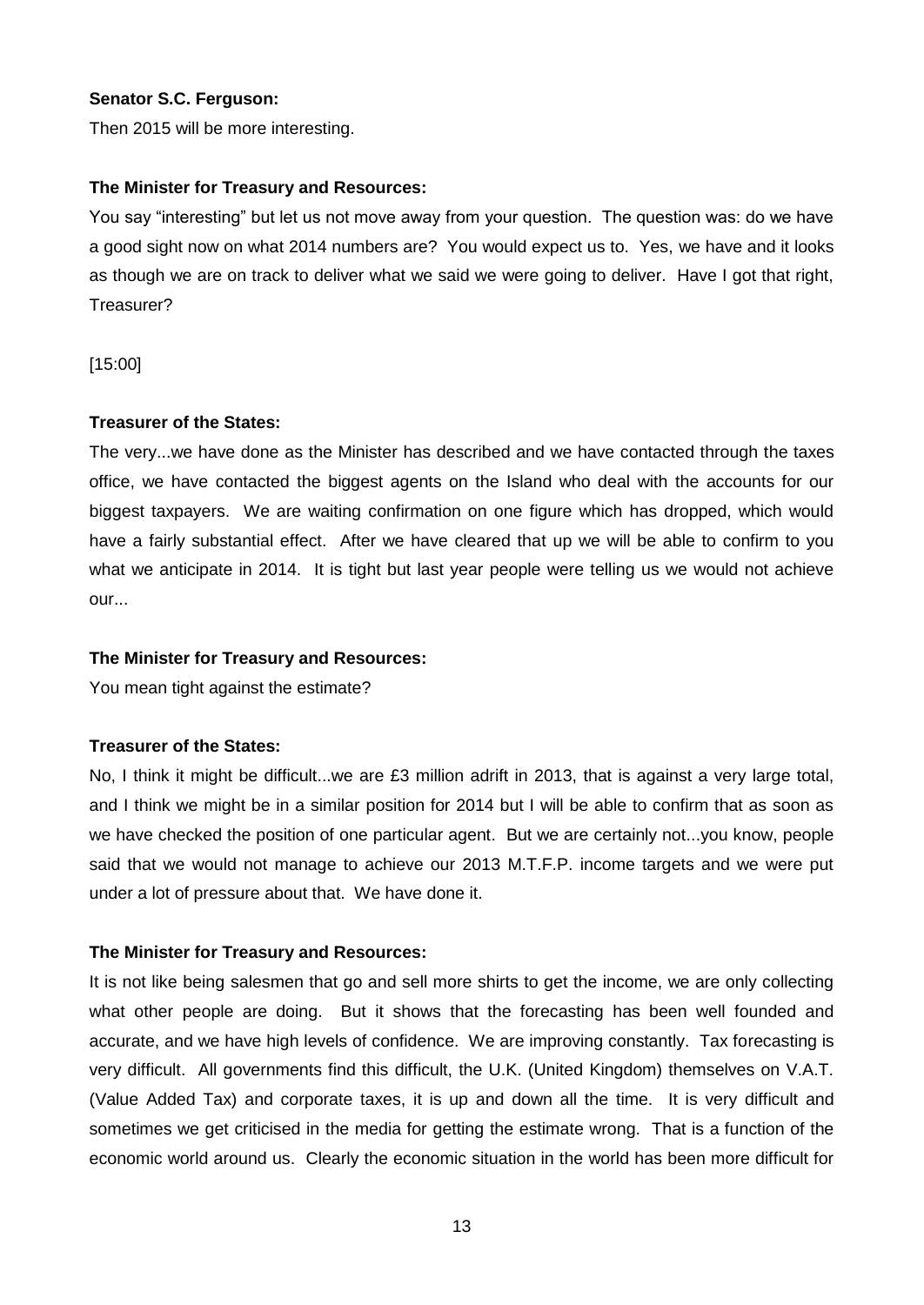longer than we were anticipating when we set the M.T.F.P. So the fact that we have done so well in terms of the estimate for 2013 gives me a high degree of confidence.

## **Treasurer of the States:**

May I just add something? The other thing to say is that because we invested the Currency Fund actively last year we have been able to generate additional income which we are going to be able to transfer into the consolidated fund to make up that £3 million gap in any event. So that...

# **The Connétable of St. Lawrence:**

So no shortfall?

# **Treasurer of the States:**

No, so we will be able to keep the Consolidated Fund in the position that we anticipated in the medium term financial plan by transferring...it is around £3 million we will be transferring out of the Currency Fund, from surplus from the Currency Fund generated from investment returns into the Consolidated Fund. Now, the Minister will have to forgive me because he is not aware of that yet.

## **The Minister for Treasury and Resources:**

But I am very pleased. Well done.

# **Treasurer of the States:**

We have not been through all of our closing process yet. We have also planned, and this was part of the budget, to use £3 million of that surplus to support the capital programme and we are able to do both of those things. We have now got a surplus within the Currency Fund of around £8 million, which we have generated from investment returns.

# **The Minister for Treasury and Resources:**

That is giving people all their carry forwards.

**Treasurer of the States:**

Yes.

# **The Deputy of St. Ouen:**

You are able to do that without coming to the States?

# **Treasurer of the States:**

Yes, because you can transfer anything you like into the Consolidated Fund, what you cannot do is snaffle any out of it.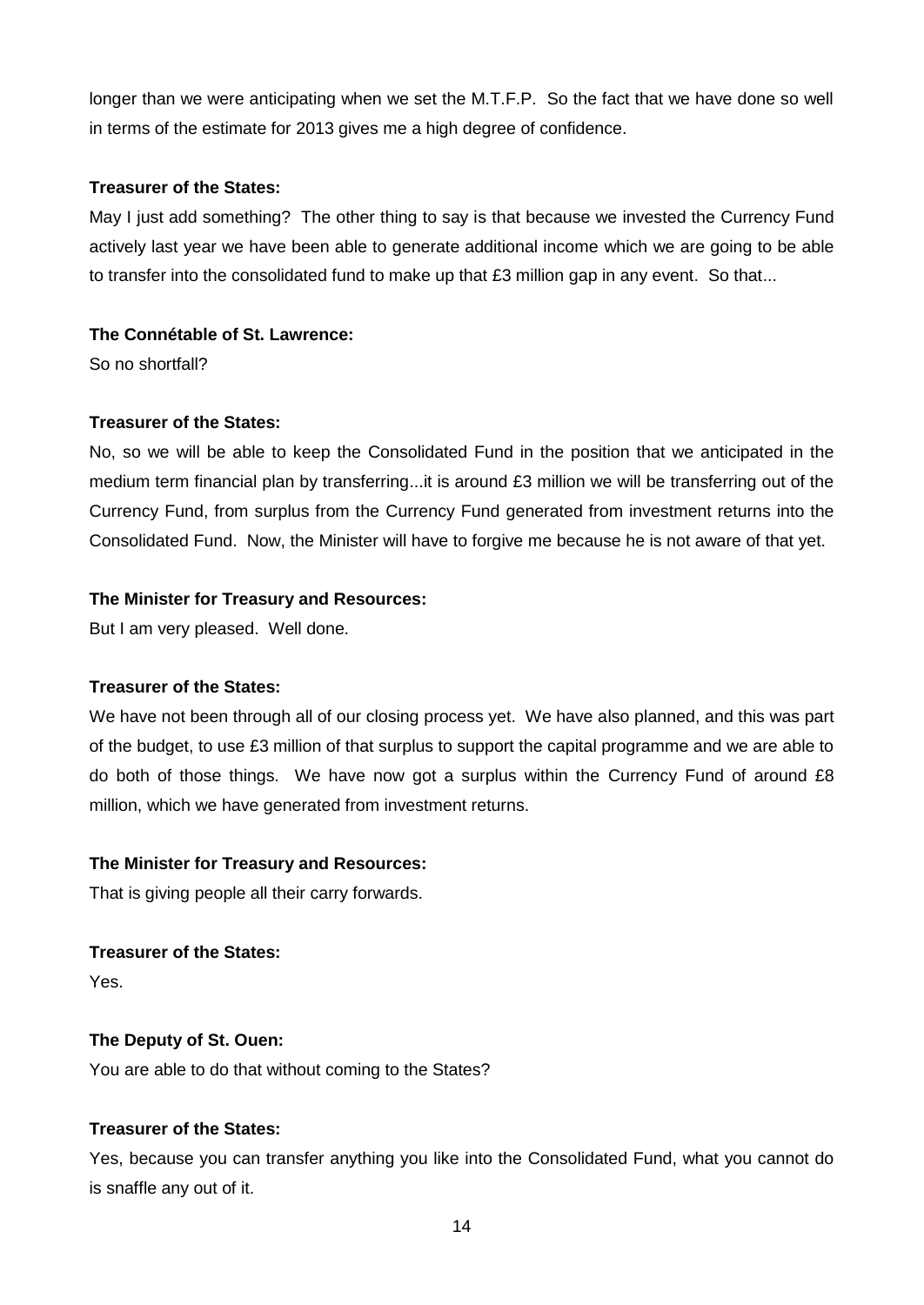But you are withdrawing money from the Currency Fund?

# **The Minister for Treasury and Resources:**

It is investment returns.

# **Treasurer of the States:**

No, we are not drawing money. It is the surplus generated from investment returns. And that surface can go into the Currency Fund under the rules.

# **The Deputy of St. Ouen:**

Because the Minister determined that that surplus will be used for a specific purpose which in this case is going to go into a Consolidated Fund to help top up any shortfall in income.

# **Assistant Minister for Treasury and Resources:**

There is nothing unusual particularly as the Currency Fund is rebalanced so it matches the amount of currency...

# **Senator S.C. Ferguson:**

So what happens if the investment returns go down next year? If they go down £6 million?

# **Treasurer of the States:**

Because we are not taking all the surplus out either, Chairman.

# **The Connétable of St. Lawrence:**

I would like...

# **The Minister for Treasury and Resources:**

But I think...Constable, sorry.

# **The Connétable of St. Lawrence:**

Okay. I would like to come back to the word that you used earlier which was challenges. Dealing with the requests for the medium term financial plan. I would like you to tell us how you were dealing with those requests when you have publicly stated that you want to achieve £75 million in savings.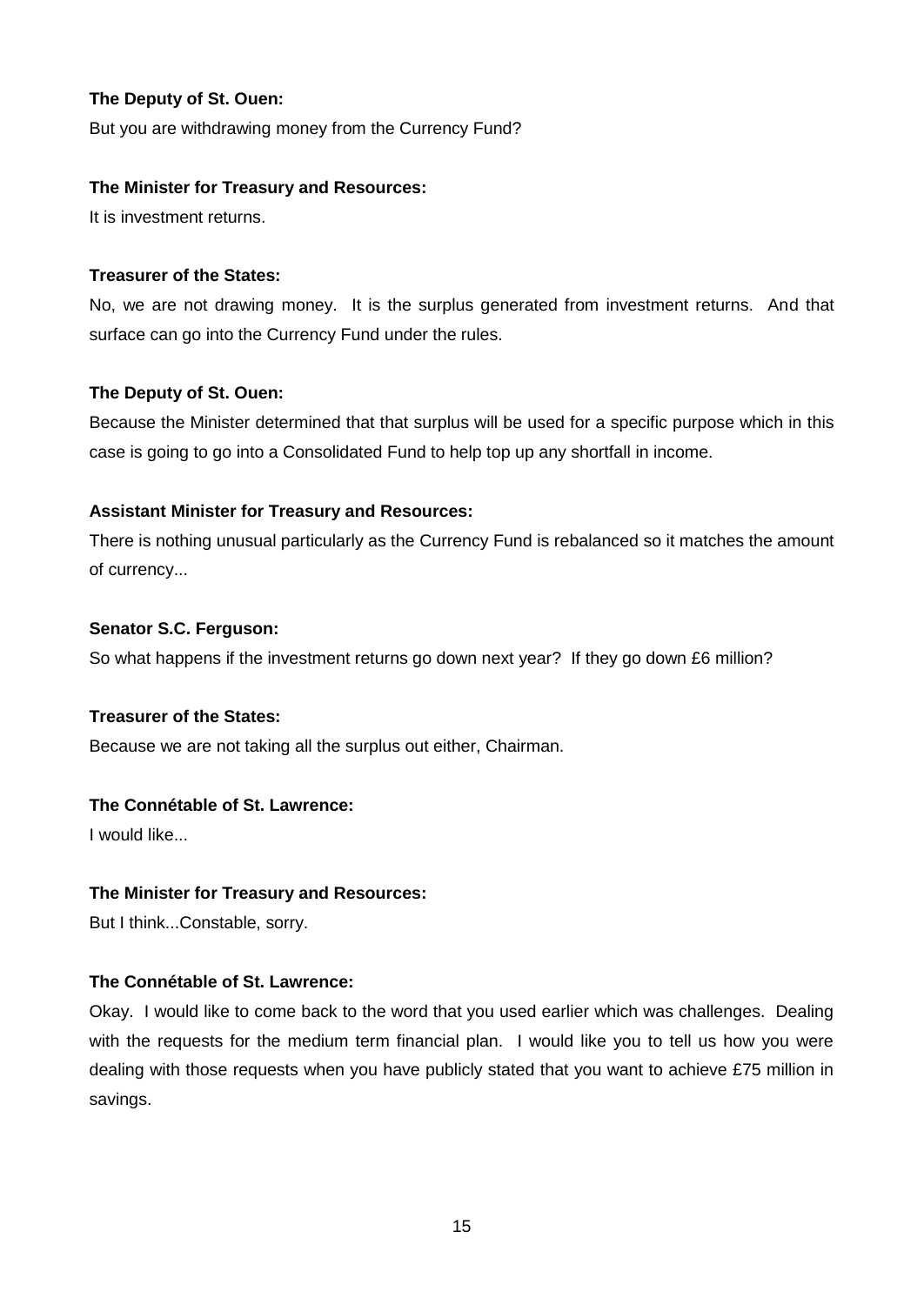Policy is best explained here in front of politicians rather...and I do not criticise the media at all, but obviously newspaper articles that want to put a point across will obviously emphasise and put different emphasises on some things. I have been quite clear in saying that if we are to meet the aspirations of the department, such as Health, and I suspect also meet the political imperatives of making further improvements in Island skills and our education system, and equipping Jersey properly and ensuring that young people are as equipped and as skilled as possible for the world of work, which is a very different world of work in the future, I think we are going to have to put more money in education to meet those challenges, we are going to have to have some hard political choices. If we are to meet the health investment...and health by the way are proving that the model and the work that they did in the Health White Paper and the warnings that they gave us of the long-term implications of not investing in reforming health are accurate and thank goodness that we have got a health reform programme underway. Because what they warned about more people in higher demands in secondary care is happening and we are going to have to pay for it. Not paying for it is not an option. Not giving people the type of treatment and the access to drugs, cancer treatments, all the rest of it is not an option. We have to pay for it. So, yes, we are going to have to find some savings and, yes, I think that is between £50 and £75 million by 2020.

## **Senator S.C. Ferguson:**

Where do you get the £75 million figure from?

#### **The Minister for Treasury and Resources:**

I will tell you in June. That work is underway. I cannot forecast...

#### **Senator S.C. Ferguson:**

Why give us a figure and then say you cannot tell us where it has come from? Why did you pull a figure like that out of the air?

#### **The Minister for Treasury and Resources:**

Because it is well founded and I said that I believed to meet the challenges of...by the way...

## **Senator S.C. Ferguson:**

Why not 100, why not 50, why not 125?

#### **The Minister for Treasury and Resources:**

Because it is my job to be the Minister for Treasury and Resources to worry and to think about these things and to work with departments to understand their concerns and understand what their demands are. I am saying that I believe, with the best information I have, that by 2020 we are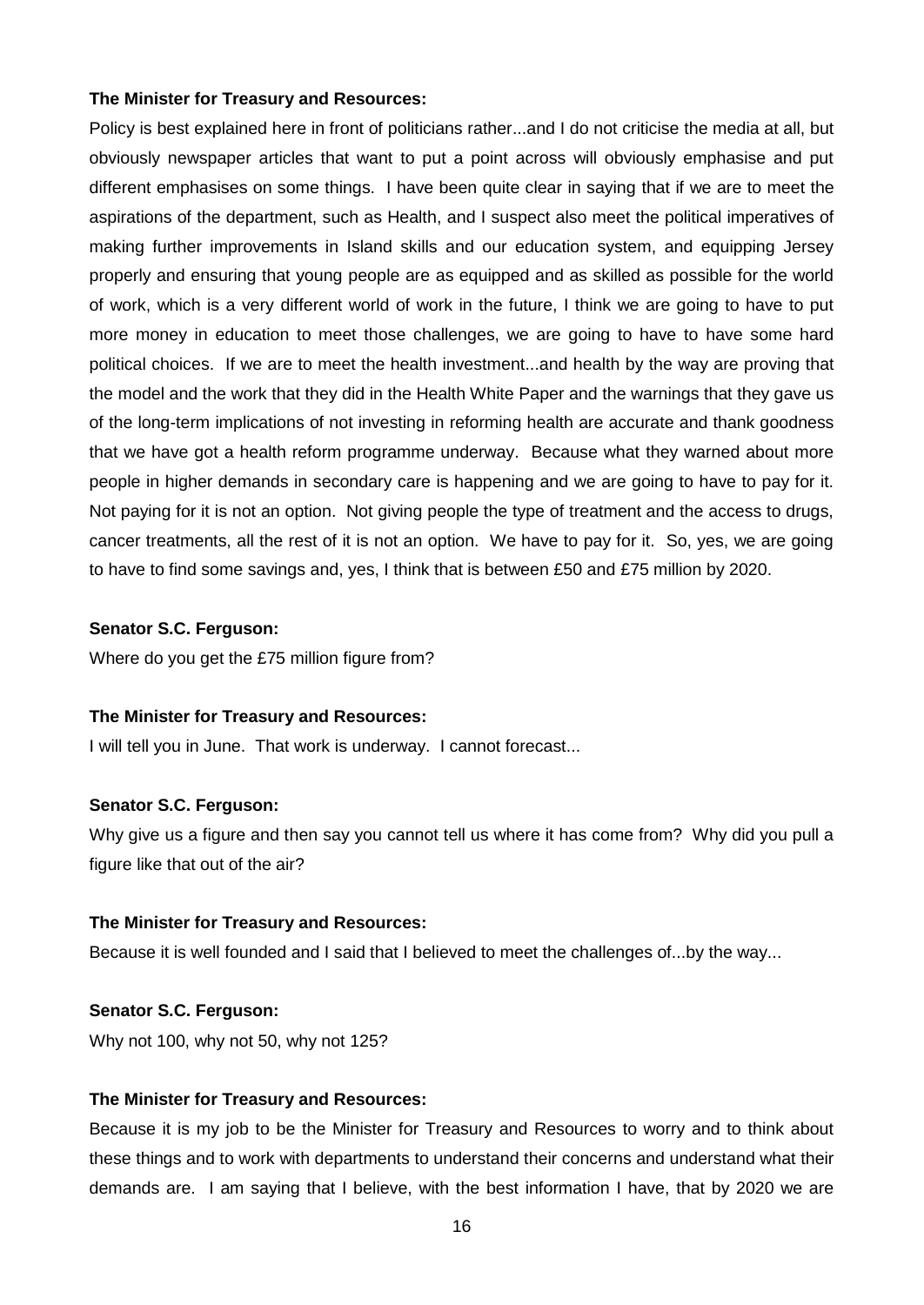likely to need to do a savings programme and a further efficiency programme which is working so well we should be congratulating our public sector on having delivered more than £60 million of savings and delivering underspends next year and wish them continued support in delivering a further and more efficient States because the better and the more efficient the States can be in the spending and doing the same level of service for less, then we are going to be able to meet our political requirements of investing in the frontline services without to cause the taxpayers more money out of their pockets.

#### **Senator S.C. Ferguson:**

Yes, this is something that as politicians we have to explain to the public. I think you have been asked this question before in previous incarnations. How do we explain to the public that if we are saving money and we are cutting expenditure and doing more for less, how is it that the total expenditure is going up?

## **The Minister for Treasury and Resources:**

Senator, you know that and you know that this is...you know this.

## **Senator S.C. Ferguson:**

If I am running a household, if you will excuse me, and I say: "Right, we are going to save so much this year" then at the end of the year I would expect my expenditure to be X minus whatever I have saved.

# **Treasurer of the States:**

Would that be regardless of whether the electricity prices had gone up, Chairman, and the food prices had gone up and you had to pay your cleaner more money?

#### **Senator S.C. Ferguson:**

Yes, it would be down in real expenditure.

#### **Treasurer of the States:**

So inflation and pay...

# **The Minister for Treasury and Resources:**

Somebody regarded me as fairly Thatcherite and calling to mind a former Prime Minister in the U.K. that you needed to be a good housewife or a good shopkeeper to be a good politician. The fact is, and I do not align myself exactly with some of that, what we are doing is we are preparing and properly planning for what we know are going to be demands of Islanders in terms of the services that they need. Particularly in healthcare. Healthcare is commanding political attention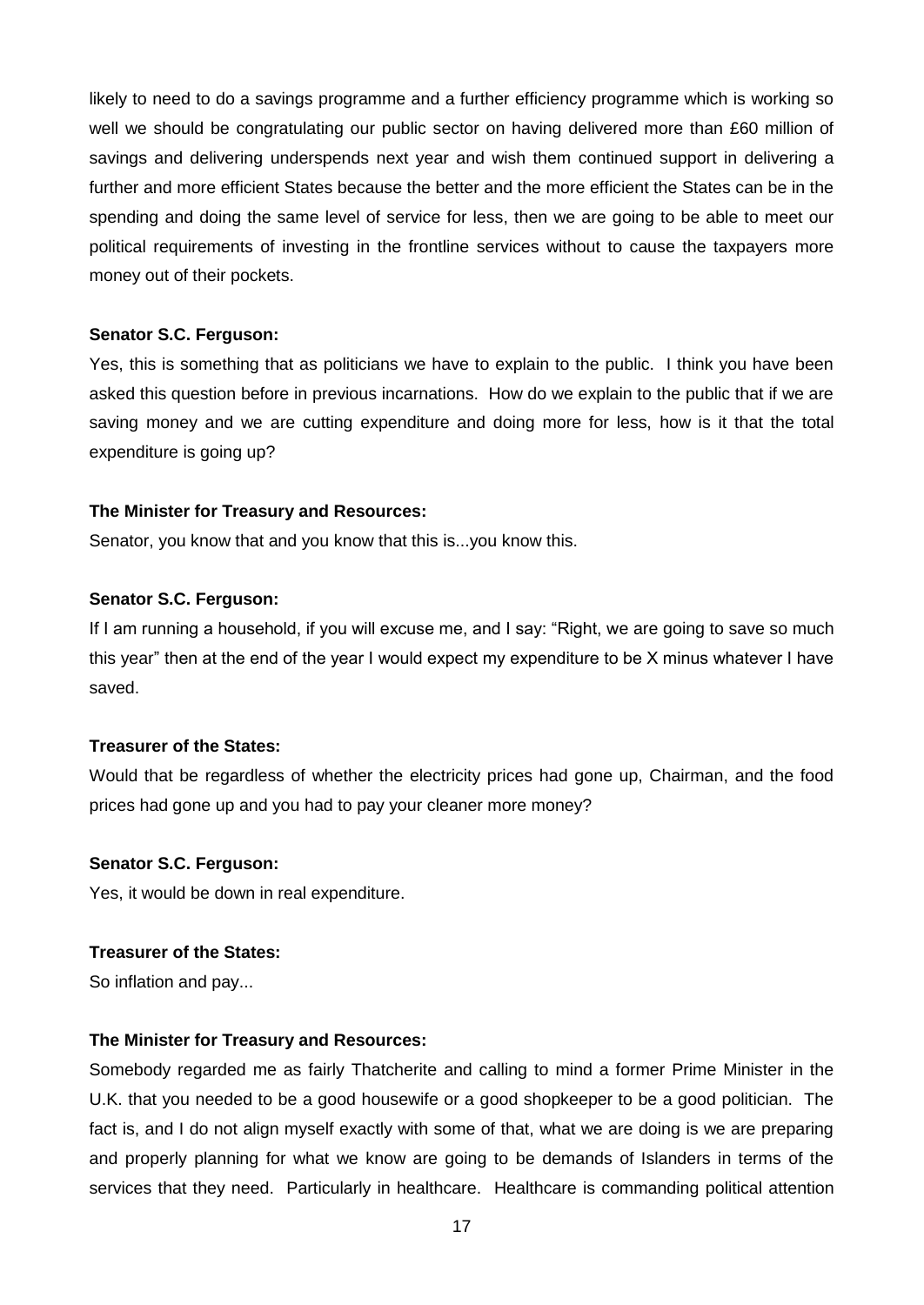across the world. We are in a better position...we were not in a better position 5 years ago but we are in a lot better position now to prepare for the increased number of elderly people and elderly people - and there is nothing prerogative in this - have different and increased demands on healthcare, particularly because we are keeping elderly people in better health for longer because there are more treatments to deal with people's problems that happen and we are preparing for this. Now, what you are saying to me is suddenly we are telling the public something inaccurate is that we are saving money...

## **Senator S.C. Ferguson:**

No, you are putting words into my mouth.

## **The Minister for Treasury and Resources:**

You are putting words into my mouth because you are saying we are saying something inaccurate. Let me be clear, if we would not have delivered £60 million of savings as we have done by the end of 2013, we would be facing the need to spend that money and we would be needing now to have...we would have had a deficit. We have cut our cloth and we have planned and that good planning has resulted in one of the most stable situations of public finances of any place in the world. I am very proud of what we have done. I am very proud of the fact that we have sorted...we have not...politicians elsewhere say they did not fix the roof when the sun was shining, well we did do some fixing of the roof and we are in a good position. But of course there are further challenges ahead, which we are now planning for and we are going to give solutions to. But I cannot give you those solutions before we have done the work.

#### **Senator S.C. Ferguson:**

Well, it would help, you know, if we had a clear list of savings that are made and so on.

#### **The Minister for Treasury and Resources:**

Senator, you have got that. You have got a detailed part in the medium term financial plan. You have got a whole chapter of what we have delivered on savings. You know all this.

#### **Senator S.C. Ferguson:**

Yes, well it would be nice to deliver...

# **The Minister for Treasury and Resources:**

You have it.

# **Senator S.C. Ferguson:**

...it in a simple form like the former Auditor General did in his review.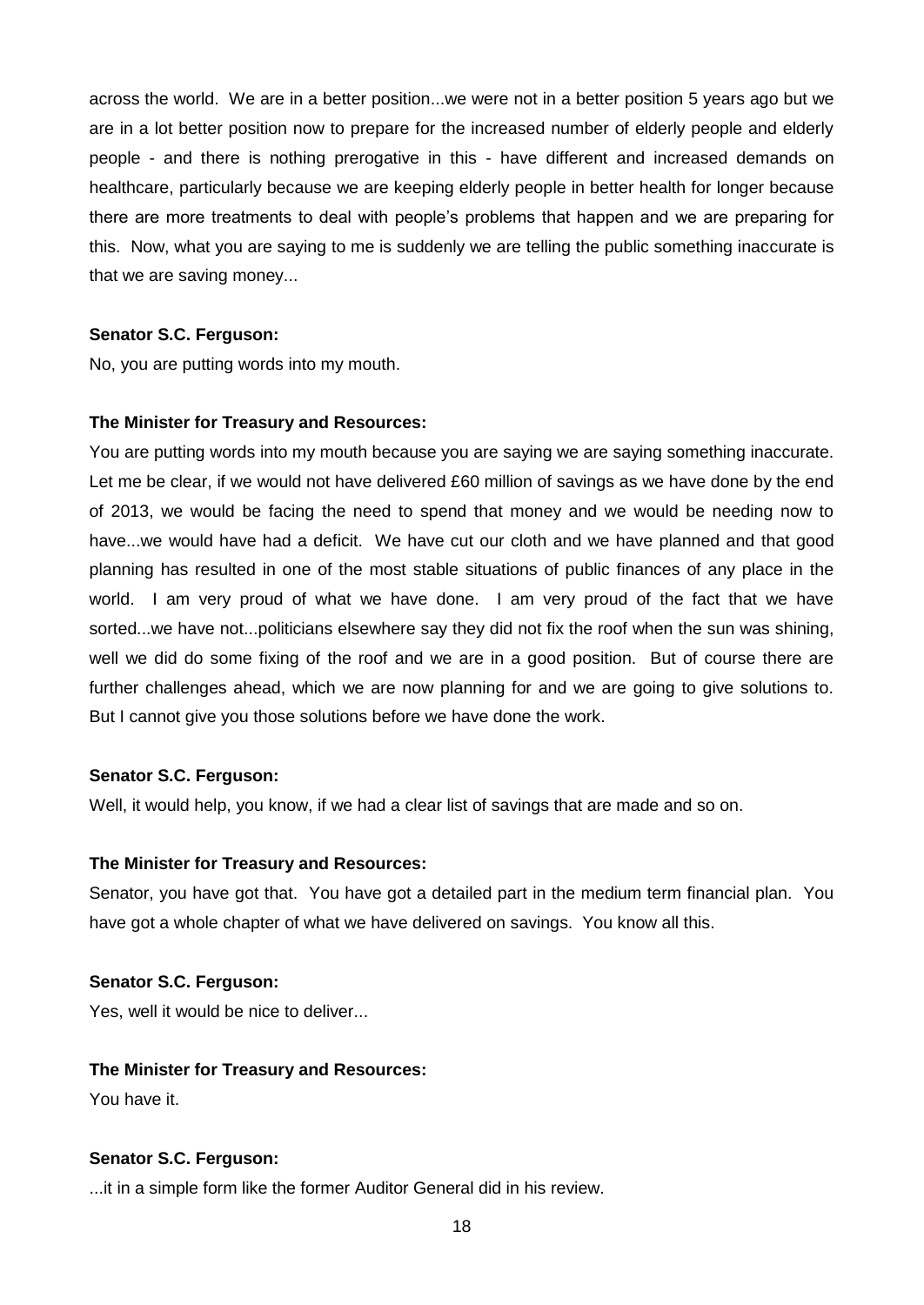Sorry, Senator...

## **Senator S.C. Ferguson:**

Sorry, carry on, Deidre.

## **The Minister for Treasury and Resources:**

Senator, you have got the information of savings. You know them. We deliver better information in this kind of document...I do not know whether you have read this but look at our medium term financial plan, look at the quality of information you have got. The information is there at your fingertips, you have got it.

## **Senator S.C. Ferguson:**

I am asking for the simple version that we can take out into the public arena. The two-page...

## **The Minister for Treasury and Resources:**

I am not going to agree to it because it is already there.

## **The Connétable of St. Lawrence:**

Moving on, we understand that you are working on proposals for the States to pay rates on their properties. How do you equate that additional expenditure for the States when you are trying to achieve the savings that you have just been talking about?

# **The Minister for Treasury and Resources:**

That is an excellent example. The Assistant Minister is leading on that work for the Treasury and he answered questions very well in the States last sitting. That is a classic challenge, is it not, of people saying we want this Parish fairness but it comes at a cost and that is a good example of the trade off and difficulty that we face. We have got pressure to reform rates and to make apparent fairness with Parishes because there is an unfair burden in some Parishes. St. Saviour and St. Helier have a much higher burden than other Parishes do and we have to fix that and we are determined to set out what the cost is and we propose to put a proposal forward to consult upon, that is one thing that is going to be something that we consulted upon and we are committed to do that by the budget.

#### **Assistant Minister for Treasury and Resources:**

What I did say in the Assembly in answering questions on the topic of the States paying rates is that I would not wish to see cuts in frontline services to fund that. We need to find another funding source if the States do agree that the States is a body that pays rates to the Parishes.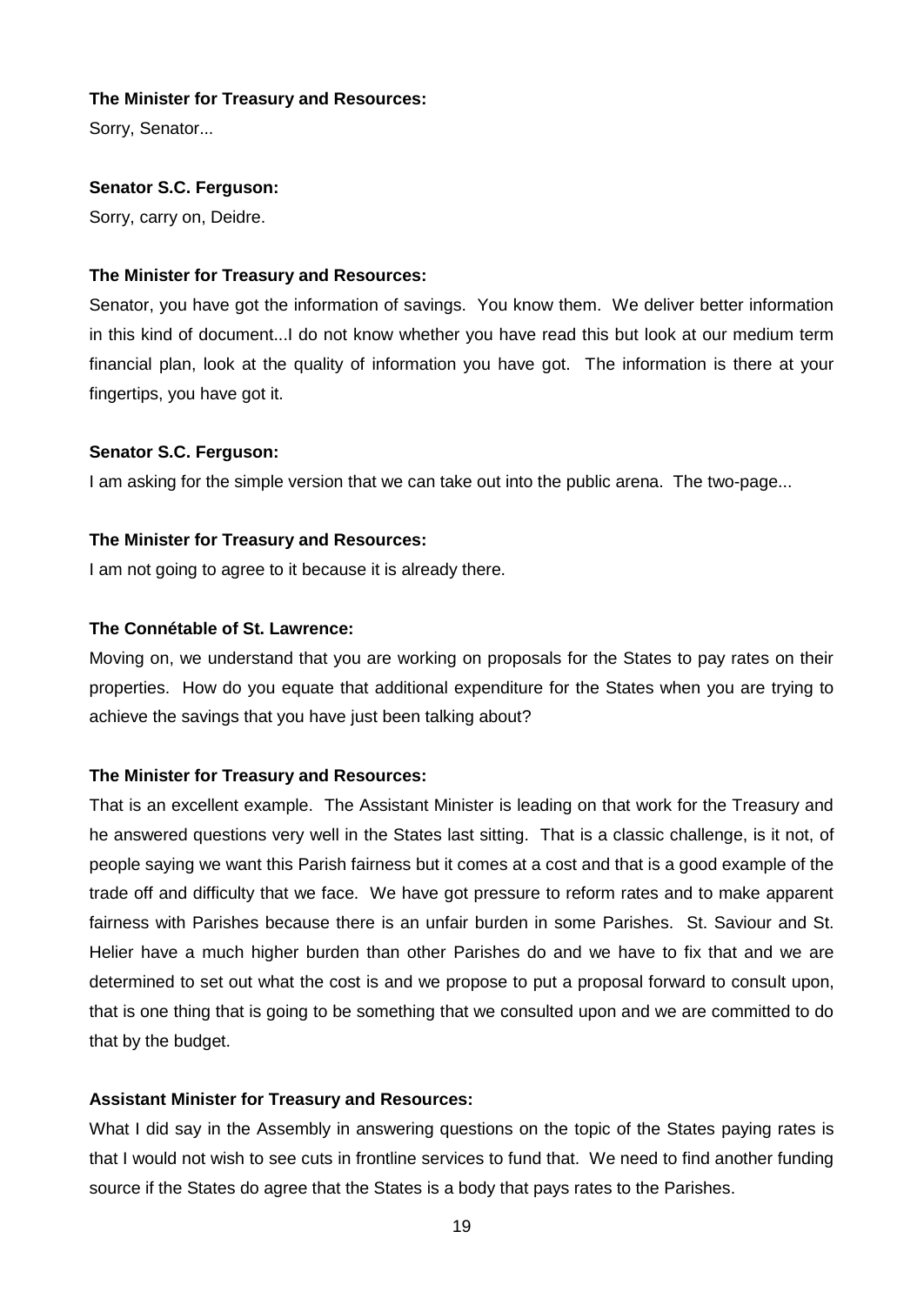# [15:15]

## **The Connétable of St. Lawrence:**

But clearly you would not lodge a proposition to pay rates without having identified that further funding source?

## **Assistant Minister for Treasury and Resources:**

No, the two have to come together.

## **The Connétable of St. Lawrence:**

So is that what you are working on at the moment?

## **Assistant Minister for Treasury and Resources:**

Currently the work that has been going on is to establish how big that number will be in terms of the costs to the States. We have an outline - I believe it is in the public domain - estimate that is around the £2 million mark. It will pretty much be split between occupiers, fonciers and the Parish rates being Island-wide rates. Further work is being done by the body of people that do our rates assessments led by the senior rate assessor of St. Helier and they are doing a fantastic piece of work for us. That is free to us and so, you know, public gratitude must go out to those individuals. Then they are expanding that work out of St. Helier to the other Parishes to establish how much the States bill will be at the end of the day. When we know the quantum of that we will be able to carry out further works of ways we could fund that and that is going to be published when we publish the budget in July.

# **The Connétable of St. Lawrence:**

Is it fair to say that this is a Treasury initiative?

#### **The Minister for Treasury and Resources:**

It is a...let me be careful about the way I put that. I committed when I stood for the position of Minister for Treasury and Resources that I agreed with the Constable of St. Helier that it was a longstanding issue. We have dealt with many of the unfairness issues with Parishes in the last 10 years, we have dealt with the unfair welfare burden. We have sorted out all sorts of things to do with Parishes and there is a proposition that...there is an extant States proposition by Constable Crowcroft to ask us to do it. But I said I was going to do it anyway. I noted with great interest that there were a number of new Deputies that are arriving who are now jumping on the bandwagon trying to say...trying to ask us to do things that we have already committed to do.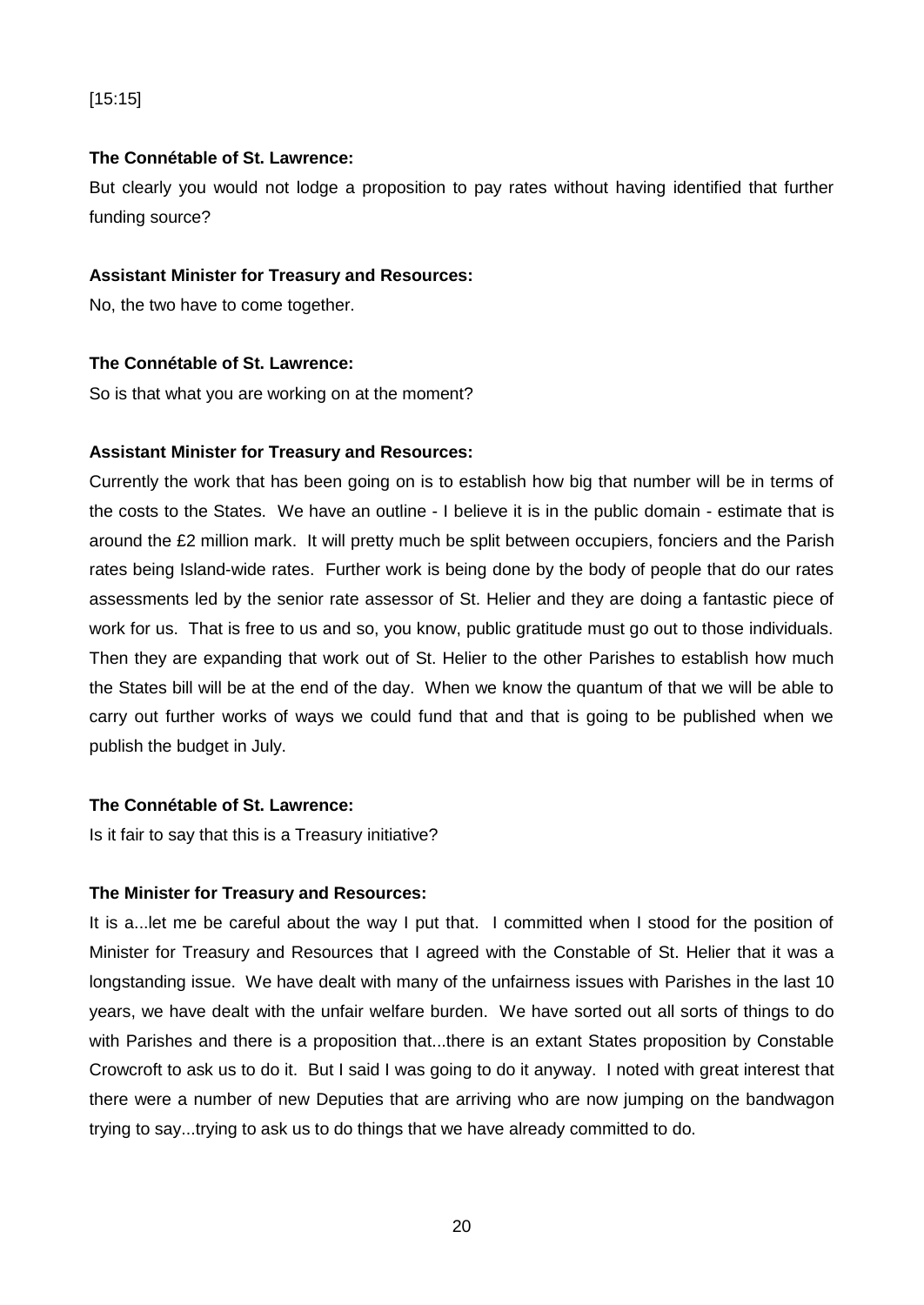#### **Assistant Minister for Treasury and Resources:**

Can I just clarify that any law changes, and there will be some that will be required, cannot be brought by Treasury, they have to be brought by the Comité des Connétables is my understanding. So although we can provide the detail it will not be a Treasury-led reporting position.

## **The Connétable of St. Lawrence:**

I understand that and clearly some Connétables are more likely to benefit than others. What support do you have for this from the Council of Ministers?

## **The Minister for Treasury and Resources:**

I have always said that this was one of the things as Minister for Treasury and Resources that I was going to work on and I believe...I do not think I have taken that topic, it is quite a long time ago. The Constable of St. Helier is criticising me for not having delivered it in my first term where the issues of the financial crisis and a deficit of £100 million would have occurred by 2013 if we would not have taken correct action. So we have been a bit busy on other things but I am determined to deliver this by the end of our term of office. The Assistant Minister is now working on this but, of course, Constable, one of the key groups - perhaps the most important group which we are going to be talking about well before we publish and come to our conclusions - will be the Comité des Connétables and, of course, before we bring any White Paper we will come to the Council of Ministers. I have to say I think it should be on the basis of being...I think it is going to be challenging to find £2 million together with those other challenges I said without coming up with an alternative way of funding it, which is not straight as a contribution to those namely two Parishes. We are looking...it would not be a secret to say that we are obviously looking at the way that commercial rates are currently operating and to look at whether or not we can look at commercial rates, which are very low in Jersey. There is an active debate in the U.K. about commercial rates. I had a representation from somebody this morning to say the Parish commercial rates should be reformed. I think they have lifted that out of the U.K. system which is about 10 times higher burden business rates than we have here. So I am looking to see revenue neutral but I have not come to a conclusion yet.

# **The Deputy of St. Ouen:**

A couple of quick questions which require only very short answers. First of all you speak about the £75 million in savings or £50-75 million, do the Council of Ministers agree that these savings are achievable?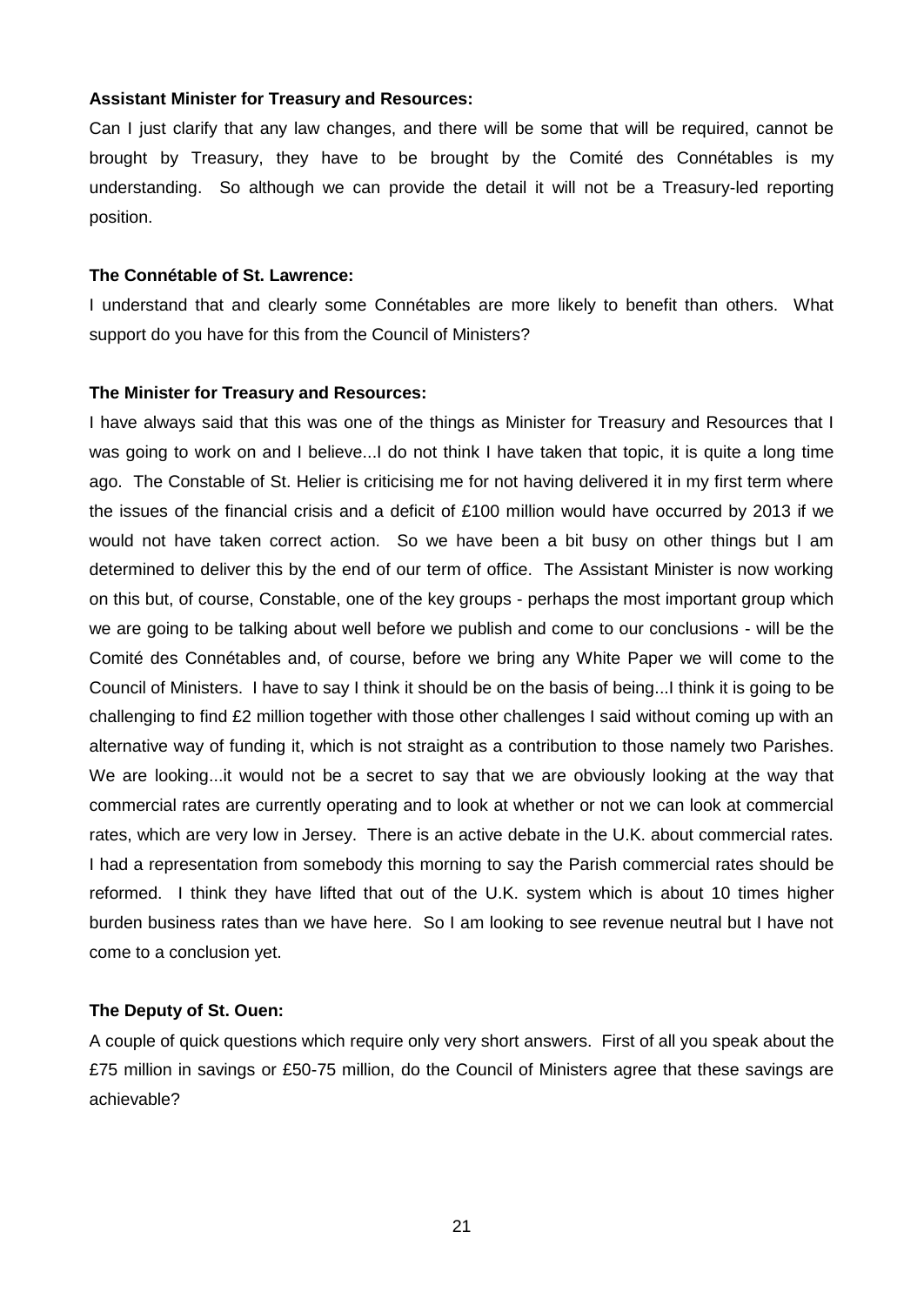As Senator Ferguson said, we do not know yet, and I would not want to have any sort of scaremongering about this, we are working on proposals.

# **The Deputy of St. Ouen:**

Why are you suggesting and making public a figure that you believe can be achieved and raise public expectation when the Council of Ministers have not even agreed a sum?

# **The Minister for Treasury and Resources:**

The Council of Ministers are aware, the Minister for Health, the Minister for Social Security, Minister for T.T.S. (Transport and Technical Services), Minister for Housing, Minister for Education, every one of them, the Chief Minister, is absolutely aware of the challenges about what the Council of Ministers is doing.

# **The Deputy of St. Ouen:**

So they support the savings?

# **The Minister for Treasury and Resources:**

Pardon?

# **The Deputy of St. Ouen:**

Just answer the question yes or no, do they support the savings?

# **The Minister for Treasury and Resources:**

We have explained to the Council of Ministers what we think...

# **Senator S.C. Ferguson:**

That is a no, then?

# **The Minister for Treasury and Resources:**

No, it is not a no. We are in the middle of it. Rather than beating me up about putting a figure in the public domain, we are doing...nobody has asked us...

# **Senator S.C. Ferguson:**

We did not put the figure in the public domain, you did.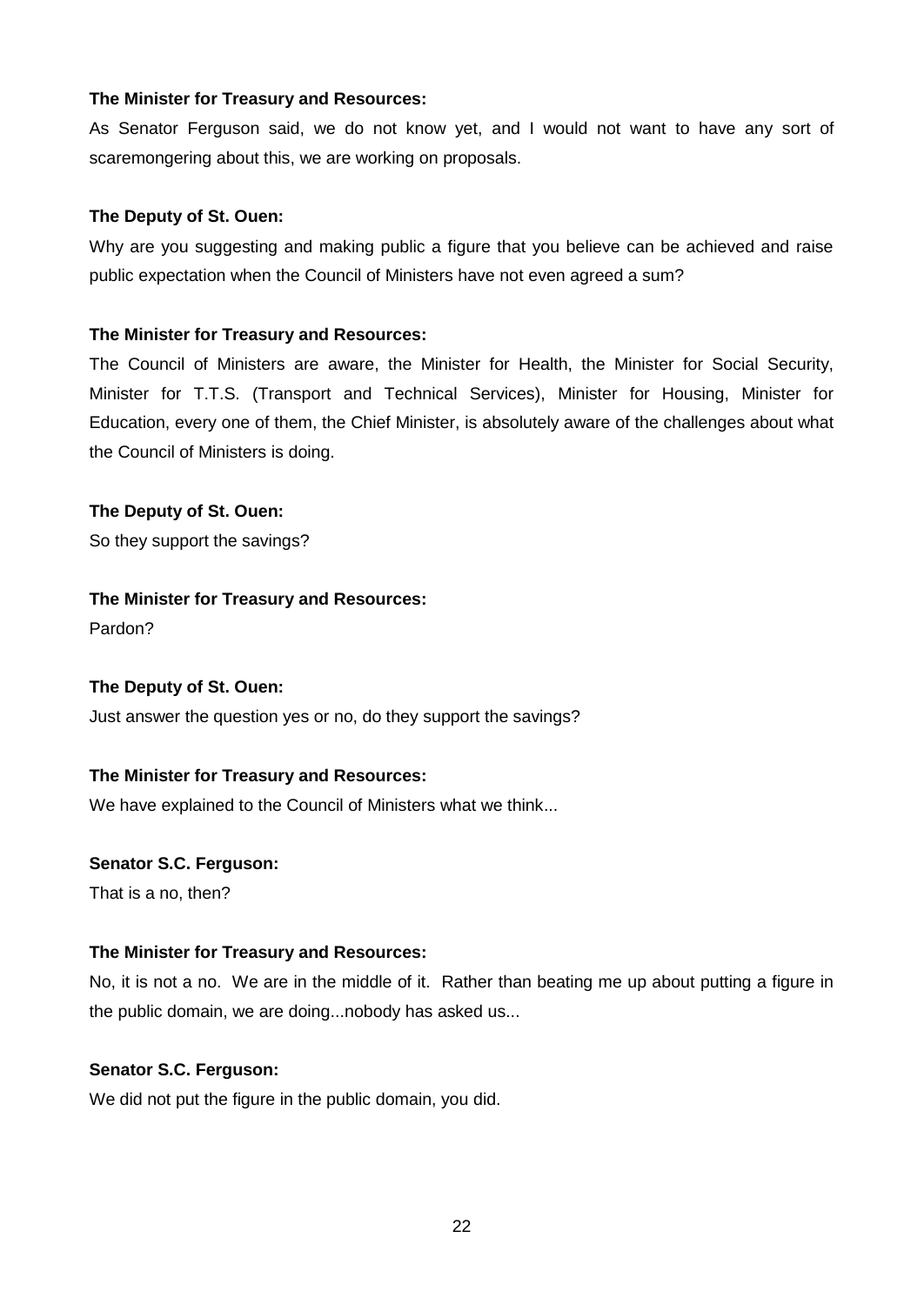Hold on a second, and rightly so, but what you are asking for is you are asking how we are going to deliver it. You have to set...I get up in the morning and I write a list of the things that I am going to try and achieve today. The things I have explained to the Constable of St. Lawrence that I want to achieve before my term of office finishes is a blueprint and a set of options for the next Council of Ministers and the States Assembly and the public to know about the trade offs of how we are going to meet these challenges. May I say that this has never been done before. No incoming Council of Ministers has had the benefit of a Treasury team working with Ministers and their departments setting out challenges. Not only setting out what the costs are but how we are going to pay for it and what the options are. I am being honest with people and say that by 2020 if all the expenditure demand are there and I know some people do not believe that we should be putting more money in health, I do, we are not only coming out with the problem but we are going to come out with the solution. Name me another government that is doing that.

#### **The Deputy of St. Ouen:**

Just to follow on from that, you spoke earlier about having an Island debate. What do you believe that Island debate should cover?

#### **The Minister for Treasury and Resources:**

I think that politics is best operated upon the basis of good information and good data. Our longterm revenue plan setting out all the opportunities, the challenges, the options and the trade-offs is going to enable a good political debate by the end part of this year. Obviously we have got an election this year and that is going to be a function of people standing and understanding what the challenges...new States Members are not going to be elected and be surprised about the issues that are going to have to be dealt with. Maybe that is from the experience I had when I was Minister for Treasury and Resources. I was working on numbers when I came in and no criticism from my predecessors or anything, we have moved massively. We can do all this medium term financial planning because we are not worrying about next year. We have fixed next year's spending so all that time that we would be working on doing next year's spending is being spent on medium term planning. I arrived at the Treasury with estimates that were different to what I was expecting because the world has changed. I have been criticised for asking States Members to increase G.S.T. and deliver a savings programme but it has worked.

#### **The Deputy of St. Ouen:**

Minister, we appreciate what you may or may not have done but I just wanted to stick, please, to the questions because we have a lot to cover.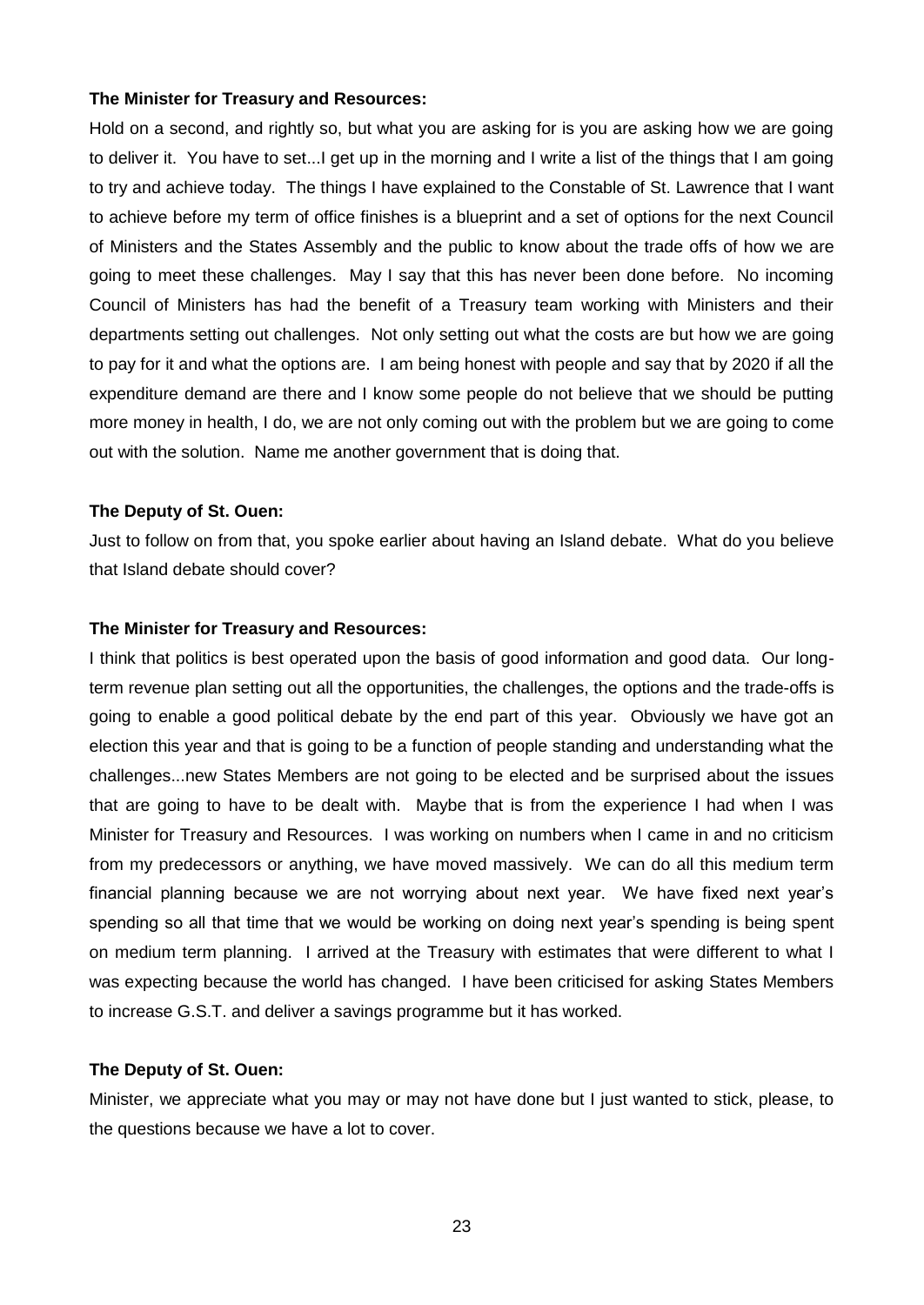I am trying to explain why...

## **The Deputy of St. Ouen:**

With regards to the Island debate you said that it is going to happen, when will it happen?

#### **The Minister for Treasury and Resources:**

We aim to publish a long-term revenue plan before the summer break.

#### **The Deputy of St. Ouen:**

The public will be encouraged to participate in that debate?

#### **The Minister for Treasury and Resources:**

No decisions are required for the next M.T.F.P. until the summer of next year. So there can be an informed and good Jersey debate about how we are going to deal with these opportunities and challenges. Politicians can stand on platforms knowing the facts about our public finances not the fiction, or guestimates.

### **The Deputy of St. Ouen:**

So you are going to make an election issue, is that the aim?

## **The Minister for Treasury and Resources:**

Well, the big issues in any election, the big issues of politics, are of course tax and spending. Let us have an accurate debate rather than a fictitious debate. I would think that is healthy, do you not?

#### **The Connétable of St. Lawrence:**

Another subject that might be discussed in the lead up to the elections is the provision of starter homes. We have been discussing rates and clearly there are people who want to own their own home and would not mind paying the rates because they would have their home. Have you undertaken a review yet of the starter home deposit loan scheme?

# **The Minister for Treasury and Resources:**

Yes, the Assistant Minister, Treasurer and I were talking about this before we came to see you. The scheme is obviously now closed and we are absolutely delighted with the way the scheme has operated. There were concerns that it would inflate prices; it has not. I think that that is now well appreciated by all the people that are involved the surveying community and estate agents, and anyway it is borne out by evidence of the properties that have been purchased.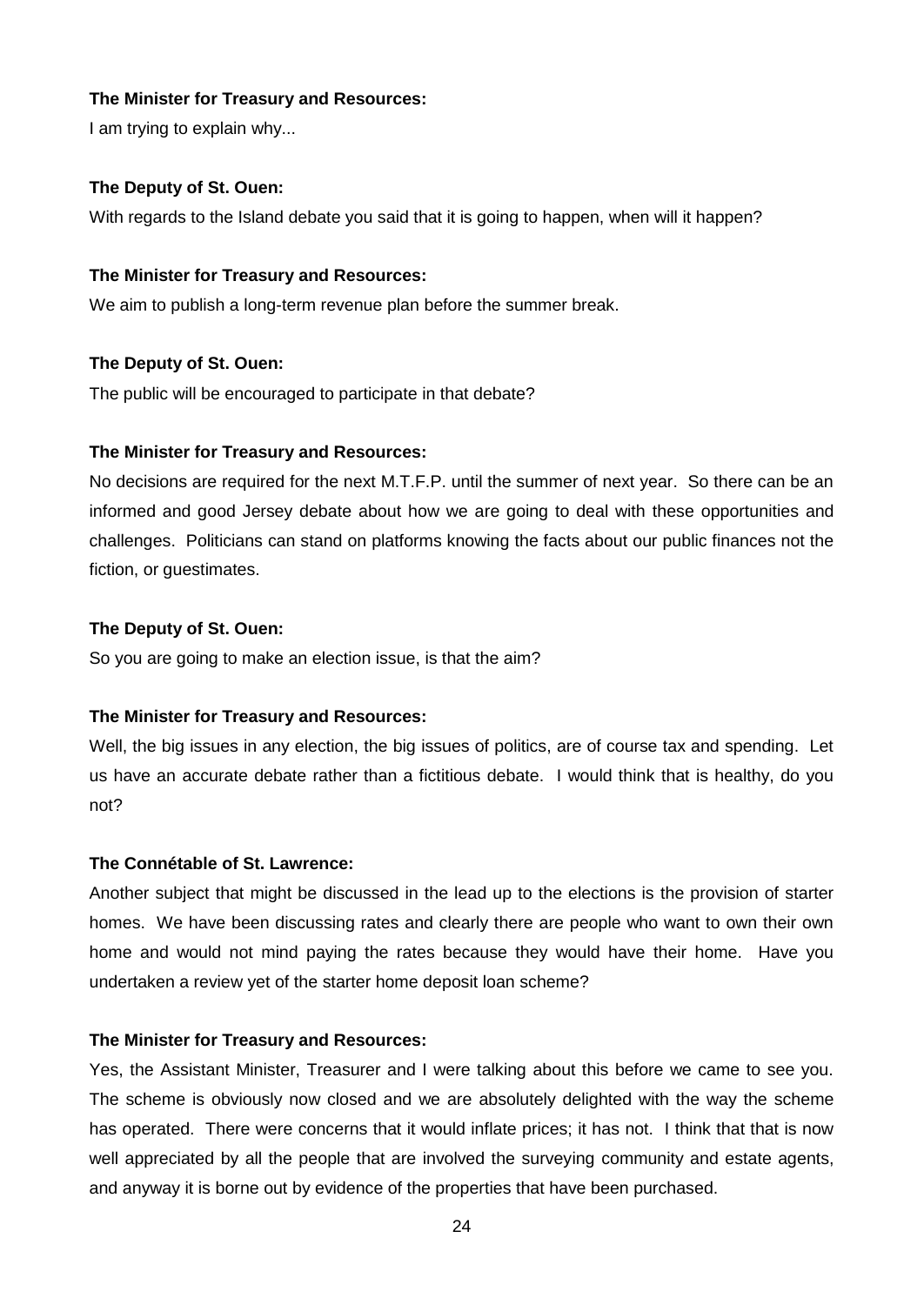How do you reconcile, Minister...

## **The Minister for Treasury and Resources:**

Hold on, let me finish this, if I may.

## **The Deputy of St. Ouen:**

No, sorry, I think we will keep it as tight as we can. How do you reconcile that comment with the fact that we have just had information produced by the Statistics Unit that says that housing has become less affordable?

# **The Minister for Treasury and Resources:**

It is two completely different questions, Deputy. If you want to ask me about the housing affordability survey that is a very big issue and I am happy to address it but I am answer the question from the Constable about the starter loan scheme. We have delivered...

# **The Deputy of St. Ouen:**

Who is part of the Panel.

## **The Minister for Treasury and Resources:**

Yes, but it is 51 people that otherwise would not have got into home ownership.

**Senator S.C. Ferguson:**

Is that all?

# **The Minister for Treasury and Resources:**

Fifty-one families, yes.

# **Senator S.C. Ferguson:**

Originally it was going to be more than that.

# **The Minister for Treasury and Resources:**

No, Senator, that was an estimate. You can divide the amount of deposits for the people that would be in one-bedroom flats and come out with one number and you can come out with a blended number of people with one and two-bedroom flats. So 51 people have got into home ownership that otherwise would not have done. Delighted to see that it is predominantly properties in St. Helier, which says quite a lot about St. Helier as a place to live and some of the properties.. happy to brief you on the...we can show you the list of properties, happy to provide this so you can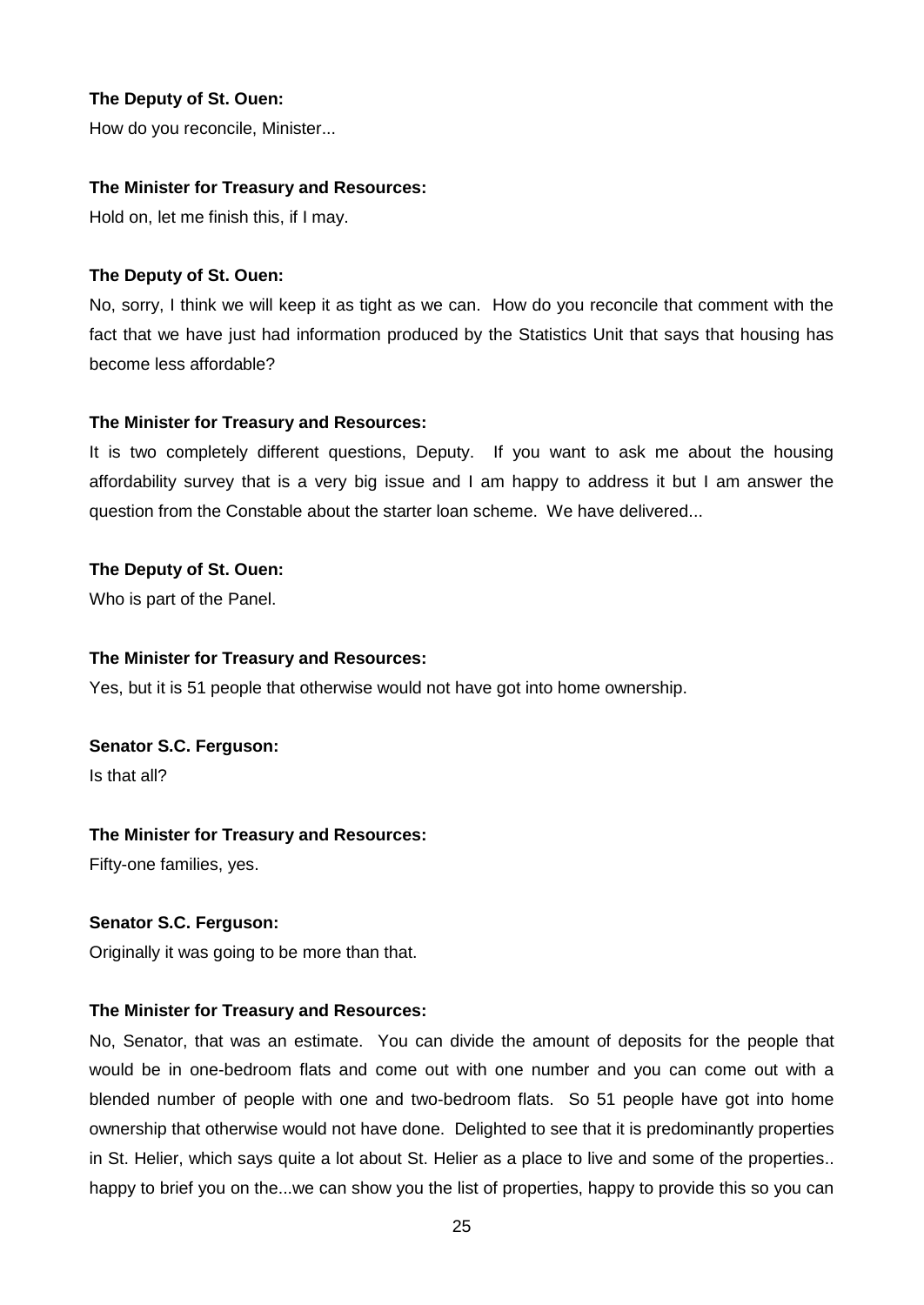look at the list of properties and you can make your judgment of what the properties are and how that has happened in terms of those people getting into home ownership. In terms of the split of tenure more semi-detached and terraced houses than flats and...we will hand you the report but effectively that is the split there of properties of the value of how many prices, so obviously no properties more than £410,000 but lots of lower value properties going through.

#### **The Connétable of St. Lawrence:**

So clearly you have said you are delighted, that is the word that you have used, 51 families now have a home that they may not have had...

#### **The Minister for Treasury and Resources:**

Or aspiring families even as well.

#### **The Connétable of St. Lawrence:**

Or aspiring families. Your review has been positive clearly, are you going to propose that the scheme is repeated?

#### **The Minister for Treasury and Resources:**

A very good question. That is a matter for the Minister for Housing and I to talk about and my own inclination is that...why did we do this scheme? We did this scheme because the requirement for a deposit for getting a mortgage had been different than where they were 5 years ago. Credit has tightened. The mortgage rates that you can get with an 80 per cent loan to value rates are much lower than, while they do exist, the mortgage rates for 90 or higher per cent loan to value rates are much higher. So for as long as those conditions, those lending conditions, prevail I do think there is a public policy case for assisting people to get into home ownership with a continuation of a scheme. I would say that I think that a new scheme should be on the basis of an interest rate payable on the deposit. These people, as we are clear in those estates, approved the scheme, have been charged...they got their deposit at a zero interest rate. I think there is a big issue about...

#### **The Deputy of St. Ouen:**

Minister, we have half an hour left and we have a number, as I say, of other questions that we would like get asked. What we will endeavour to do is make sure our questions are as short as possible but equally we would like you to give some direct answers, where possible, to the questions asked.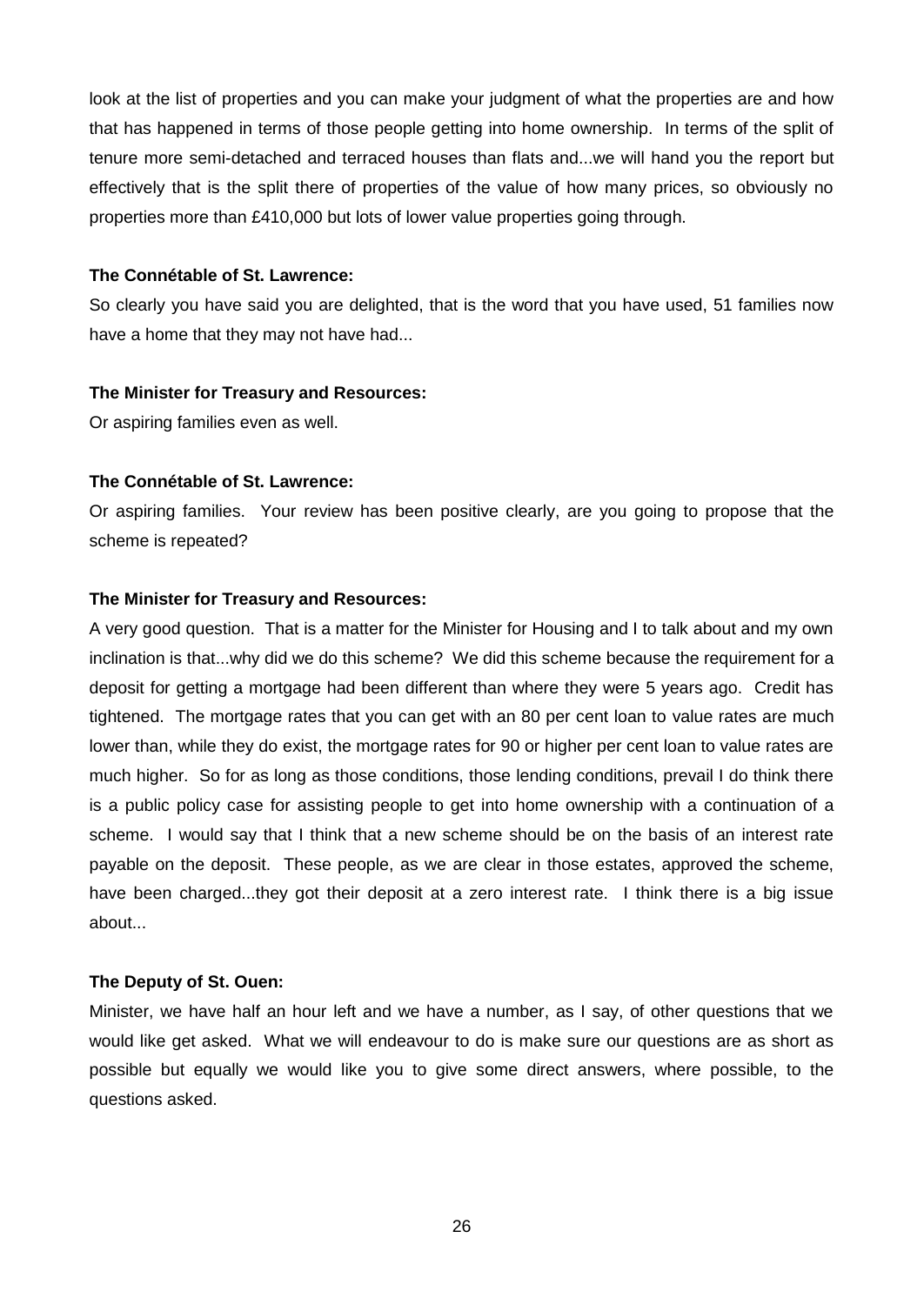Okay, it is a two-way street. If you want to ask me questions about things like housing surveys that came out yesterday...

[15:30]

#### **The Deputy of St. Ouen:**

We are on the matter of capital projects. The first question is when will you be at the stage of issuing a bond for the housing project?

#### **The Minister for Treasury and Resources:**

That bond process is going well. Currently the timetable is that we will be doing a road show for that bond towards the end of May. We are ready to go for the bond and the credit markets continue to indicate stability of rates. We would bring that forward if we thought there was danger of rates going up. We have taken advice on that issue and we have made a decision to issue the prospectus and go on to have the road show with the benefit of a new and updated Standard and Poor credit rating for Jersey, which we fully expect to be the same. Of course you would be aware that another jurisdiction had a downgrade and there may have been some views that that would have been negatively affected to Jersey. The matters for Jersey are a separate, our economy is different from other places, we expect stability on that. We are going to make the decision of issuing a prospectus on the basis of the audited 2013 States accounts. As one of our advisers said: "You are in such a strong position, it is in your best interests to issue a pristine prospectus with the benefit of all the information." We were going to go earlier originally but I am sure you will appreciate the view of interest rates being lower for a longer timeframe, we are still looking at 30 plus year money and so the roadshow we expect to be in May.

#### **The Deputy of St. Ouen:**

But can you say, just for clarity's sake, the issue of the prospectus is the start of the process of issuing a bond or the completion of?

#### **The Minister for Treasury and Resources:**

I wish it was. This is an 18 month project. The prospectus is effectively the document that sets out all of the economic and financial particulars of the States of Jersey, and effectively the bond, but the Treasurer can answer that question for you.

## **Treasurer of the States:**

End of May, as the Minister has said, 26th May we plan to do the roadshows that week. Typically the borrowing would be done maybe a fortnight later, but the banks would be working with the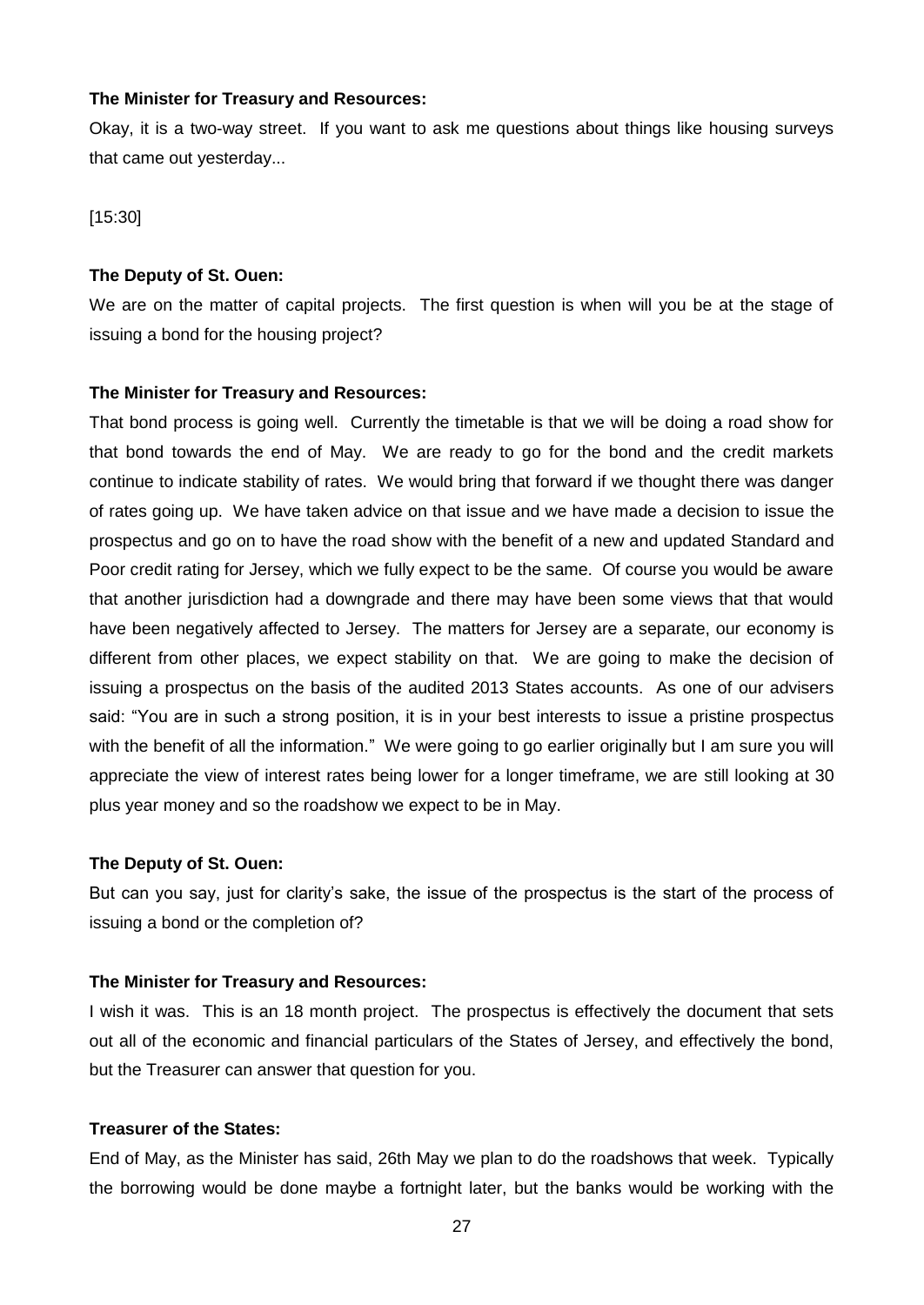investors to get the best value for us from the investors. So we will not tie ourselves to a particular date as to when the borrowing is taken because then if the gilt rates had just leapt up a few basis points we would be foolish not to wait for a few days and to take advantage of...

## **The Deputy of St. Ouen:**

Can you give us a rough idea, Treasurer, when it is likely?

## **Treasurer of the States:**

I would say towards the end of June we would expect to have completed the borrowing.

## **The Minister for Treasury and Resources:**

That is execution. The prospectus is effectively the document to the market which says: "States of Jersey is looking to borrow £250 million, 30 year or more money, in denominations of X tens of thousands or whatever, and these are the financials." We are a debut issuer so we are new to the bond markets. I do not think we will be going back to the bond markets again for some time, I hope, depending on other things remaining equal. So we are wanting to get our documentation in as pristine condition as possible and we have a great story to tell. The reason why that matters...

## **The Deputy of St. Ouen:**

Sorry, can I stop you there...

# **The Minister for Treasury and Resources:**

Just to say that the reason why that matters is that what we are aiming to do is to get the lowest possible rate over 30 year gilts as we can.

# **The Deputy of St. Ouen:**

Good. Will the £40 million in advances which got provided in recent times to the Department of Housing be repaid upon the incorporation of Andium Homes later this year?

#### **The Minister for Treasury and Resources:**

Yes.

# **The Deputy of St. Ouen:**

Thank you. How much expenditure has been incurred on the hospital project to date?

# **The Minister for Treasury and Resources:**

Are you talking about advisory or…?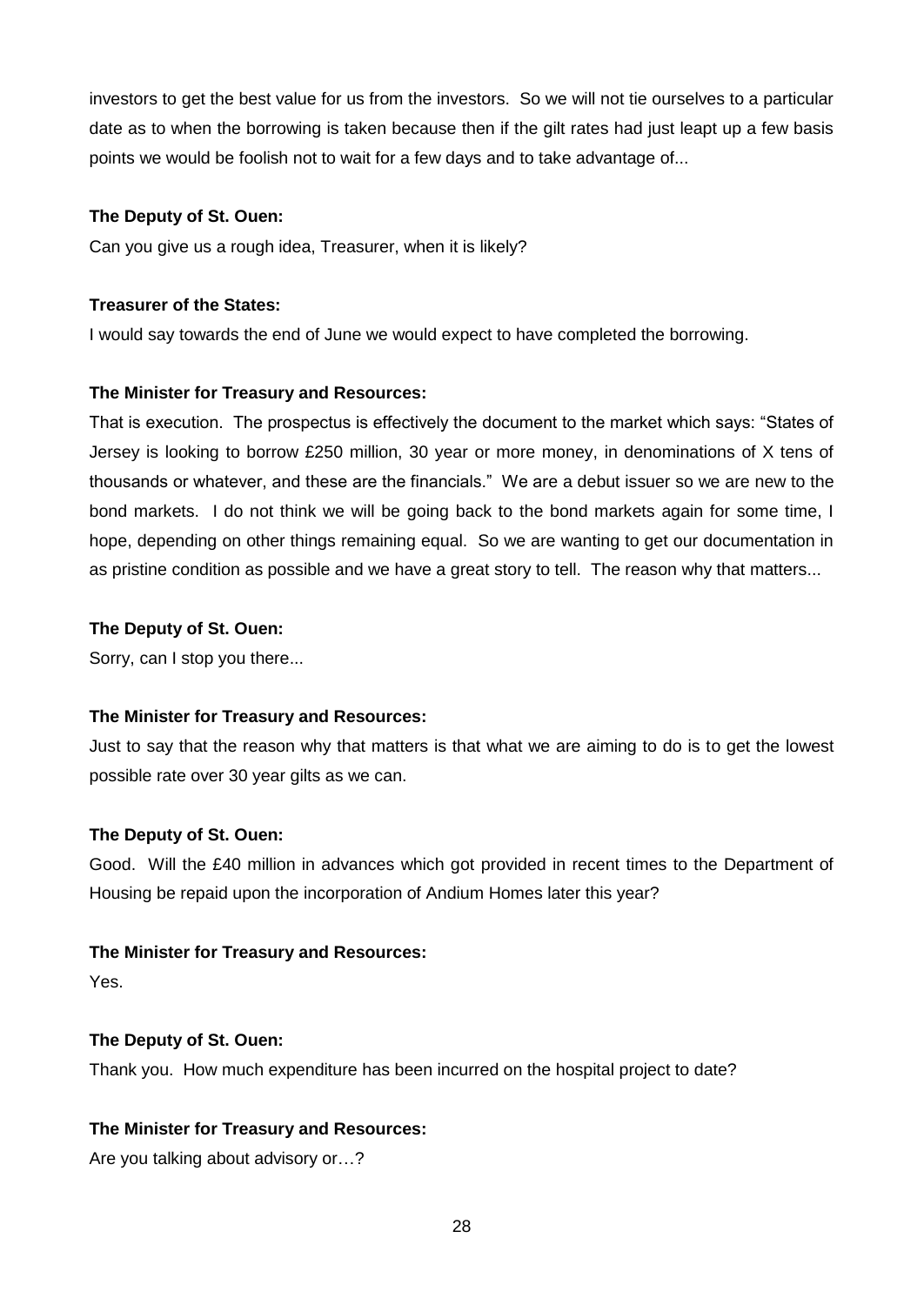# **Treasurer of the States:**

I did not bring that. I am sorry, Chairman, I can advise your secretary...

# **The Deputy of St. Ouen:**

Could you provide that information after the meeting?

# **Treasurer of the States:**

Yes, certainly.

# **The Deputy of St. Ouen:**

Thank you. Are you able to tell us how much of that expenditure, which we are not clear about at the moment, has been funded from the Strategic Reserve?

# **Treasurer of the States:**

None.

# **The Deputy of St. Ouen:**

None.

# **The Minister for Treasury and Resources:**

We have not done any capital works yet. We are in the planning stage.

# **The Deputy of St. Ouen:**

Sorry?

# **The Minister for Treasury and Resources:**

The money from the Strategic Reserve that was transferred is expected to be for some of the early capital works that would be carried out. So the majority of it is planning and, I have to say, I have another ministerial oversight group with the Minister for Health and the Chief Minister tomorrow and I am pleased with the progress that the Treasurer and her team has been making on the hospital plan.

# **The Deputy of St. Ouen:**

So the Strategic Reserve is currently not being used to fund the various pre-feasibility studies and the like around delivery of the hospital project itself?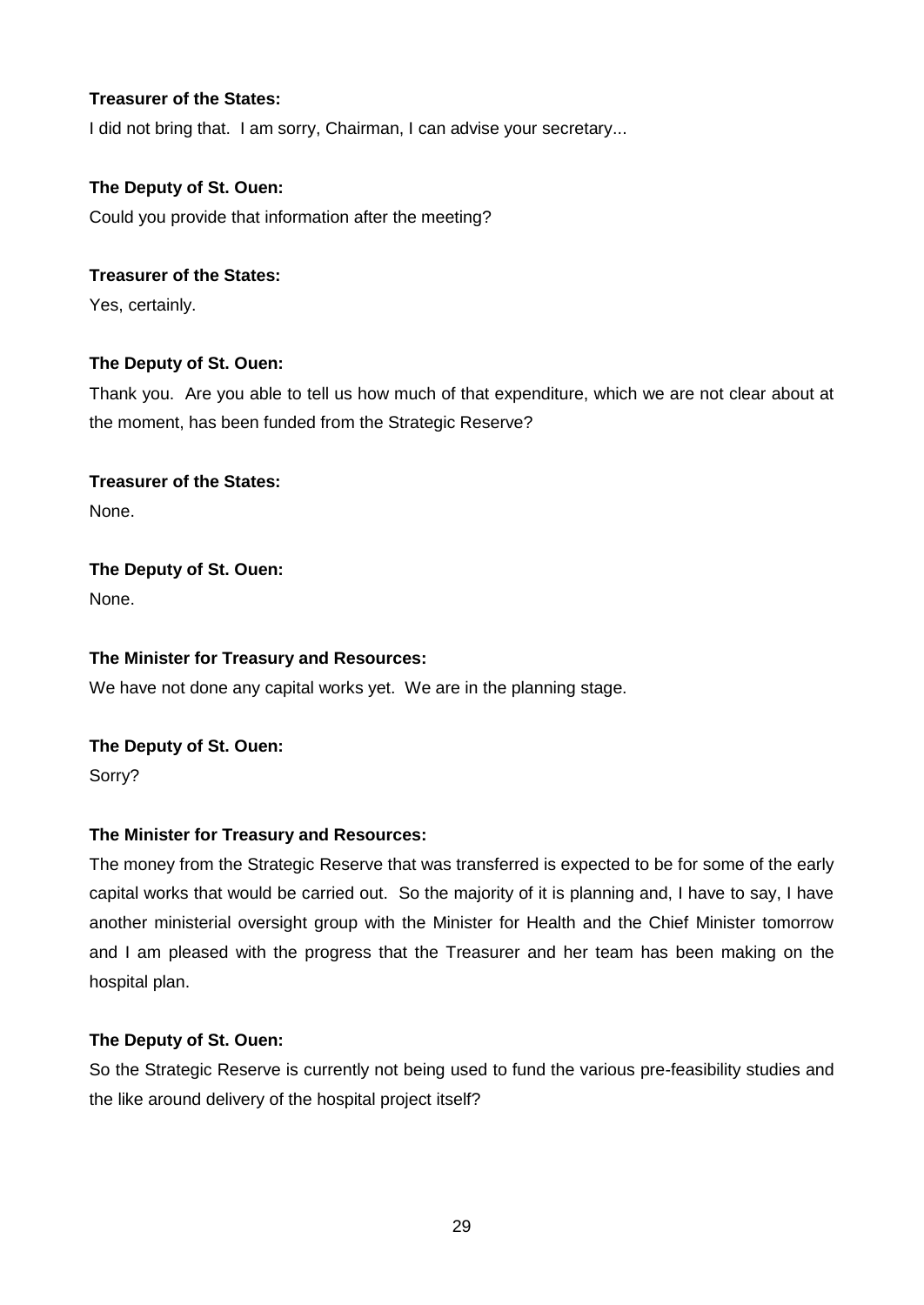# **Treasurer of the States:**

Sorry, Chairman, we have not yet drawn down any money from the Strategic Reserve for the hospital project.

# **Senator S.C. Ferguson:**

Okay, we agreed in the budget that you were going to be able to draw down £10 million this year?

# **Treasurer of the States:**

Yes.

# **Senator S.C. Ferguson:**

You have not touched it yet?

# **Treasurer of the States:**

We have not drawn any down yet, no. If I can explain, what we plan to do is to leave the money in the Strategic Reserve, invest it in the Strategic Reserve for as long as we can because it generates returns. I am very pleased to advise you that at the end of 2013 we have increased the value of the strategic reserve by £91.8 million in a year. So the value of our Strategic Reserve has gone up from around £650 million to around £740 million as a result of the investment strategy that we employed last year. That has meant that we already have a third of the cost of the new hospital in one lot of investment returns.

# **The Minister for Treasury and Resources:**

With low inflation, that is even better.

# **Senator S.C. Ferguson:**

Well...

# **The Connétable of St. Lawrence:**

I think that was one of the queries really, was it not, about your strategy, whether the funding would be available from the investment strategy?

# **The Minister for Treasury and Resources:**

Senator Ferguson will immediately say investments can go down and she is right, because markets have of course hardened. In fact, the Treasurer has probably done better in the first month...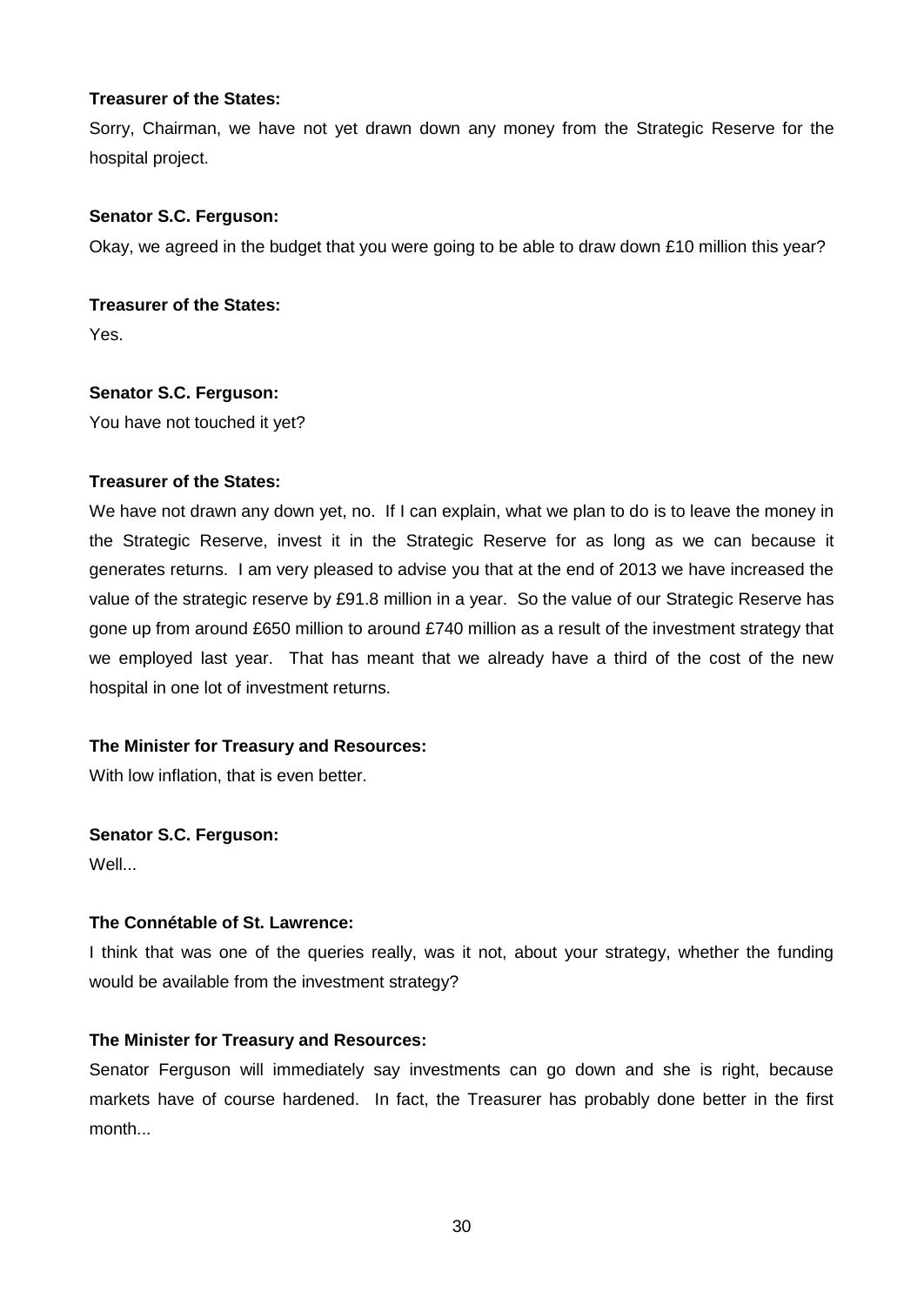## **Senator S.C. Ferguson:**

It is not a profit until you realise it. Even Warren Buffett says that.

## **The Minister for Treasury and Resources:**

No, but let us give credit where credit is due.

#### **Senator S.C. Ferguson:**

No, I am not denigrating it.

#### **The Minister for Treasury and Resources:**

It will have gone even higher in January and come back slightly lower because markets for that goes in. But there is a stellar performance that has been done.

#### **Senator S.C. Ferguson:**

They have been coming out of the bonds, that is why. All right, now, we have capital expenditure of some £40 million that was required to implement Gigabit Jersey. Are you confident than no more than that will be required?

#### **The Minister for Treasury and Resources:**

We are very clear. That is the money that is on the table with J.T. and they have to deliver the plan within that budget.

#### **Senator S.C. Ferguson:**

How much of it have they spent? Have you followed it up?

# **The Minister for Treasury and Resources:**

Yes, of course we do. I think we have our reports, we have quarterly reporting. Under the arrangement that we had with Gigabit they have to produce a quarterly report.

#### **Treasurer of the States:**

Do you want to go on, Chairman, I will just turn that up for you.

#### **The Minister for Treasury and Resources:**

They have a quarterly report here, and I have answered questions in the States on this already. So the last report that I have is dated 10th December, under the terms of the infrastructure agreement no significant change in the business plan since the last note. Because we also wanted, of course, them to employ people, 7 apprentices, 6 bursaries, 4 graduate trainees, 3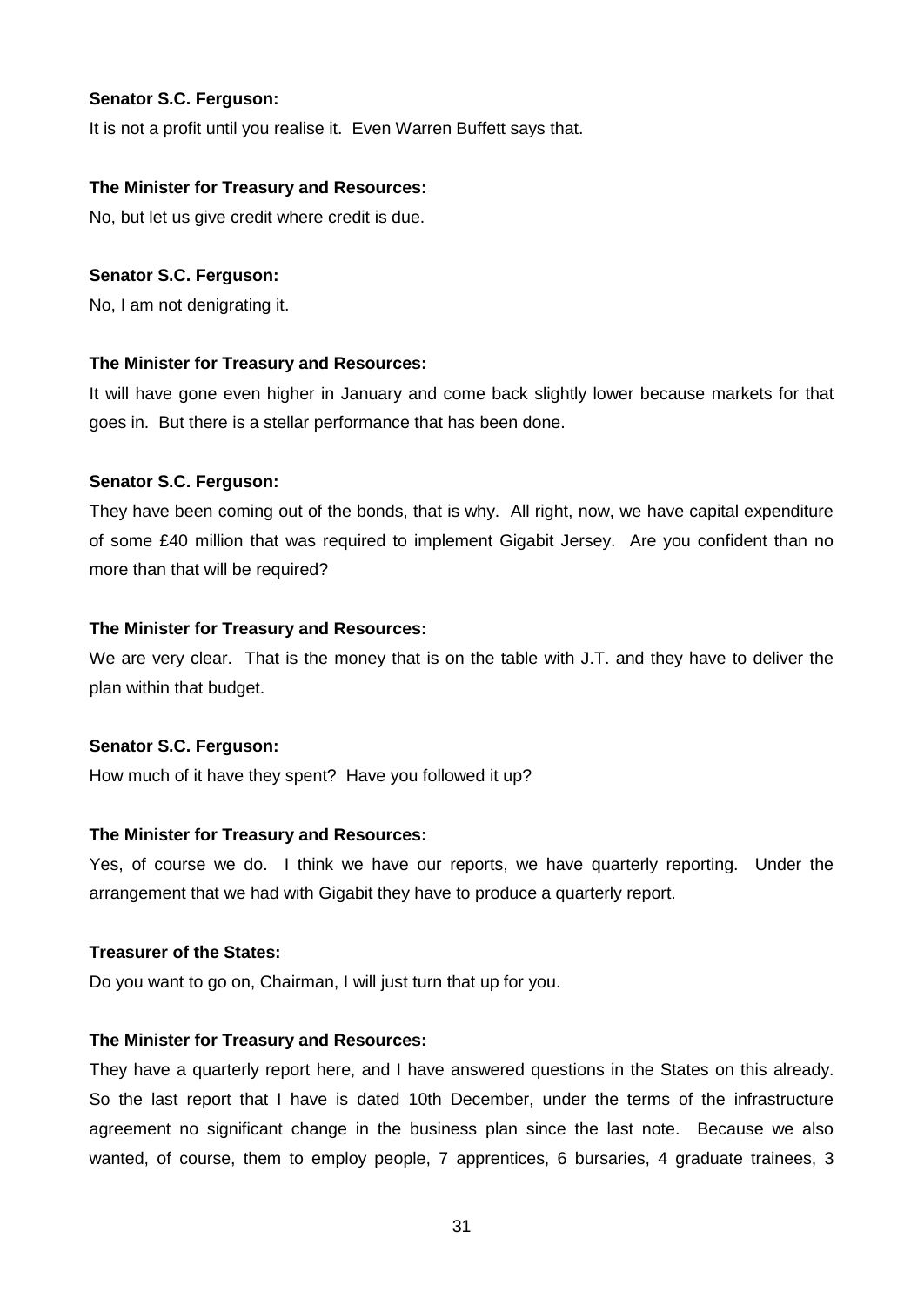industrial placements, 100 people employed to do it, 2 from Back to Work and we have information they are now ahead of strategy from where they were.

# **Senator S.C. Ferguson:**

Well, I think last time in the States you said it was only 6,500 households had been connected.

# **The Minister for Treasury and Resources:**

Oh, you are a pessimist, Chairman.

# **Senator S.C. Ferguson:**

No, that is what you said, I am quoting you.

# **The Minister for Treasury and Resources:**

But why do you use the word "only"? Nothing is ever good enough.

# **Senator S.C. Ferguson:**

No.

# **The Minister for Treasury and Resources:**

That is the problem. That is why it is so dispiriting sometimes. We are on track and 85 per cent of premises are now passed, connected premises 6,581 - this is at the end of December - they have moved massively ahead in the first two months of where they thought they were going to do. By the way, I know that some people still disagree with Gigabit, I beg to differ, announcements this week from Malaysia I notice, fibre roll out, other countries in the world, they are now copying what we are doing.

# **The Deputy of St. Ouen:**

Considering we are helping to fund the implementation of Gigabit Jersey, and indeed promote the Island as Digital Jersey, why would you choose to revisit returning ownership to J.T.?

# **The Minister for Treasury and Resources:**

I am not revisiting the ownership of it, let us be clear about that. I think that when you are looking at a relationship between an owned entity and yourself - in other words, the public - you must obviously keep all options open. The default position is that J.T. will remain in public ownership. That must be the case.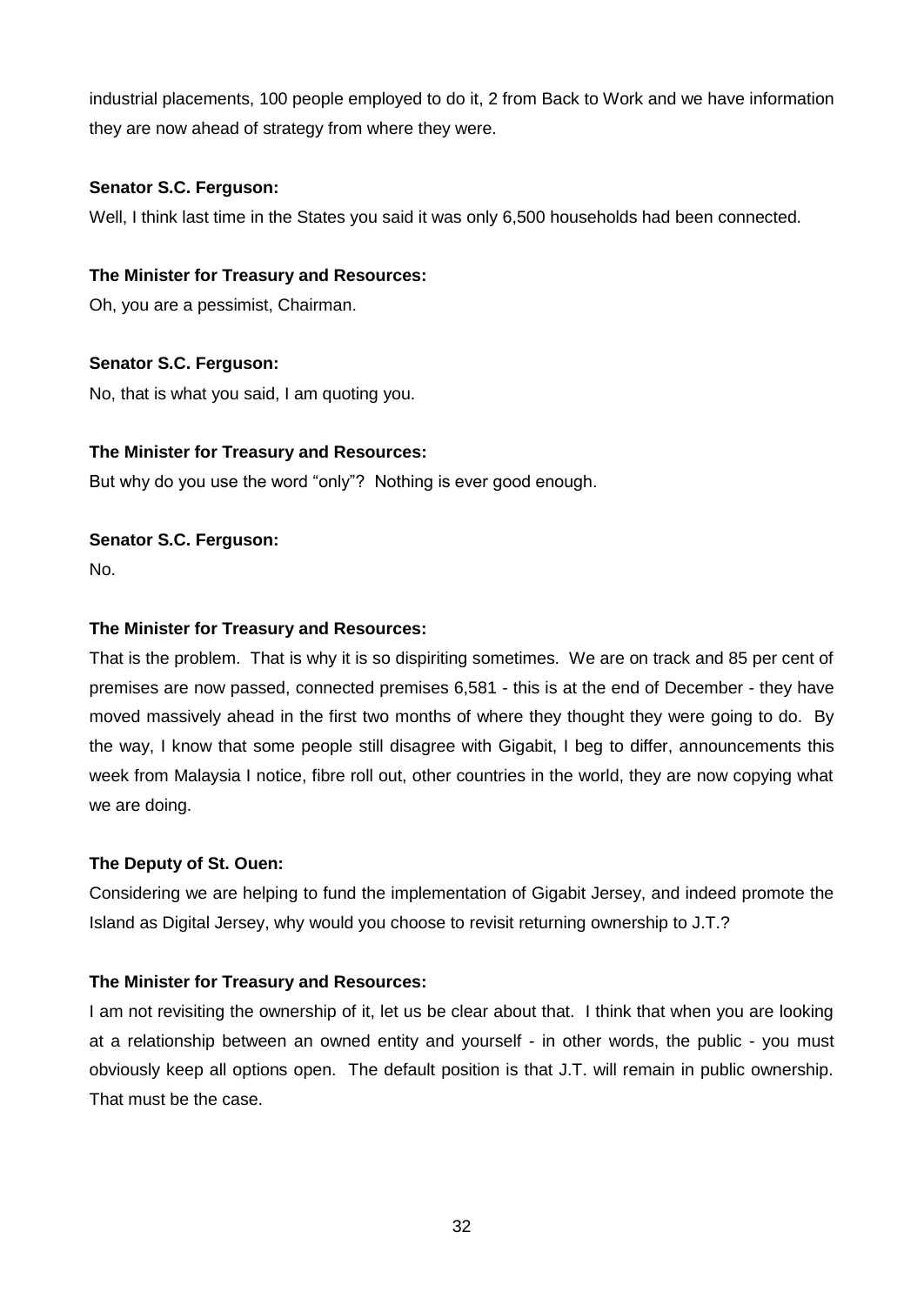But you mentioned earlier that you wanted to revisit Terry Le Sueur's proposal which was to sell Jersey Telecom?

# **The Minister for Treasury and Resources:**

No, I did not say that. I said we should review the objectives that we are setting J.T. in public ownership that were set...

# **Senator S.C. Ferguson:**

Well, you did have a tweet that commented on the fact that the Isle of Man were looking at selling off their telephone things and you...

# **The Minister for Treasury and Resources:**

No, that is wrong.

# **Senator S.C. Ferguson:**

...made a comment that perhaps we ought to look at it again or something.

# **The Minister for Treasury and Resources:**

No, no. Please do not take public policy from a 140 character tweet.

# **Senator S.C. Ferguson:**

Well, do not put it in a tweet.

# **The Minister for Treasury and Resources:**

Read the tweet and get the facts straight. Manx Telecom was not sold by the Manx Government, it was sold by the private equity company that bought it 4 years ago from Telefónica. So the Manx Government have no ownership of Manx Telecom. I offer no criticism of that, that is a matter for them. The reason why that Manx Telecom flotation was so relevant and interesting and why it deserved a tweet is on the basis of that valuation of Manx Telecom. The good news is that J.T., if we were to sell it - and we have no plans to do so - it would have a market value in excess of £270 to £280 million.

# **Senator S.C. Ferguson:**

That is not much different to what it was when we discussed it under Senator Le Sueur.

# **The Minister for Treasury and Resources:**

Senator<sub>...</sub>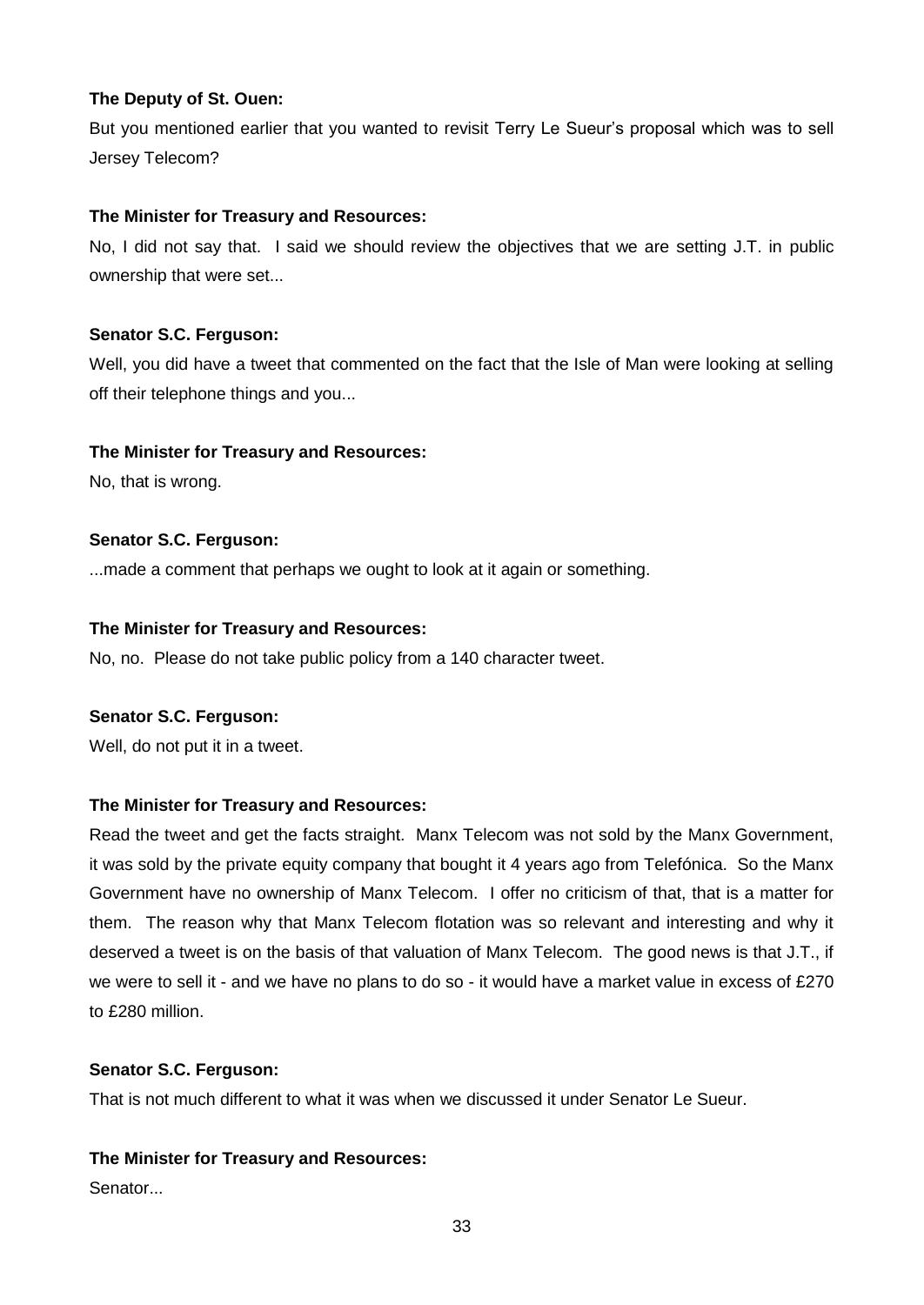## **Senator S.C. Ferguson:**

Given the fact...

#### **The Minister for Treasury and Resources:**

I have to answer...

## **Senator S.C. Ferguson:**

No, no, can I just get on...

## **The Minister for Treasury and Resources:**

No, I am going to answer the question. You put something to me, I have to answer it. That valuation was in 2007 in a world rather different to that of today. That was in a day when businesses were being bought, debt fuelled, paid too much, in a world which since then is unbound with massive consequences with billions being lost. Please do not compare a valuation of the pre-crisis days with a real valuation today. I think it is great news that Manx Telecom is worth...the Jersey equivalent is £280 million. That just shows what the benefit of holding that J.T. assets has been, and not doing like other places have done which is sell their national telephone company. We must help J.T. and the review, not looking at the ownership issue...of course we must always be open as to what is in the best interest of taxpayers and consumers and telephone users, but to set those objectives right. I have good work to do with the Minister for Economic Development. There is a report...

#### **Senator S.C. Ferguson:**

Okay, you have that, but you are working on a strategy for J.T. so what is that going to involve?

# **The Minister for Treasury and Resources:**

That is going to involve making sure that we have the right objectives for J.T. and J.T's board, and that those align with our core strategic policy objectives and our objectives to secure economic growth, of which one element of economic growth is embracing digital technology, embracing the next industrial revolution, the technologically revolution which was so clearly set out in *The Economist* article a few weeks ago which I sent around to Members. Also making sure that we have J.T. being partners to that strategy of delivering growth for Jersey. Our strategy for J.T. is not just about what it is worth, it is about what it is worth to the Island in facilitating economic growth.

#### **Senator S.C. Ferguson:**

Is it really very useful for J.T. and the Competition Authority to be effectively conducting legal actions together, both of which effectively are paid for by the taxpayer?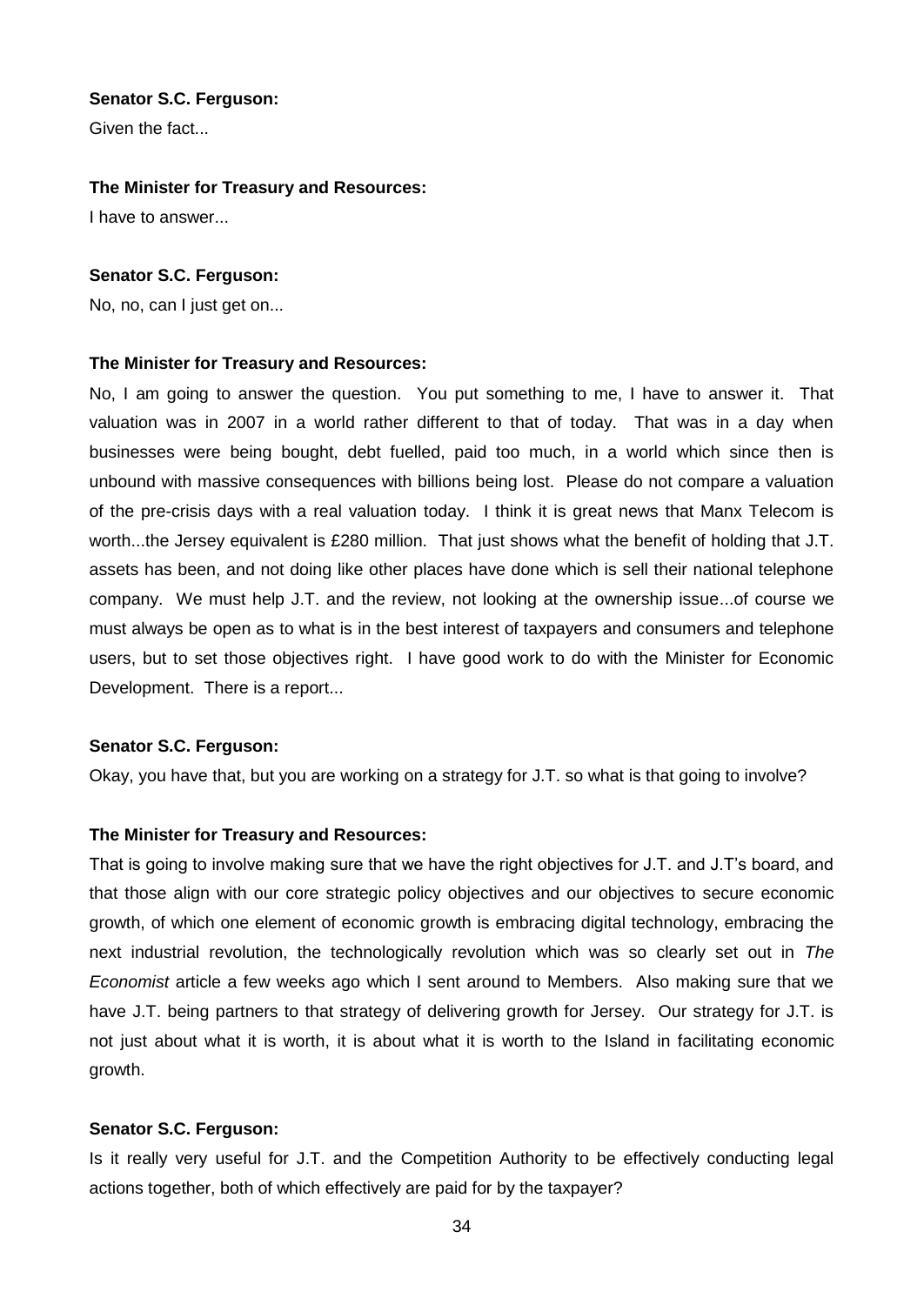# [15:45]

## **The Minister for Treasury and Resources:**

Yes, I agree with that.

## **Senator S.C. Ferguson:**

Is that really useful...

## **The Minister for Treasury and Resources:**

No.

# **Senator S.C. Ferguson:**

...particularly when J.T. is not doing everything it should, apparently, that is required by the Competition Authority with regard to the use of lines and so on? We hear a lot about the fact that they are dragging their feet over this, that, and the other.

# **The Minister for Treasury and Resources:**

I am pleased you added the word "apparently". I share your view that it was unfortunate, to say the least, that J.T. were in court with the J.C.R.A. (Jersey Competition Regulatory Authority). I would remind you, however, that J.T. won the case and J.T. would appear to have been vindicated. My job is to look after, appropriately challenge, but also make sure that J.T. gets a proper hearing for the issues that they are dealing with. Clearly something went wrong in that relationship and that is also one of the things that we want to fix with the work that we are doing with J.T. and the work that I have signalled I am going to do and am doing with my colleague, the Minister for Economic Development. He has obligations; he has a primary duty under the Telecoms law to consider, with the J.C.R.A., the short and long-term interests of telephone and telecommunications users. We almost are a delivery agent of that, but a very important one. I think that some people look to us to design and to implement the digital strategy. That is rightly in Senator Maclean's portfolio and he is concerned about data costs, off-Island connectivity, and I have to work with him to ensure that they are legitimate expectations of business, that we are doing everything we can to ensure that the tech Island aspirations that we have, the Silicon roundabout Jersey equivalent that apparently exists around here I have seen. Most of the tech businesses are all around this area, I think this is our tech area around here it seems, up by the old Fort, most of the businesses there. There is a report out, which I have only looked at this morning, on that and we need to be working with them. So it is about collaborative working. But I do not want to see J.T. in court with the J.C.R.A. again, but I remind you it was J.T. that won it.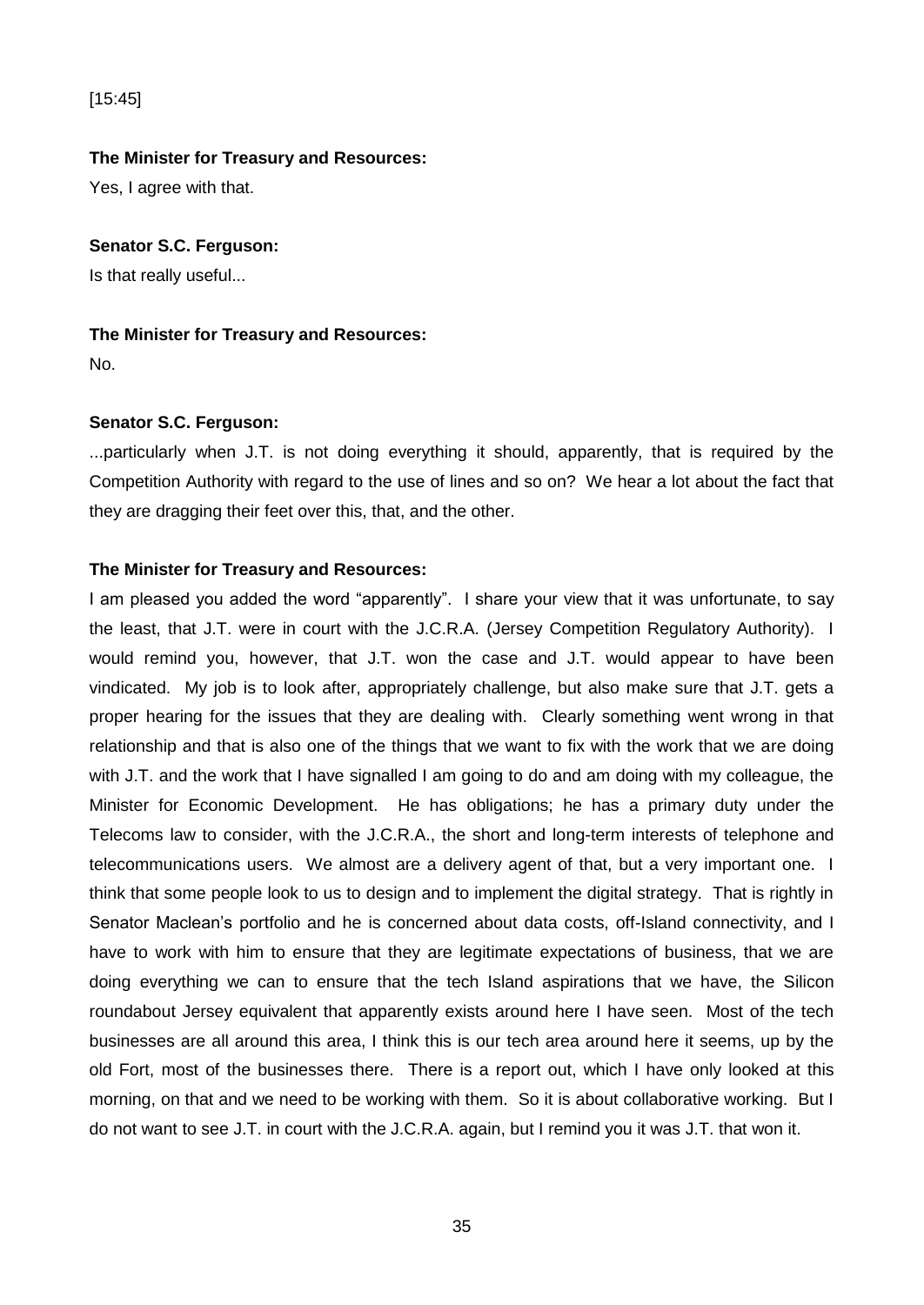# **Senator S.C. Ferguson:**

I think it was a technicality, but anyway...

## **The Minister for Treasury and Resources:**

Oh, Senator, you really have to get your facts straight on things before you put things like in the public domain. It is just inappropriate, if I may say. It was not on a technicality, it was on a very important point of principle.

## **Senator S.C. Ferguson:**

I think the problem of course is that the retail side of J.T....are you going to be looking at that at all when you look at the strategy?

## **The Minister for Treasury and Resources:**

Yes.

# **Senator S.C. Ferguson:**

Because they are not making very much money on that. They are making their money on the wholesale, which is on the website for everybody to see.

# **The Minister for Treasury and Resources:**

I agree that there is an issue of line rental and competition, and having discharged Alan Maclean's responsibility and now doing J.T. I think I am quite familiar with the infrastructure and retail structural separation issues. I support competition. Competition, low barriers to entry are absolutely the way to achieve things, and so J.T. does not have a protectionist shareholder Minister for Treasury. They have a shareholder which is wanting to embrace competition and where there is an argument to open up that infrastructure it should be done. I would remind you that one of the conditions that we put on for fibre investment is that fibre would be made available to other third party operators. So there is a big debate to be had. Technology is revolutionising our lives and the pipes, whether or not it be the mobile phone network, fixed line telephone, or the fibre connectivity, they are the engines of our lifestyle choices, of the way we live our lives, the way we are going to educate, the way we get healthcare, and it is vital - and it is quite right, is it not for me to look at J.T. with such a massively important valuable entity and get that strategy right, and that is what we are going to do.

# **Senator S.C. Ferguson:**

Good. We look forward to it.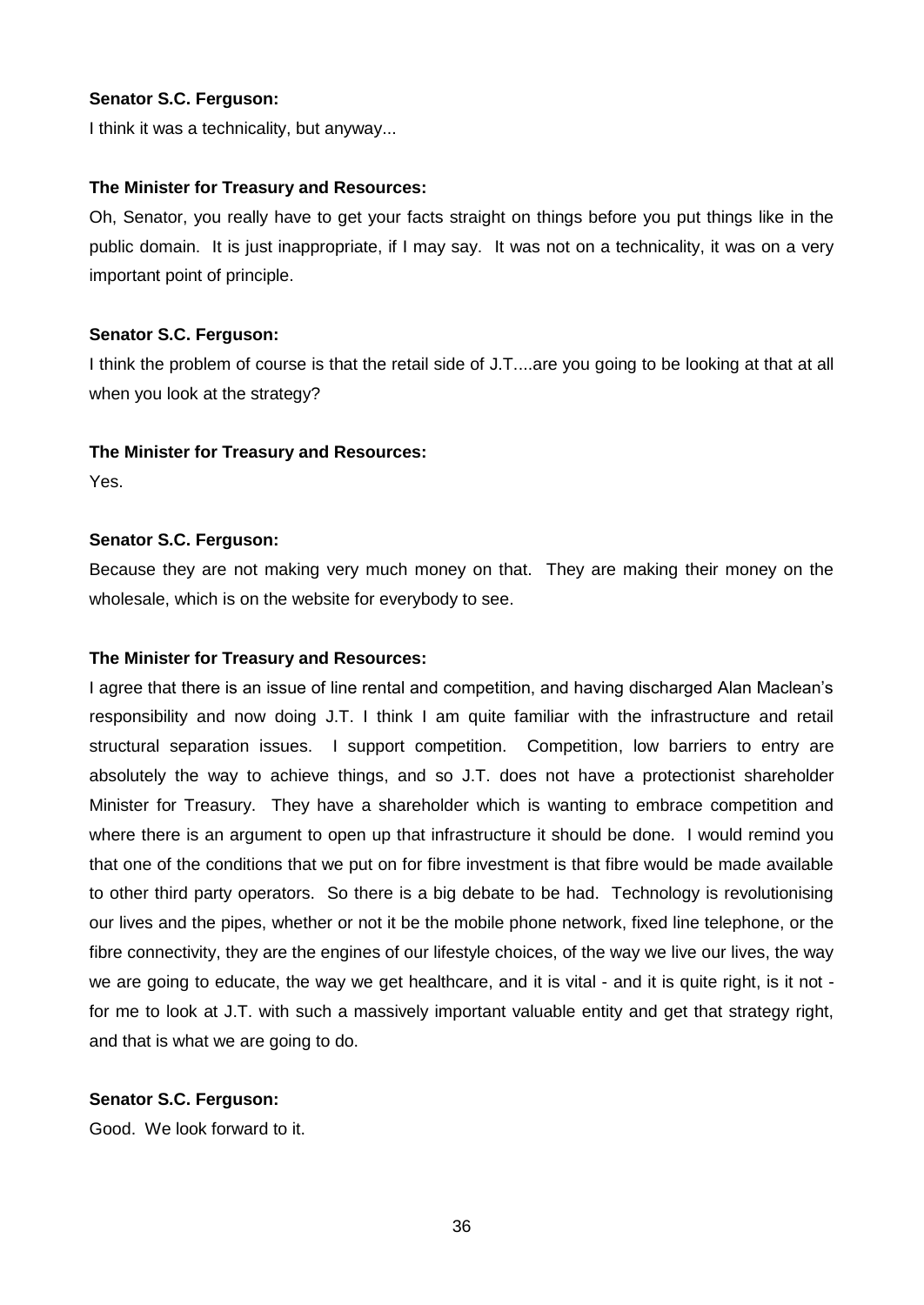Could you confirm whether or not you support the States retaining 100 per cent ownership in J.T.?

## **The Minister for Treasury and Resources:**

The then Deputy Gorst and myself were very clear on ownership. We did not favour selling it. That position I do not believe has changed, but you will have to ask...

## **The Deputy of St. Ouen:**

Your position as the public shareholder and the person responsible for J.T.?

## **The Minister for Treasury and Resources:**

Absolutely. The board of J.T. at the time wanted to sell J.T. That board is different from what it is today and I believe that was the right decision to hold it, but J.T. has to work for the interest of consumers and for the economy of Jersey, and deliver what we want which is a good dividend.

## **Treasurer of the States:**

The other thing, Chairman, that J.T. has been very successful at delivering has been their contribution to the States Back to Work policies. You will be interested in them because they have done a lot of apprenticeships and a lot of training and development, especially around technical areas, and they have created new jobs and they have bought a number of people from the unemployment register back into work. So they have helped us in other ways as well, which is very encouraging.

# **The Deputy of St. Ouen:**

Could you briefly tell us what stage the office strategy has reached and how you plan to deliver your key success criteria, which is the concentration of States administration into fewer geographic locations?

#### **The Minister for Treasury and Resources:**

We will deliver all our objectives, and the Assistant Minister is delivering this one.

# **Assistant Minister for Treasury and Resources:**

The Panel, as you will know - with the exception of the Constable because she could not attend kindly attended an informal briefing recently on the office strategy and where we are going with that. As you know, we are in the process of collecting data using an external firm as well as internal resources. A strategic business case will be published in July of this year.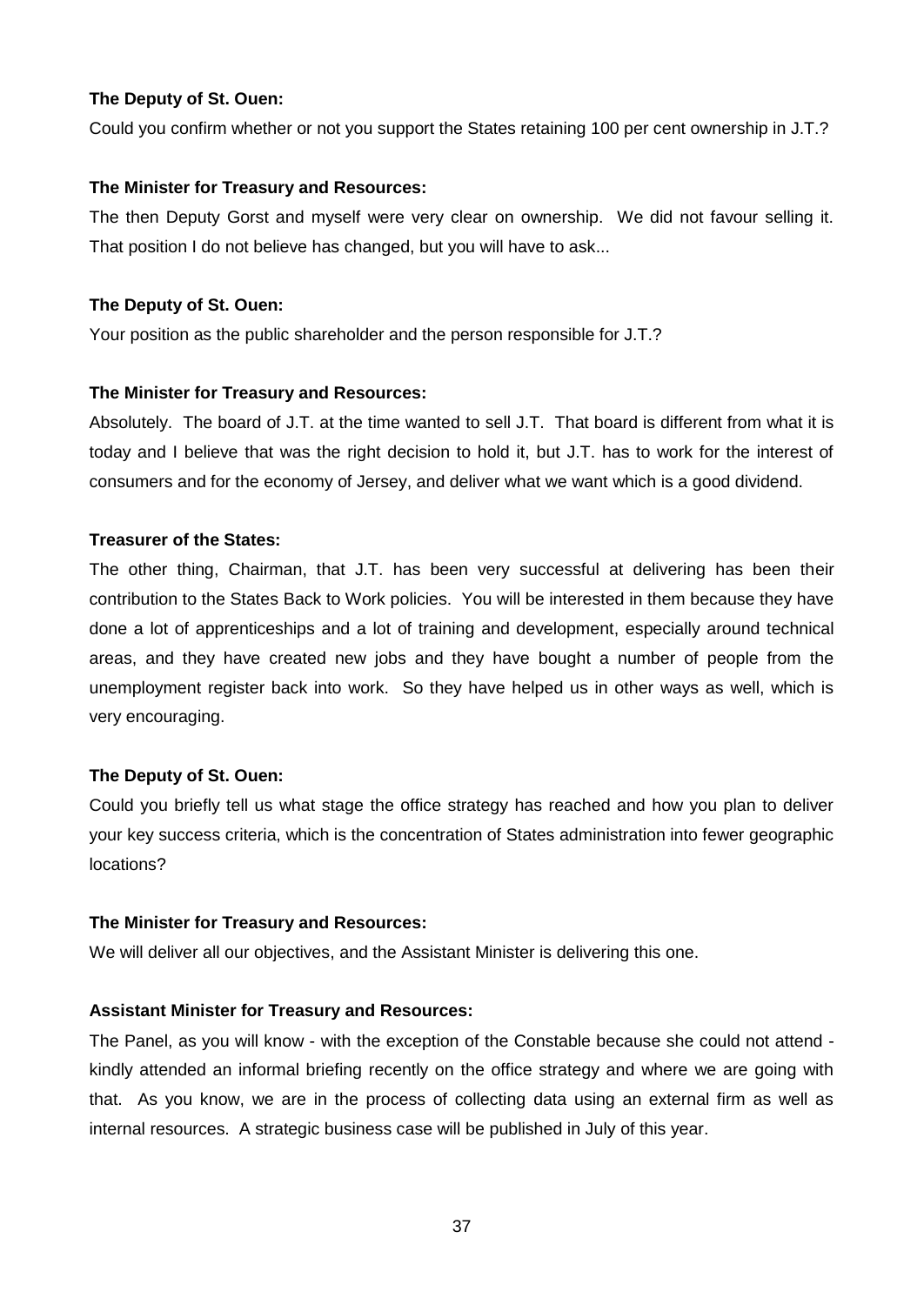Thank you. Has a best consideration been giving to creating or utilising one of the new office buildings in the Esplanade Quarter as a building to relocate States administration into?

## **Assistant Minister for Treasury and Resources:**

That will always be an option if this building is available, but I would prefer to see our financial quarter there and for the States to take an opportunity of moving into or occupying some of the good secondary accommodation that will be vacated.

## **The Deputy of St. Ouen:**

So are you suggesting that the States should not benefit from the savings and efficiency that companies seek to achieve within grade A office accommodation?

## **Assistant Minister for Treasury and Resources:**

No, I think we can in this instance have our cake and eat it. As you saw when we took the Panel around Maritime House, the second floor of that building has been transformed into good quality accommodation. We believe that we can replicate that in other locations and we can bring different departments together. My own personal view is I would love to have all the ministries in one building, if not on one floor. In terms of the actual Ministers I do not think that will quite be achieved, but the closer we can get people to work together will drive efficiencies.

#### **The Deputy of St. Ouen:**

When you talk about utilising secondary office accommodation, are you suggesting that we go and purchase or lease office accommodation that is in private ownership?

# **Assistant Minister for Treasury and Resources:**

No, we need to do the work first. We need to come up with a strategic business case.

# **The Deputy of St. Ouen:**

But you just said that the plan is to make use of secondary office accommodation, I am just struggling to work out what secondary office accommodation the States currently occupy and then could be utilised to reduce the geographic locations of our States administration.

#### **Assistant Minister for Treasury and Resources:**

No, your question to me, Deputy, was did I think that the States would end up occupying a building in the financial quarter on the Esplanade, and the answer to that is no, I do not think we will be. I think we will take the opportunities that present itself from the finance quarter moving there.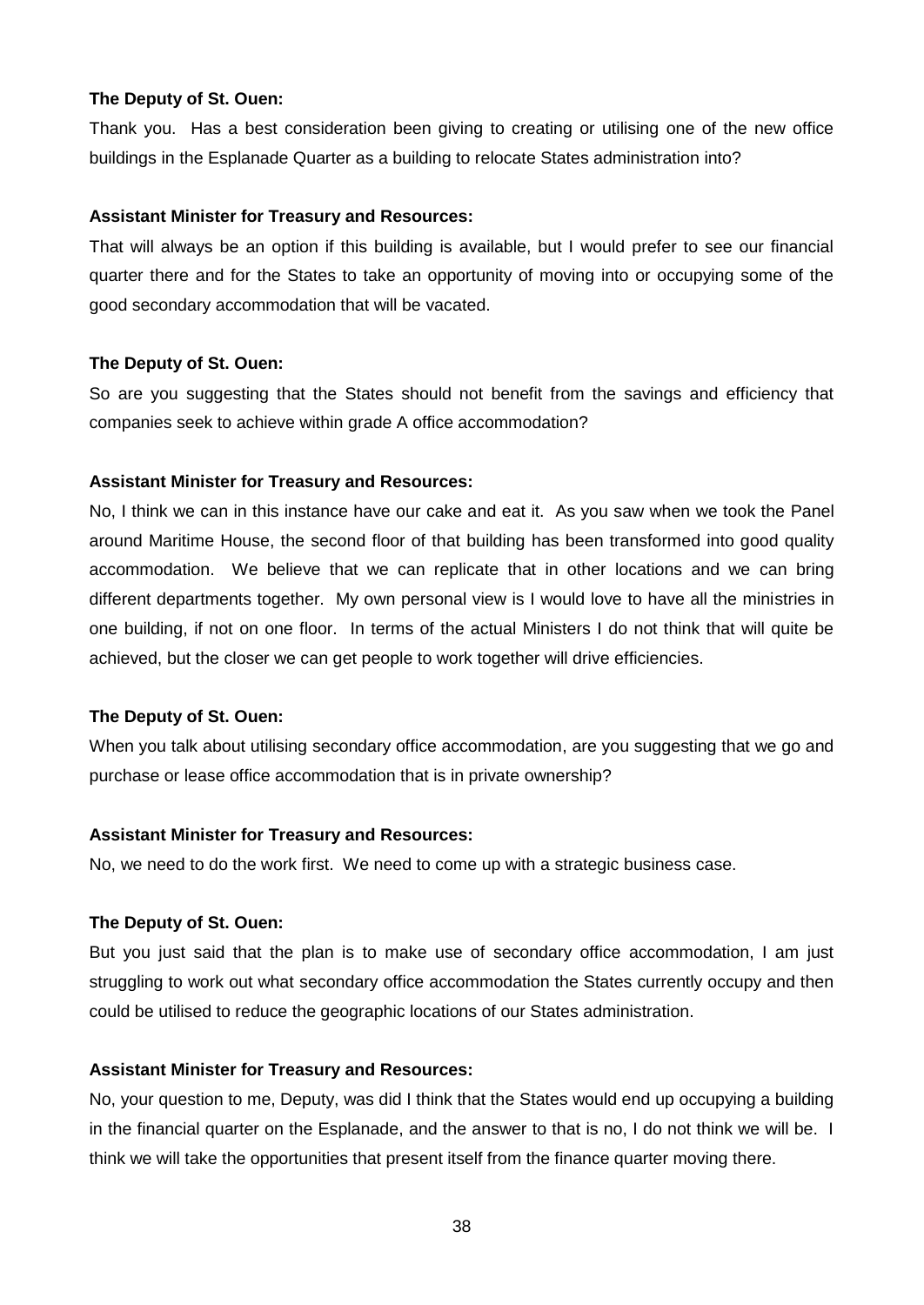We come back to the question that I asked you before, which you answered and said that you would move into secondary office accommodation as a preferred a choice?

# **Assistant Minister for Treasury and Resources:**

We would look at that as an option. We need to do the work first. But your question was would I see the States occupying a building on the Esplanade.

# **The Deputy of St. Ouen:**

So the answer is no to the first question then?

# **Assistant Minister for Treasury and Resources:**

No, I do not see the States occupying a building on the Esplanade.

# **The Deputy of St. Ouen:**

Okay, thank you.

# **Senator S.C. Ferguson:**

All right. Regardless of what one thinks of Senator Breckon's proposition on the Esplanade Quarter and the issues which have been raised, what have you learned from recent circumstances and what changes in approach, if any, would you propose taking in respect of future S.o.J.D.C. (States of Jersey Development Company) proposals?

# **The Minister for Treasury and Resources:**

Your Vice-Chairman wanted a brief answer, and if you want a brief answer to that monumental theoretical question then my short answer is I do not agree with Senator Breckon's proposition. I will be arguing strongly for its non-approval, I commend the work that S.o.J.D.C. have done and the transition that we have seen from W.E.B. (Waterfront Enterprise Board) to S.o.J.D.C., the really strong work that they are doing to help secure financial services businesses in Jersey, to provide competition to the office rental market and to deliver the market what it requires which is world class, ergonomic, prestigious H.Q.s (Headquarters) which can house our current and our future aspirations of financial services entities.

# **Senator S.C. Ferguson:**

Does it not look a bit silly then if we do that for world class prestigious organisations and we have our own Government stuck in a...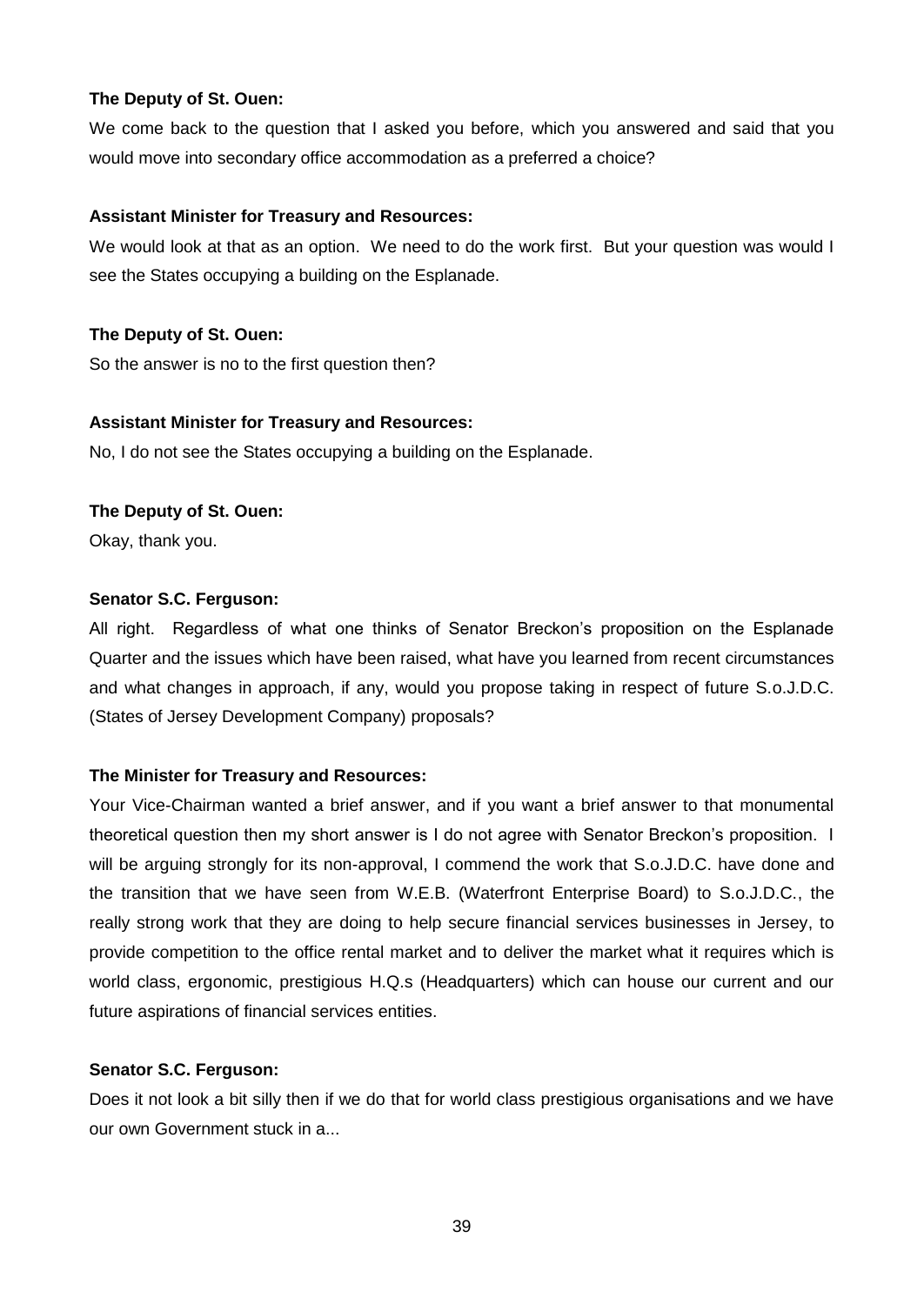It is a completely different question, Sarah. You are asking me about...

## **Senator S.C. Ferguson:**

Guernsey built a rather nice building and have all their ministries and so on in the one building.

## **The Minister for Treasury and Resources:**

Sorry, you have changed the subject again. Are you talking about Esplanade Square or are you talking about the previous question?

## **Senator S.C. Ferguson:**

I am talking about...you are saying what a wonderful prestigious setup and I was merely commenting, do you not feel that it would be better to have the States offices in an ergonomic environment.

## **Treasurer of the States:**

We can achieve that. You are giving the Treasurer palpitations. The prospect of the States affording the sort of office accommodation that will be on the front of the Jersey International Finance Centre is giving me the shakes. We can achieve a great deal, as the Assistant Minister has already indicated, through improving the existing buildings that we have and by consolidating and reducing our footprint. Our objective is definitely to improve our office accommodation but our objective is also to do so with proper regard to public money and how much we will be spending on it.

# **Senator S.C. Ferguson:**

I am absolutely with you on that.

# **The Minister for Treasury and Resources:**

Good.

# **Senator S.C. Ferguson:**

No problem. No problem at all. So...

# **The Minister for Treasury and Resources:**

So you asked me what I would do differently. The answer is not a lot, and I am going to deal forthrightly with a lot of the innuendo and unfair criticism that has been levelled against the scheme of S.o.J.D.C. I am going to deal with that fairly forthrightly in the debate and provide information to set the record straight. There is a lot of misinformation. I do not criticise other players and other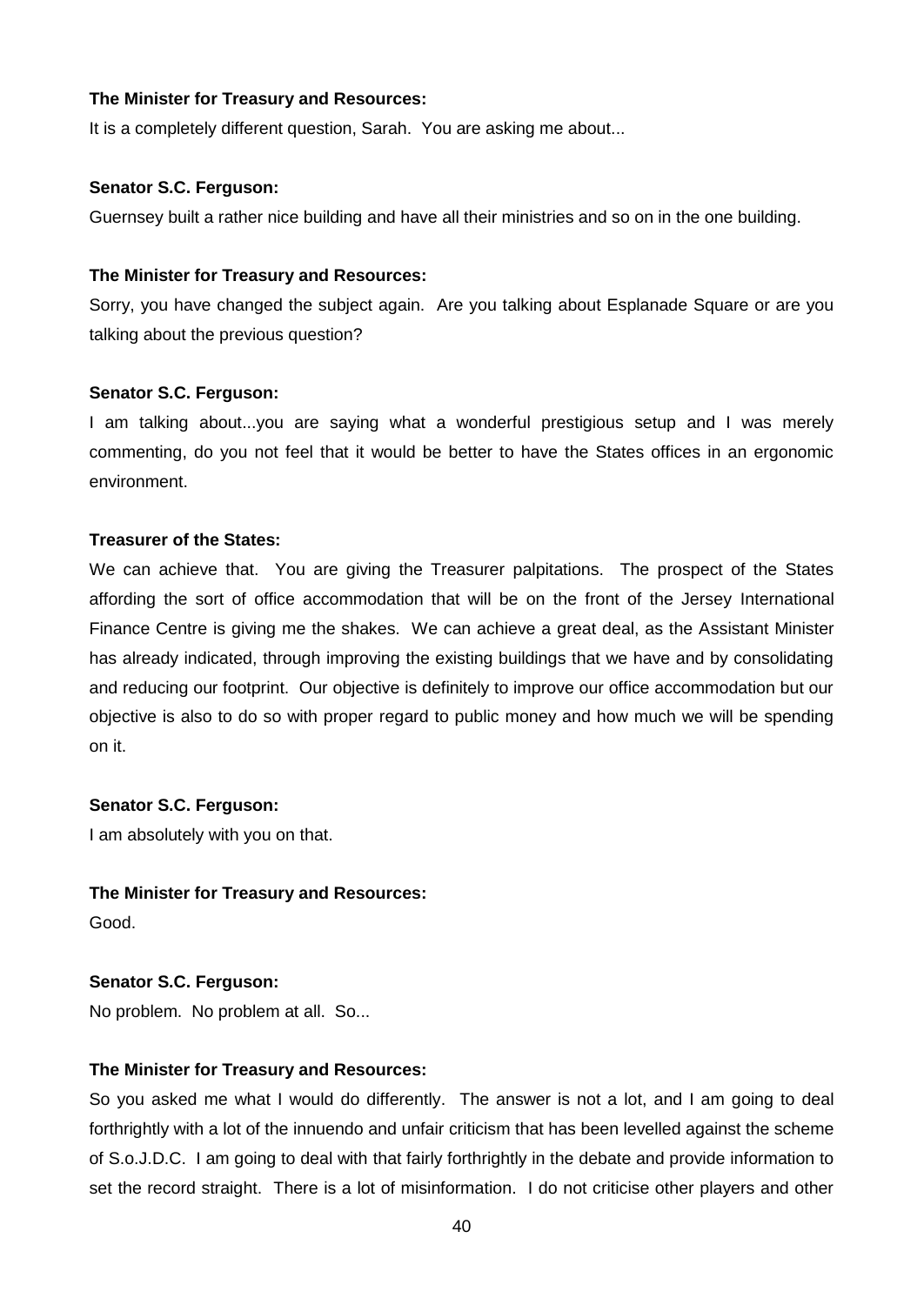people with interests in competitor schemes or supporters of competitor schemes from putting information out in the public domain. That is all part of business and winning a debate or whatever. My job is, just as J.T., to put the facts before Members about S.o.J.D.C., the facts about the scheme, about what the scheme is, about the risks of that, how that is much better managed and now profiled and risk assessed with the way the S.o.J.D.C. are currently proposing to do a phased development. Also to be very clear about the economic imperative that the Island grade A office accommodation of a prestigious headquarter landmark - but quality in Jersey terms buildings which people are going to be proud of. We are in a fight for our financial future, for financial services. I am also now responsible for elements of the financial services strategy so you can forgive me for blending those two roles a little bit. I am very confident about our financial services industry now. I think it is performing really well and we are winning business. The plane that I was delayed from Gatwick this morning was full of business people coming to do quality, reputable business in Jersey. But we need to have the space for the financial services centre to operate in. One of the barriers to growth is going to be the absence of schemes that are capable of delivering what the market requires and what tenants need.

[16:00]

# **Senator S.C. Ferguson:**

Looking at it from the taxpayers' point of view though...

# **The Minister for Treasury and Resources:**

Yes.

# **Senator S.C. Ferguson:**

...under the old setup with Harcourt the risk was being carried by Harcourt mainly. Under the current situation the risk is being carried by S.o.J.D.C. and, more directly, by the shareholder, the States...

# **Treasurer of the States:**

Private sector firms do not carry risk without pricing it in. So that is not a binary...

# **The Minister for Treasury and Resources:**

The other thing is...

# **Senator S.C. Ferguson:**

The other thing...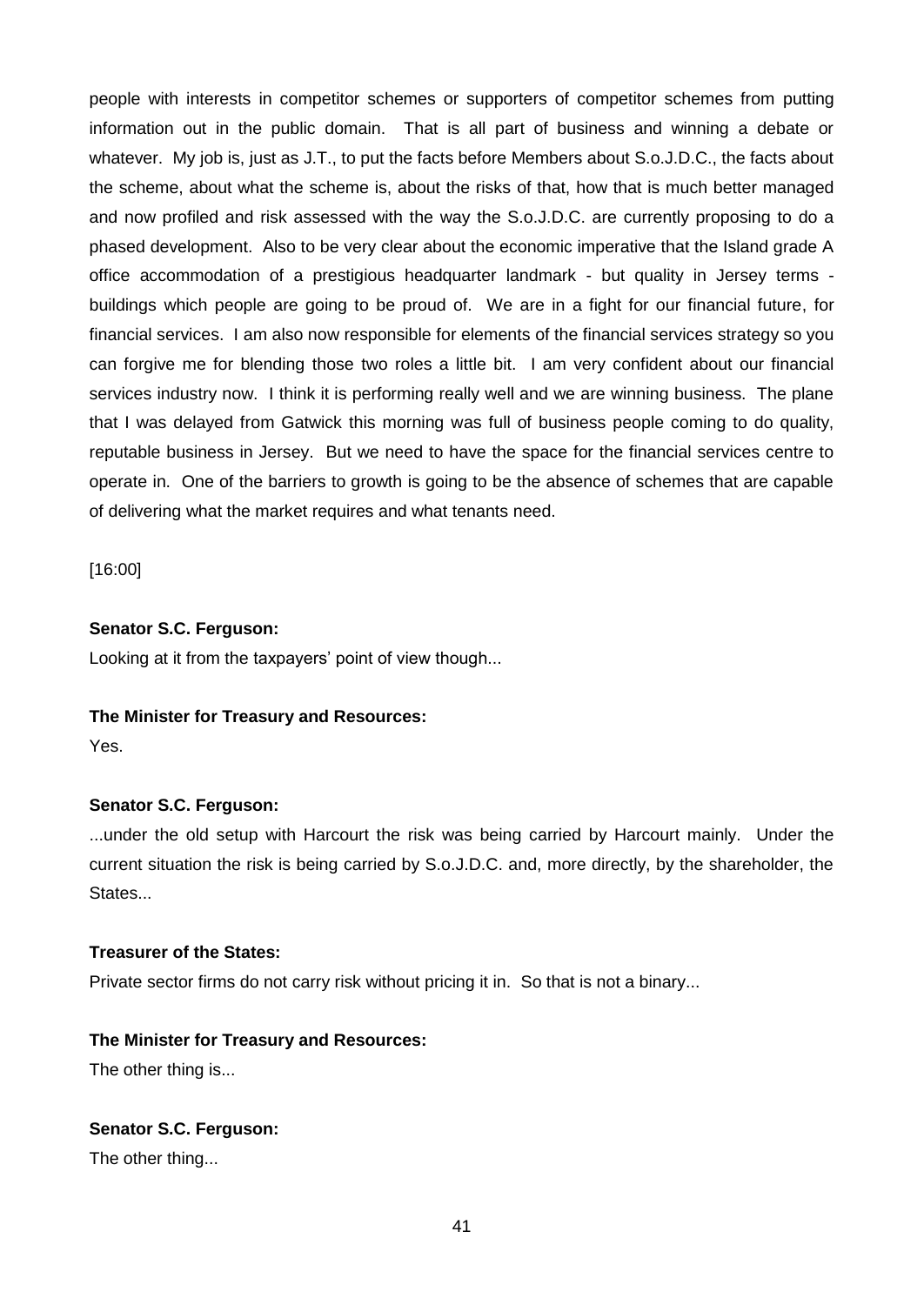Hold on, hold on. I think you and a number of other Members continue to ask me questions and compare and contrast the previous scheme, the one developer in one go responsibility of delivering the whole of scheme and lowering the road in one go. Of course, that had massive risks for Jersey potentially. The risk approach now of the way the S.o.J.D.C. is delivering this phased approach, with the obligations to do all the things that the previous scheme did, but also a better return for the States, is much better, and we have been clear. I think we are dealing with two completely different approaches now which is far more risk averse and far better. The other thing is it is going to produce in the longer term more secure and better financial returns to taxpayers.

#### **Senator S.C. Ferguson:**

The previous setup though surely...the contract was constructed in such a way that those risks were carried. Now, as I understand it from the planning phasing which is another document in the public arena, the phasing was a return of £50 million, I understand, in 20 years' time. That is correct? It is a document that is in the public arena.

#### **The Minister for Treasury and Resources:**

Yes, I know. These things are not a memory test of what is in different documents.

#### **Senator S.C. Ferguson:**

Okay, well, the £50 million surely in 20 years' time is only worth, at the 7 per cent discount rate, something like £12 million now. Is this enough profit to justify the risk?

#### **The Minister for Treasury and Resources:**

The risk is extremely limited, as I have explained, because it is phased. You are going to be shortly having the benefit of the managing director of S.o.J.D.C. who is going to address you on the issues which cannot be put into the public domain because of the confidentiality arrangements, and I think he is probably best to address you directly on all of the things that you want to know which I have no problem with you knowing - about the scheme and the commercial matters. But of course what I am not going to do in the public domain is put in information about third parties and third party involvement which would be disadvantageous...

#### **Senator S.C. Ferguson:**

I merely quoted things that are in the public domain and just asked for a comment.

#### **The Minister for Treasury and Resources:**

Yes, but those figures can be unpacked and then competitors understand what the financial position of S.o.J.D.C. might be. Of course, there are negotiations that are underway and we want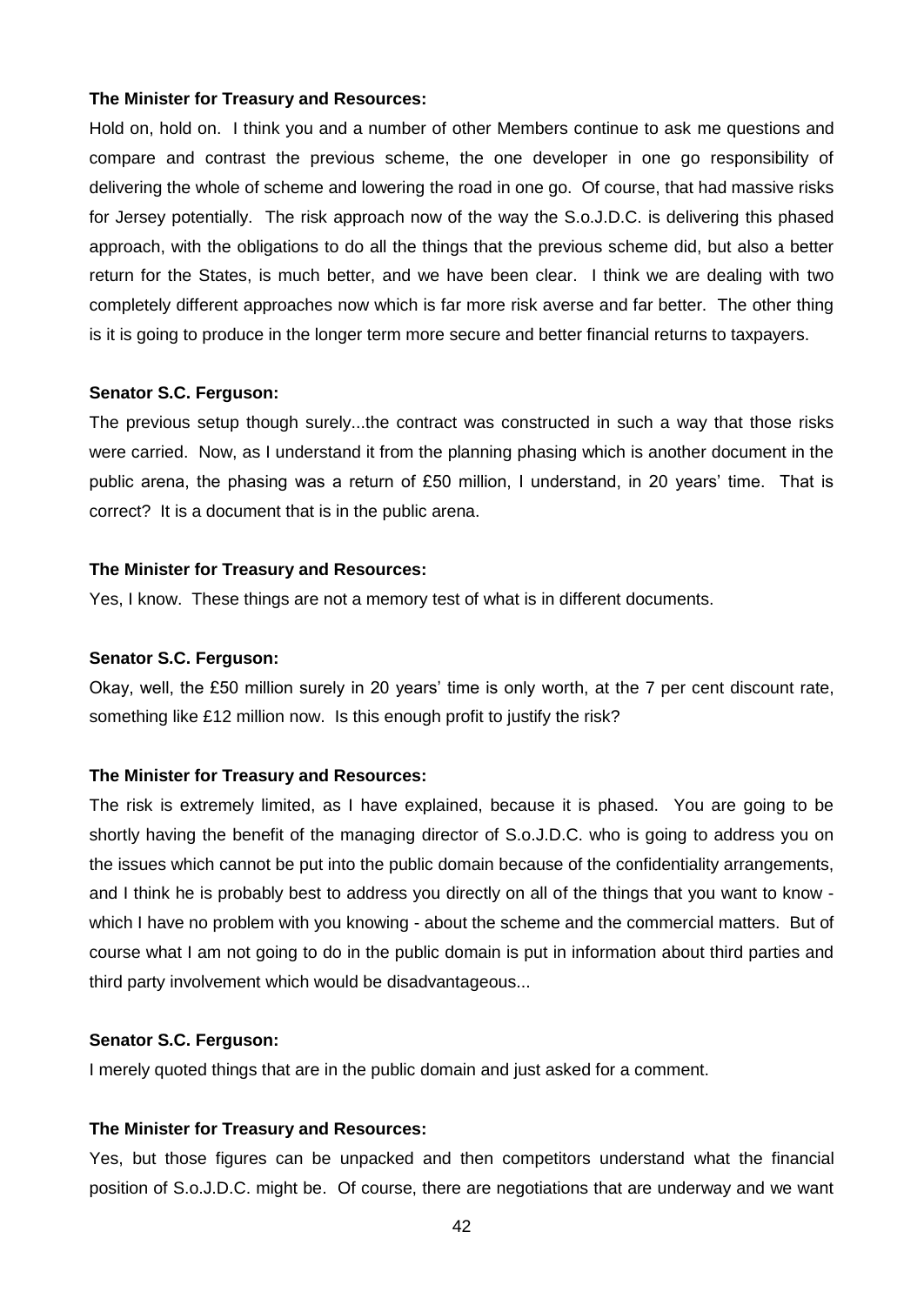to ensure that S.o.J.D.C. is in the same position as other developers who are negotiating with potential property developers. So I will leave those questions of return and our very positive aspiration to those returns in the future. My aim is to ensure that taxpayers get a great return for their land.

## **The Connétable of St. Lawrence:**

Minister, you said a moment ago that you will be very vigorously speaking against Senator Breckon's proposition. What do you see the outcome being if it is carried?

#### **The Minister for Treasury and Resources:**

I have not finished my preparations for Tuesday's debate. We will be providing another report to Members on, I hope, Friday or at the latest Monday in order to inform that debate, and we put as much written information as I can ahead of the debate, and obviously I will be speaking. I think it is very clear. If the States approve that proposition the Jersey International Financial Centre is dead. I think it is as simple as that. I think we might as well pack up and go home. If we are asking S.o.J.D.C.'s individual projects to be approved by the States, I can brief you, as to the market demands for accommodation, we will lose that opportunity. We will be too late.

#### **The Connétable of St. Lawrence:**

The physical financial centre building, the area, would be dead? What impact would it have upon the financial industry?

#### **The Minister for Treasury and Resources:**

I think it would be a severe retrograde step. I spend a lot of time, as you know, on financial services in London. London is booming. I draw your attention, if I may...the Treasurer has helpfully given me a letter that is from Mr. Geoff Cook representing the finance industry, if you have not seen a copy of it I will pass it to you and I will certainly give it to States Members. There is only one, as I understand, developer who is capable of delivering some of the market demands for office space. I said earlier I believe in competition and I think markets are best operated when there is competition, and I think it should be up to that tenant to decide whether or not they want to go ahead with the scheme that has approval or the scheme for the States. I do not criticise in any way the other developer at all, they are a good developer, I have supported a lot of their schemes over a number of years, but it is up to the tenant to decide. The tenant should be given choice, I strongly believe that. It is not appropriate, I think, for States Members to be involving in the micro of an approval of a deal which is effectively...is the States Assembly the best group of people to judge commercial deals? Not sure, but I definitely do not think so. Clearly too, what will happen is it will be too late. We will have missed the boat.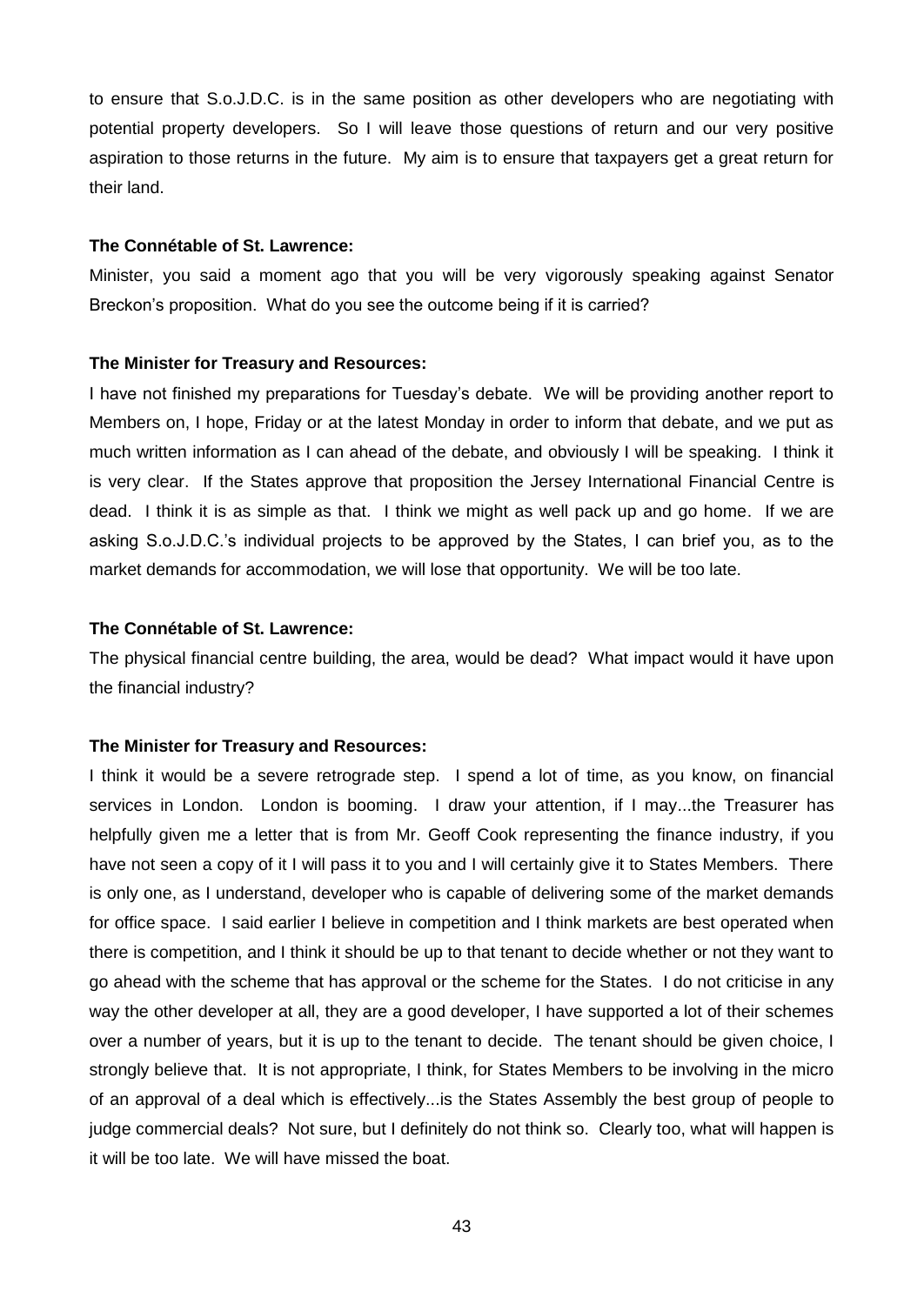Just to be real, Minister, is it not the case that the competition, if you like to call it that, with regards to an office building of this size that a potential client may wish to occupy has recently been approved?

## **The Minister for Treasury and Resources:**

Yes.

# **The Deputy of St. Ouen:**

So is it not a case of even if the States development does not go ahead it does not mean to say that economic and financial growth and client's needs, local needs, business needs, will not be met?

# **Assistant Minister for Treasury and Resources:**

You will not have a finance centre. You will not have a finance district. Where every other finance centre of note in the world has a finance district.

# **The Minister for Treasury and Resources:**

A distinguishable area which is where financial services happens. The cluster effect...

# **The Deputy of St. Ouen:**

That has been a problem in the past and limited the development of the finance industry on the Island because we have not had a finance centre, is that what you are saying?

# **The Minister for Treasury and Resources:**

No, but what worked in the past is not necessarily going to work in the future. I know your Panel member that has joined you here, Deputy Rondel...I was very struck by his comments that he made to C.P.A. (Commonwealth Parliamentary Association) about Singapore and how struck he was about how Singapore is forging and racing ahead in terms of putting in infrastructure office centres. What worked in the past is not going to work in the future. Lots is spoken about evidenced based approach. The problem with evidence based is I have no evidence of what will happen in the future, but we can guess it, and what we do know is that firms are going to operate on a smaller footprint, are going to want more efficient offices, offices that are nice to work in, that are attractive to work in, that people want to work in, that have light, that have all the facilities that they want to do their productive and high value jobs.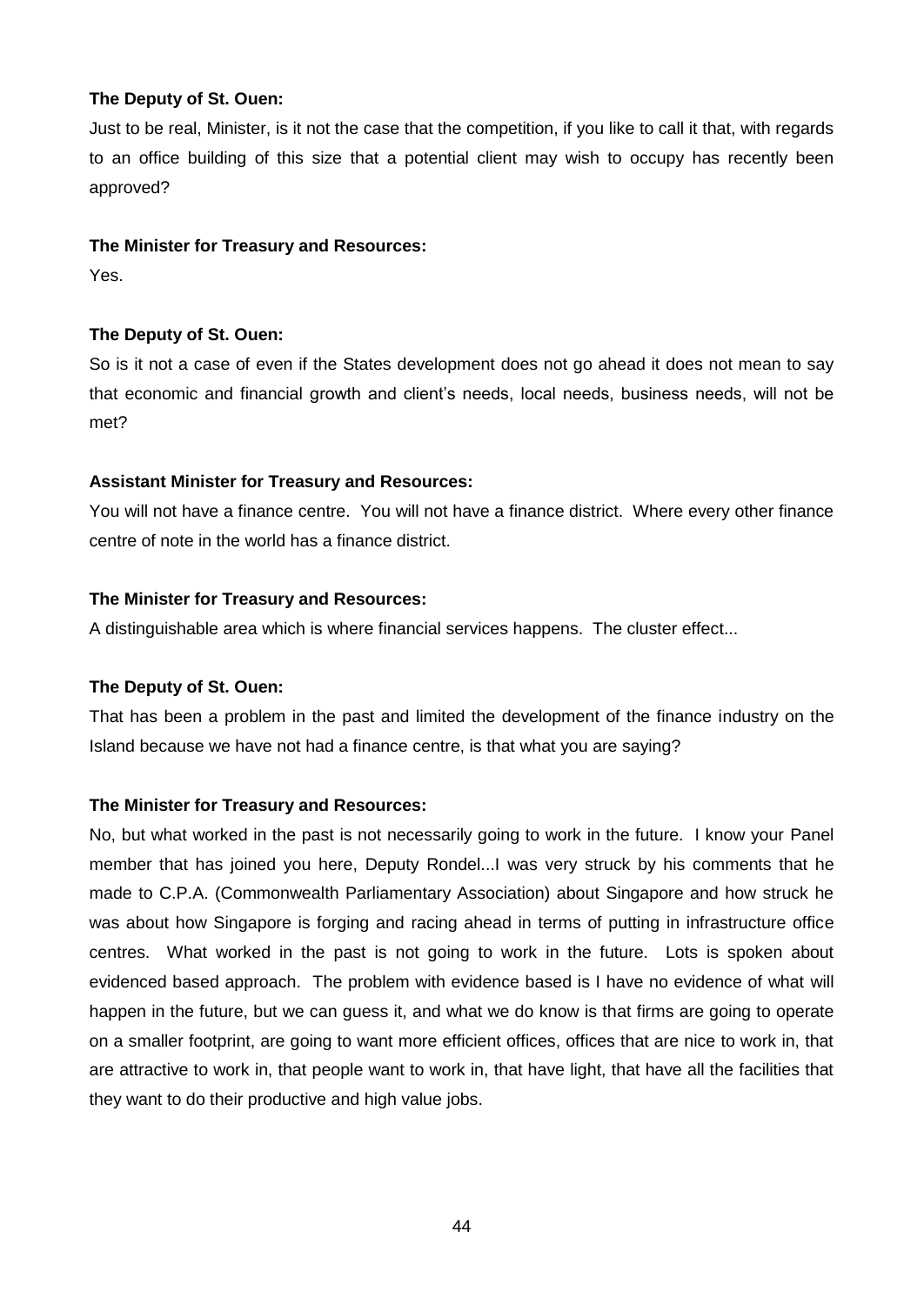#### **Treasurer of the States:**

From a financial point of view purely, Chairman, why would we want to forgo the opportunity of the States capturing some of the financial benefit from the development of its own land, which can then be redirected to meet some of the public priorities that the States has?

#### **The Deputy of St. Ouen:**

Absolutely. But, Treasurer, as the Minister has clearly pointed out to us, it is ultimately the prospective tenant that will determine whether we capture any profit or not.

#### **Assistant Minister for Treasury and Resources:**

That is who should decide. It should not be States Members that decide the future, it should be the tenants.

#### **The Minister for Treasury and Resources:**

I was fortunate to be in London last night and I went to the City and I walked around the Barbican Centre and I was astonished. It is a while since I have been around there and there is lots of debate about the extent to which: "Government should not be involved in things like S.o.J.D.C." First of all it is public land and we should get better returns from public land, but if you look in other places, Hong Kong, the City of London Corporation, this is what they do. They put infrastructure in place and they help their economies to attract space. That is what we are doing. I have been criticised by some people with the Chief Minister for having a foreword in one of the documents in the J.F.S.C. (Jersey Financial Services Commission) building to say this is great for Jersey. Of course it is great for Jersey. I dream of a world by 2020 where we have landmark buildings, prestigious brands in Jersey operating in efficient space on our waterfront. That is not a zero sum gain for other developers. Other developers have opportunities to develop their land too. We are trying to grow the cake. Senator Breckon's proposition is also I think flawed, if I may say, in the misapprehension - because he told me this was one of his concerns - that St. Helier was going to move southwards. Well, either one of those schemes is southwards. Our challenge is to make sure that the areas of town that are going to be vacated are reinvigorated, and we have lessons to learn from other places. We are going to have a planning system which is responsive to that. North of town master plan, got to be delivered. Fast planning decisions to allow offices to convert to residential, unused retail as a result of the retail revolution converted into residential or start up businesses. Those are the things we should be doing. We should not be King Canutes. We should be embracing change, we should be facilitating getting inward investment in Jersey and I think the J.I.F.C. is vital. I think we should be doing the same thing for the tech industry. Look at what Silicon's roundabout has done, tech clusters.